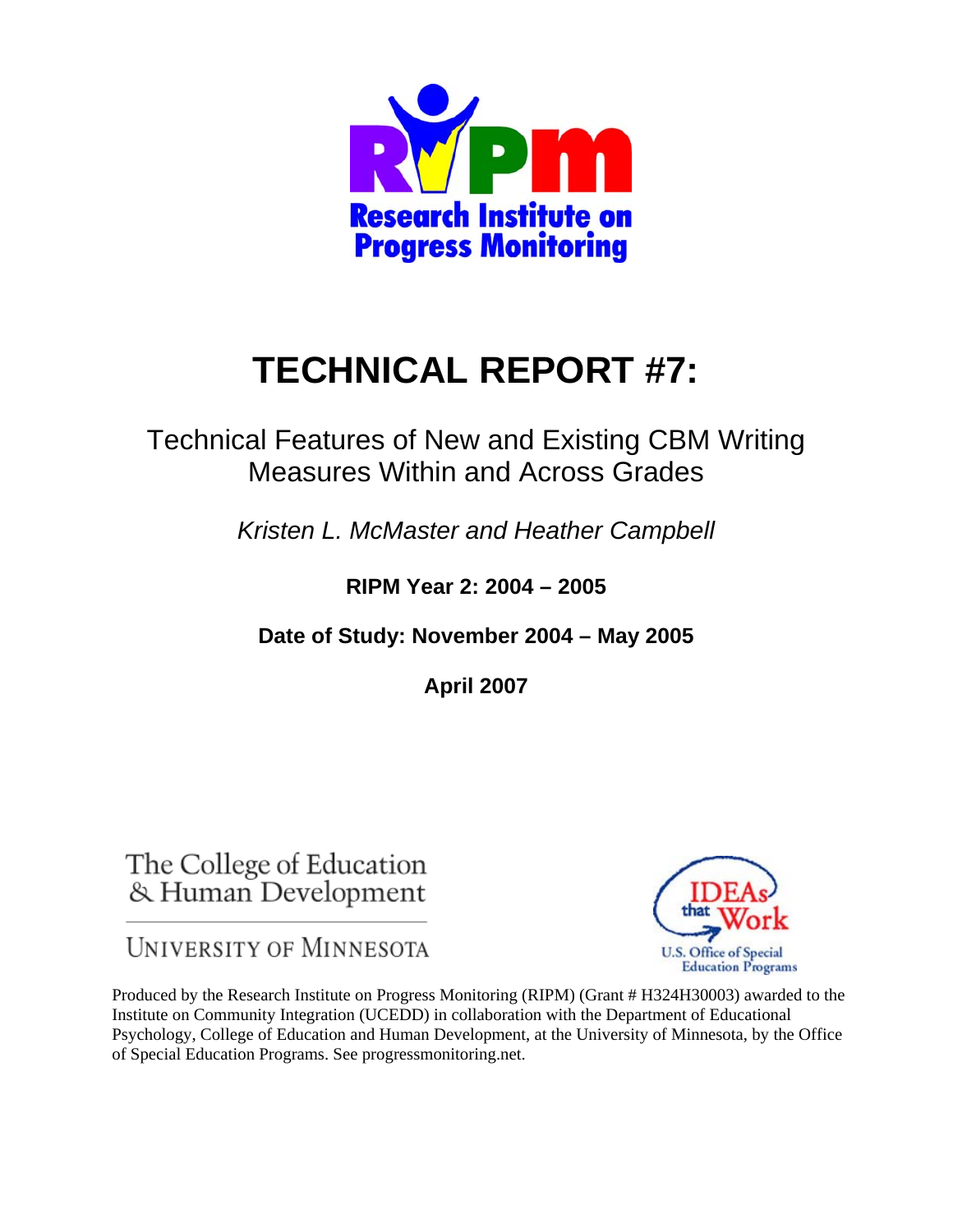#### Abstract

The purpose of this study was to examine technical features of new and existing curriculumbased measures of written expression (CBM-W) in terms of writing task, duration, and scoring procedures. Twenty-five  $3^{rd}$ -, 43  $5^{th}$ -, and 55  $7^{th}$ -graders completed passage copying tasks in 1.5 min and picture, narrative, and expository writing prompts in 3 to 7 min. Samples were scored quantitatively. Measures that yielded sufficient alternate-form reliability were examined to determine which had sufficient criterion validity, and those with sufficient criterion validity were examined to determine which measures detected growth from fall to spring. Different types of measures yielded varying levels of technical adequacy at each grade, with longer durations and more complex scoring procedures generally having stronger technical adequacy for older students. Narrative writing appeared most promising in terms of its technical adequacy across grades. Implications for future research and practice are discussed.

Word Count: 142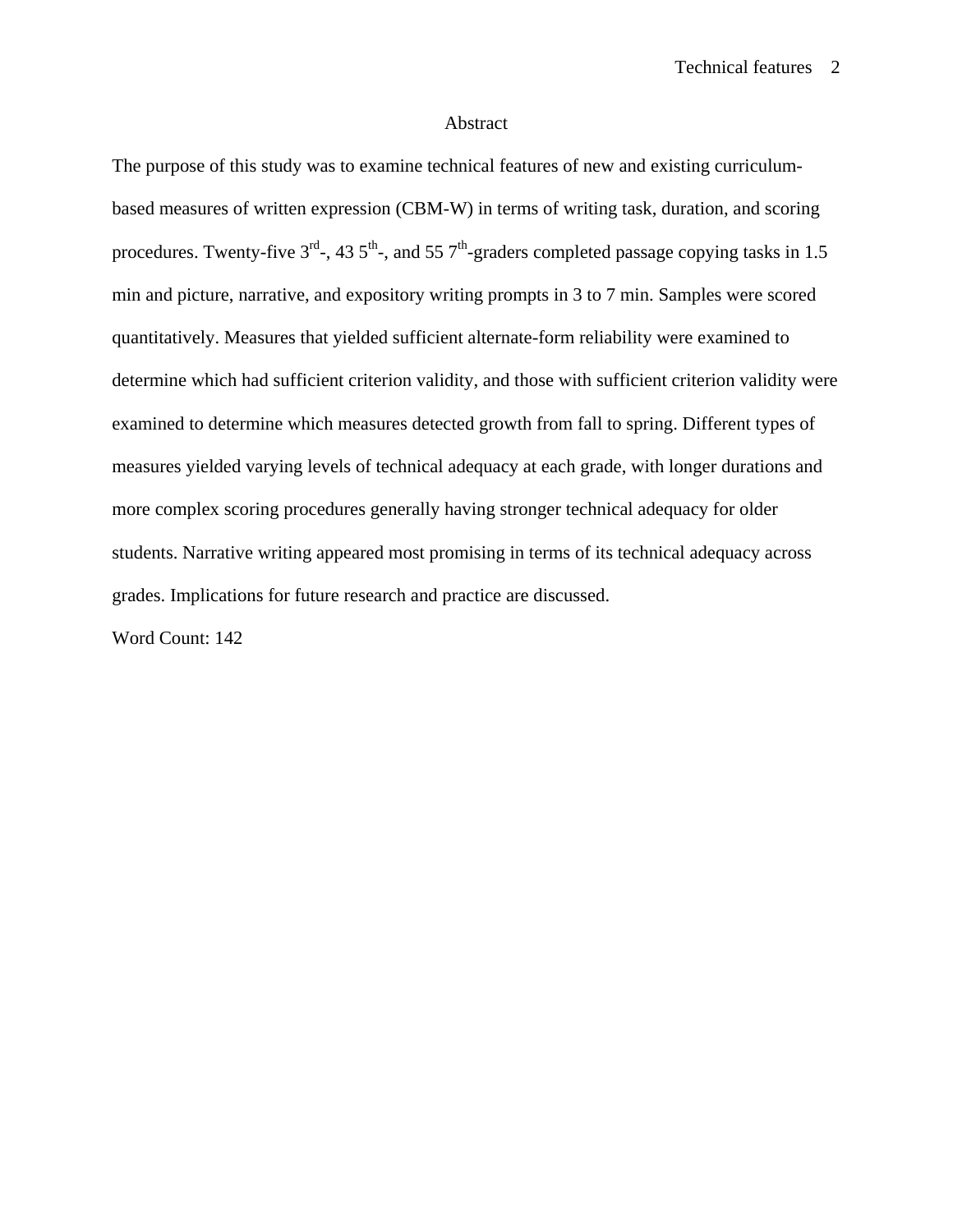Technical Features of New and Existing CBM Writing Measures Within and Across Grades

 Progress monitoring has long been a hallmark of special education. Individualized Education Plan (IEP) teams use progress-monitoring data to establish students' present levels of performance, set goals, monitor progress toward those goals, and make instructional changes when progress is insufficient (Deno  $&$  Fuchs, 1987). Progress monitoring is also viewed as a way to uphold a major tenet of the Individuals with Disabilities Education Act (IDEA; 2004) by aligning individual goals and objectives with performance and progress in the general education curriculum (e.g., Nolet & McLaughlin, 2000). Relatively recently, progress monitoring has gained increased attention of educational policymakers and administrators. Current educational policies that emphasize standards and accountability (No Child Left Behind Act, 2002) have illuminated the need for assessment tools that can be used to track student progress and to quickly and accurately identify those at risk of failing to meet important yearly benchmarks.

Educators have also focused increasing attention on students' writing. This increased attention is, in part, in response to reports of high proportions of students who do not meet proficiency levels in writing. For example, in 2002, 72% of  $4<sup>th</sup>$ -graders, 69% of  $8<sup>th</sup>$ -graders, and 77% of 12-graders were performing below a proficient level in writing (National Center for Education Statistics, 2003). Thus, the National Commission on Writing (2003) urged educational policymakers and practitioners to focus on writing in its report: "The Neglected 'R': The need for a writing revolution." In a subsequent report, the National Commission on Writing (2006) promoted "an integrated system of standards, curriculum, instruction, and assessment" (p. 19) for ensuring that students achieve excellence in writing.

To document student progress within the curriculum and toward rigorous standards, identify those who are struggling, and inform instruction aimed at improving students' writing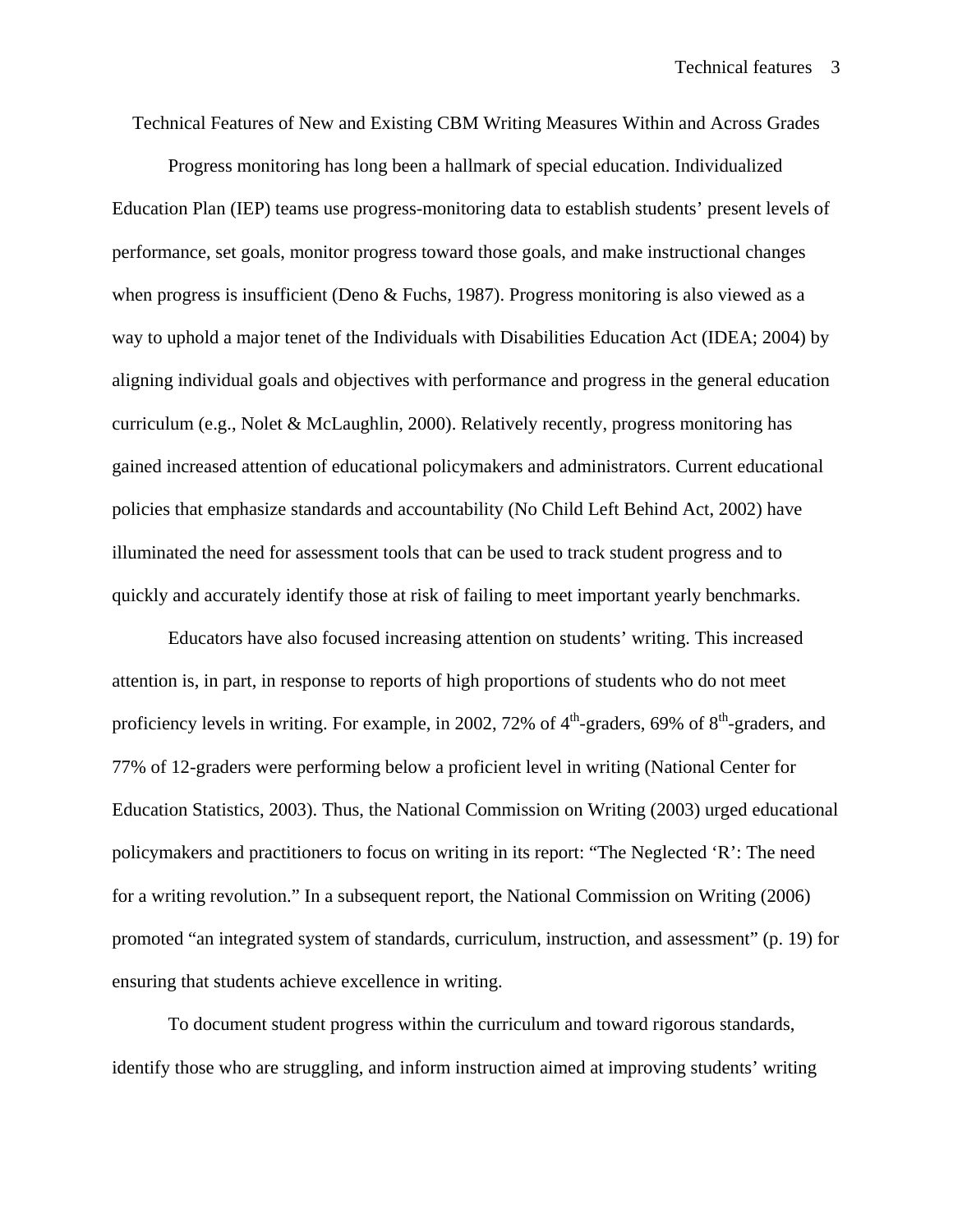proficiency, technically sound progress monitoring tools are needed. One well-researched progress monitoring approach is Curriculum-Based Measurement (CBM; Deno, 1985). A 30 year program of research has illustrated the capacity of CBM to provide reliable and valid indicators of student performance and progress in core content areas (Marston, 1989) and to effect substantial improvements in student achievement (Stecker, Fuchs, & Fuchs, 2005). Below, we briefly review research on the development of CBM in written expression (CBM-W).

#### *Research at Elementary and Secondary Levels*

CBM-W was first developed at the Institute for Research on Learning Disabilities (IRLD) at the University of Minnesota. IRLD researchers demonstrated that several simple, countable indices obtained from brief writing samples were valid (*r*s = .67 to .88; Deno, Mirkin, & Marston, 1980; Deno, Mirkin, & Marston, 1982) and reliable (*r*s = .50 to .96; Marston & Deno, 1981; Tindal, Marston, & Deno, 1983) indicators of writing proficiency for  $3<sup>rd</sup>$ - to  $5<sup>th</sup>$ -graders. Indices included the number of words written (WW) and words spelled correctly (WSC) when students responded to writing prompts for 3 to 5 min. Correct word sequences (CWS), which incorporates both correct spelling and grammar, also provided a valid index of writing (Videen, Deno, & Marston, 1982). The measures reliably differentiated among students at different skill levels and were sensitive to growth from fall to spring (e.g., Marston, Deno, & Tindal, 1983).

More recently, studies have produced relatively modest technical data at the elementary level (see McMaster & Espin, in press for a review). Tindal and Parker (1991) found that criterion validity of WW, WSC, and CWS was weak to moderate for  $2<sup>nd</sup> - 5<sup>th</sup>$  graders ( $r_s = -.02$  to .63). Gansle, Noell, VanDerHeyden, Naquin, and Slider (2002) and Gansle et al. (2004) found other writing dimensions, such as parts of speech, punctuation, and complete sentences, to have weak criterion validity (*r*s = -.05 to .42) and weak to moderate alternate-form reliability (*r*s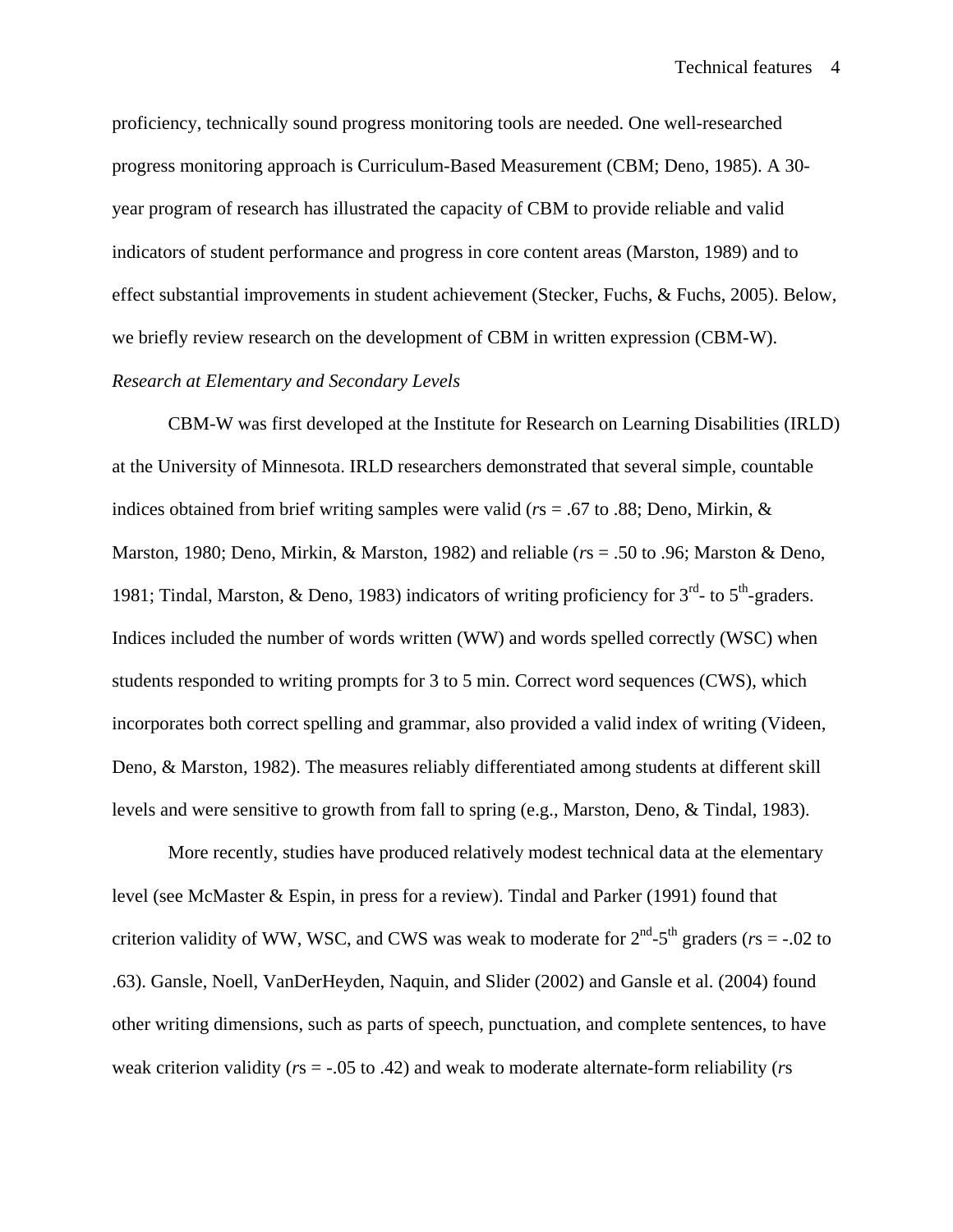$=$ .006 to .62) for 3<sup>rd</sup>- and 4<sup>th</sup>-graders. These findings raise questions about whether measures studied thus far are appropriate for indexing elementary students' writing proficiency.

Extensions of CBM-W to the secondary level indicate that simple indices such as WW and WSC may also not be sufficient for assessing older students' writing. Tindal and Parker (1989) and Parker, Tindal, and Hasbrouk (1991) found that, for middle school students, percentage measures (e.g., %WSC, %CWS) were better predictors of writing proficiency, and more reliably distinguished students with and without LD, than fluency measures (e.g., WSC, CWS). However, as Parker et al. noted, accuracy measures may be useful for screening, but might pose problems for progress monitoring. For example, if a student produced 10 WSC out of 20 WW in fall, and 50 WSC out of 100 WW in spring, %WSC would not reflect this growth.

Other researchers have shown that combinations of measures (Espin, Scierka, Skare, & Halverson, 1999) or correct minus incorrect word sequences (CIWS; Espin et al., 2000) are more appropriate indices of older students' writing than WW or WSC. Espin et al. (2000) demonstrated that reliability and validity of CIWS did not appear to depend on type of prompt (narrative vs. expository) or duration (3 min vs. 5 min) for middle schoolers. However, Espin, De La Paz, Scierka, and Roelofs (2005) found that CWS and CIWS from 35-min samples yielded stronger validity (*r*s = .58 to .90) than 50-word samples (*r*s = .33 to .59) for secondary students.

Results of elementary- and secondary-level research suggest that different scoring indices might be needed at different grades. Jewell and Malecki (2005) examined this issue directly by obtaining 3-min narrative samples from elementary and middle school students, and scoring them using percentage and fluency indices. Criterion validity was weak to moderate for elementary and middle school students (*r*s = .34 to .67). Weissenburger and Espin (2005) administered 3-, 5-, and 10-min narrative prompts to  $4<sup>th</sup>$ -,  $8<sup>th</sup>$ -, and  $10<sup>th</sup>$ -graders. Alternate-form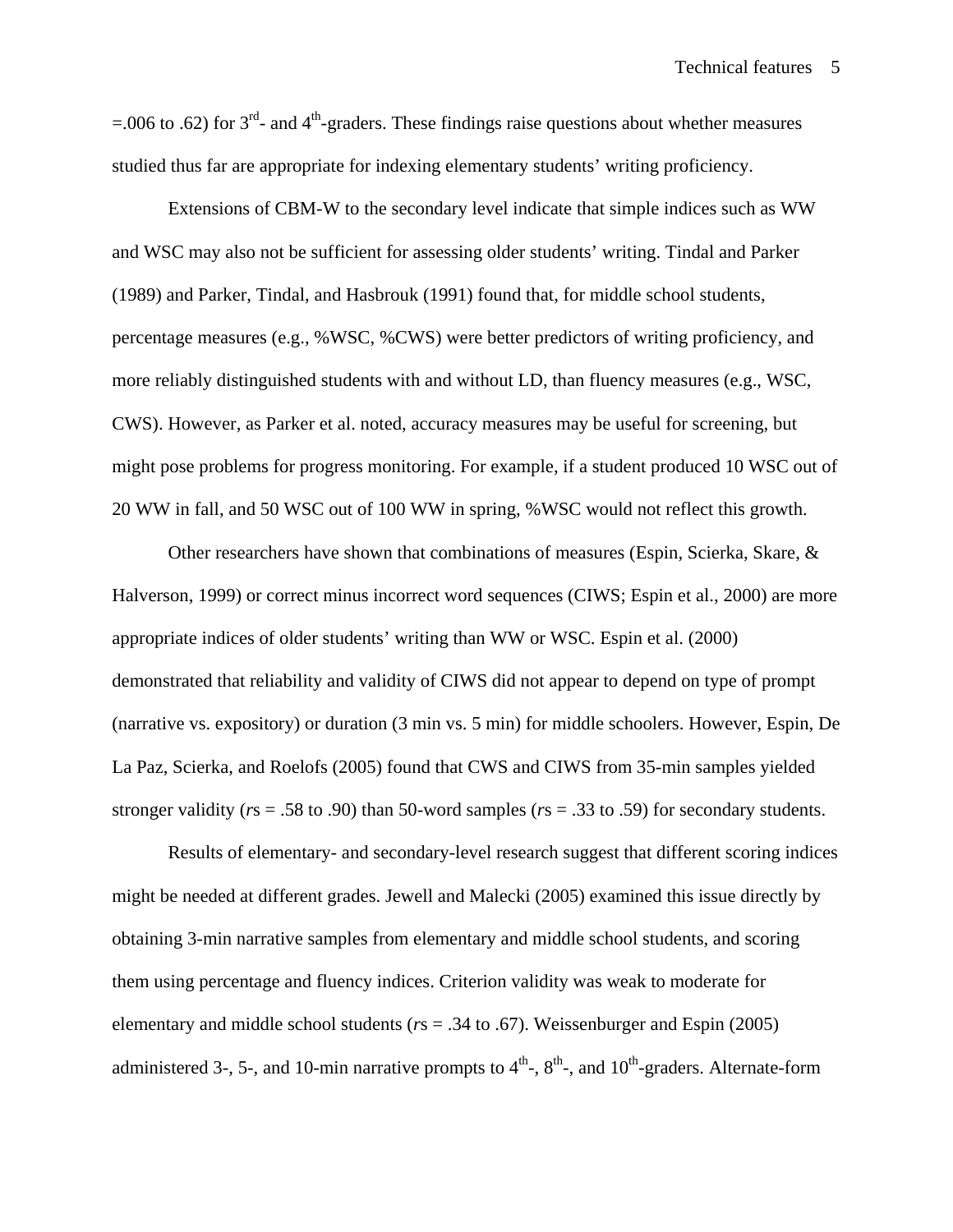reliability was moderate to strong at each grade level for WW, CWS, and CIWS (*r*s = .55 to .84). Correlations were stronger for longer writing samples and weaker at higher grades. Criterion validity between CWS and CIWS and a state writing test was moderate at grades 4 and 8 for CWS and CIWS (*r*s = .47 to .68), and weak at grade 10 for CWS and CIWS (*r*s = .18 to .36). *Extending CBM Research in Written Expression* 

Many questions remain if CBM-W is to be used within a system of accountability, whereby students at risk of failing to meet high standards are identified, intervention effectiveness is evaluated, and student progress within and across grades is monitored. Procedures developed thus far have yielded moderate technical adequacy at best. Continued research is needed to develop ways to accurately index students' writing proficiency and to determine which measures are most appropriate at which grades.

In the present study, our aim was to replicate and extend research designed to examine CBM-W both within and across elementary and secondary levels. Previous researchers who have examined CBM-W across grades (Jewell & Malecki, 2005; Weissenburger & Espin, 2005) administered only one type of writing task (narrative). These researchers have suggested that different scoring procedures might be needed at different grades, but it is not clear whether the type of task or sample duration should also change with grade level. We intended to add to the literature by examining three primary features of written expression measures administered to students at different grades: type of writing task, duration of writing sample, and scoring procedures. Below we discuss each of these features in detail.

*Type of writing task.* Researchers have suggested that reliability and validity do not vary substantially depending on type of prompt (i.e., narrative vs. expository) for elementary students (Deno et al., 1980) and middle school students (Espin et al., 2000). However, no direct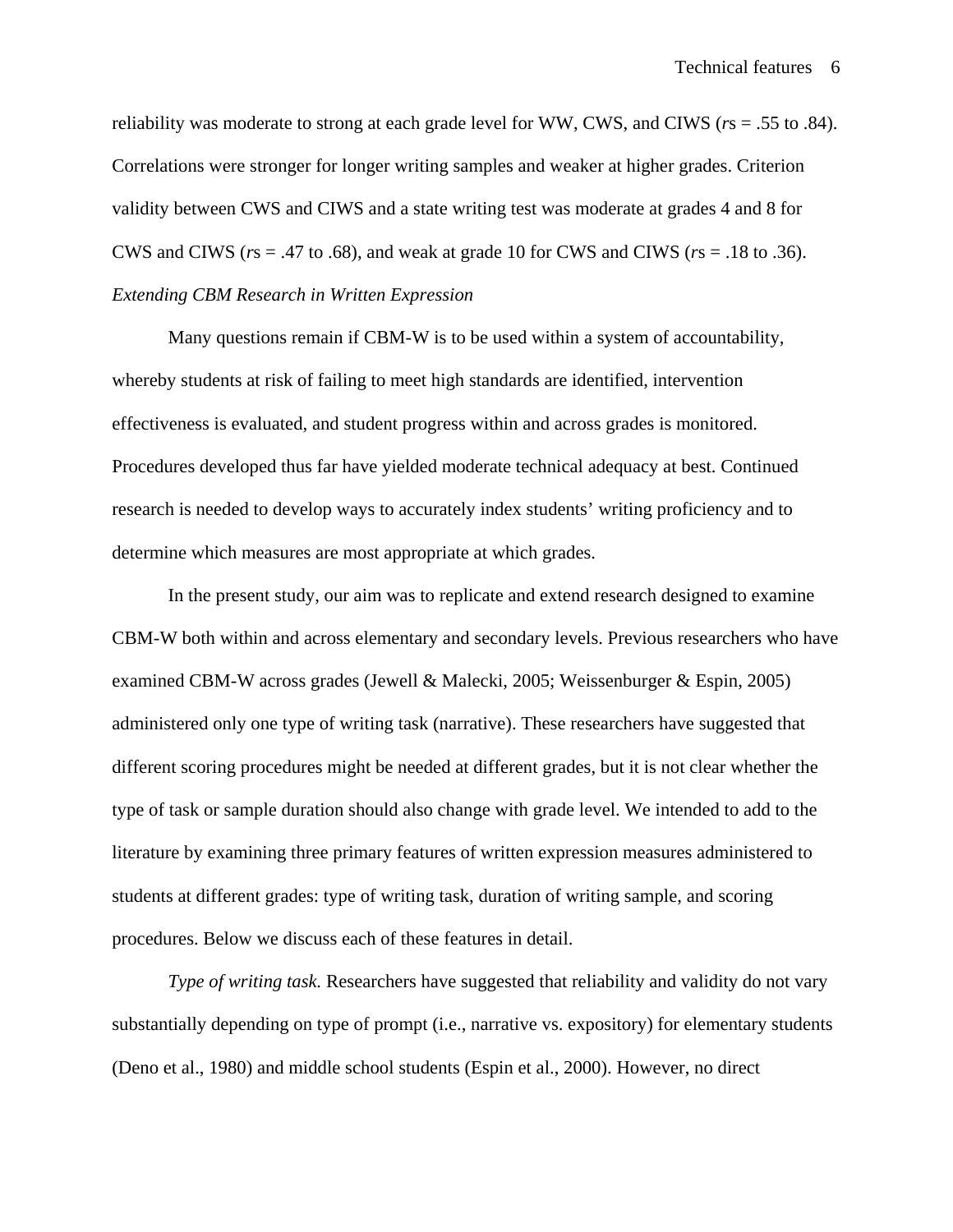comparison has been made of these measures across grades. Given that (a) students are typically assigned to write in narrative formats at the elementary level and in expository formats at the secondary level (e.g., Deschler, Ellis, & Lenz, 1996), and (b) many low-performing writers struggle to adjust their writing to these two different approaches (e.g., Englert, Raphael, Fear,  $\&$ Anderson, 1989; Miller & Lignugaris-Kraft, 2002), we considered narrative vs. expository writing to be worth further exploration.

 In addition, given that writing prompts have yielded modest reliability and validity coefficients compared to other types of CBM measures (e.g., reading), we wondered whether there were *other* ways to obtain simple, efficient measures of written expression that are viable for progress monitoring. To begin a search for new measures, we turned to copying tasks. Our rationale for copying tasks is based on research demonstrating that (a) transcription skills such as spelling and handwriting speed and legibility are strongly related to writing composition (e.g., Graham, 1990; Graham, Berninger, Abbott, Abbott, & Whitaker, 1997; Jones & Christenson, 1999), and (b) copying tasks can successfully discriminate across a wide age range  $(1<sup>st</sup>$ - through  $9<sup>th</sup>$ -grades) at least in terms of handwriting speed and legibility (e.g., Graham, Berninger, Weintraub, & Schafer, 1998). We reasoned that passage copying might be robust enough to serve as an indicator of overall writing proficiency, yet retain administration and scoring ease that are characteristic of CBM. Passage copying could also be a logical measure to extend to other populations, such as younger writers (see Lembke, Deno, & Hall, 2003), English language learners (ELLs), and students with significant cognitive disabilities.

 *Sample duration.* A second feature of writing measures that we examined was sample duration. Much of the research thus far has examined 3- to 5-min writing samples; however, Espin et al. (2005) found that, at least for older students, longer samples yielded stronger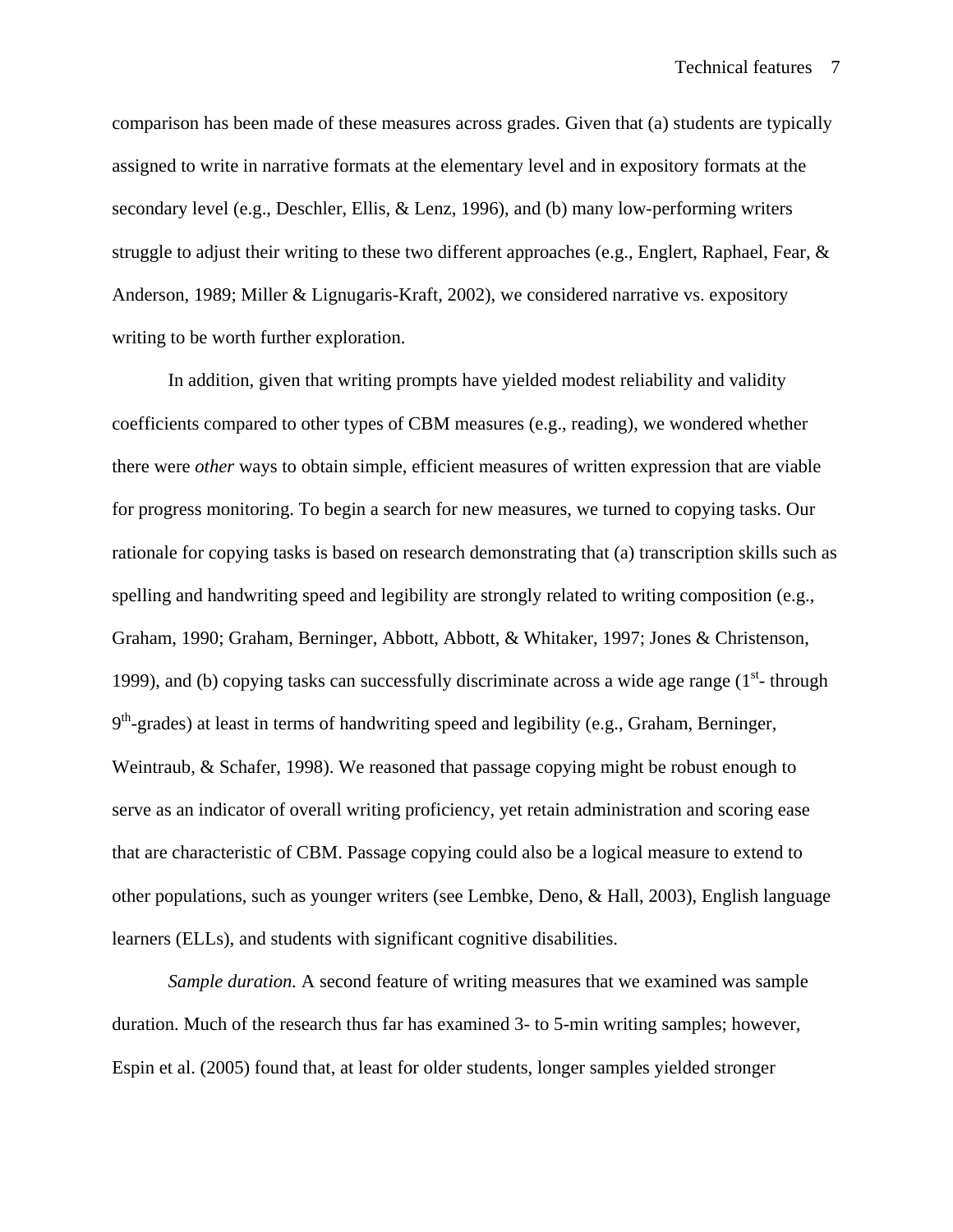reliability and validity coefficients. A goal of our research was to determine for which grades it is necessary to extend writing duration to obtain a technically sound index of writing. In this study, we examined 3-, 5-, and 7-min samples.

*Scoring procedures.* As illustrated above, WW, WSC, and CWS have shown some (albeit limited) promise for elementary students. Percentage measures (e.g., %WSC and %CWS) have, in some cases, yielded stronger reliability and validity coefficients for both elementary and secondary students (Jewell & Malecki, 2005; Parker et al., 1991; Tindal & Parker, 1989). Moreover, more complex scoring procedures such as CIWS appear to have stronger reliability and validity for secondary students (Espin et al., 1999; Espin et al., 2000). In our study, we included the most commonly examined scoring procedures, again with the purpose of determining which scoring procedures are appropriate at which grades.

 *Research questions.* In the present study, specific research questions included: Which measures of writing performance (in terms of *task*, *duration*, and *scoring procedure*) (1) yield sufficient alternate-form reliability for students at grades 3, 5, and 7? (2) yield sufficient criterion validity for students at grades 3, 5, and 7? and (3) detect writing growth from fall to spring?

#### Method

#### *Setting and Participants*

This study took place in a school serving kindergartners through  $8<sup>th</sup>$ -graders in a large urban Midwestern district. The school served approximately 750 students; 66.8% percent were from culturally or linguistically diverse backgrounds, 68.0% received free or reduced lunch, 17.3% received special education services, and 24.1% received ELL services. Participants were students from three  $3<sup>rd</sup>$ -grade classrooms, three  $5<sup>th</sup>$ -grade classrooms, and four  $7<sup>th</sup>$ -grade classrooms. Informed written parental consent and complete fall data were obtained from 25  $3<sup>rd</sup>$ ,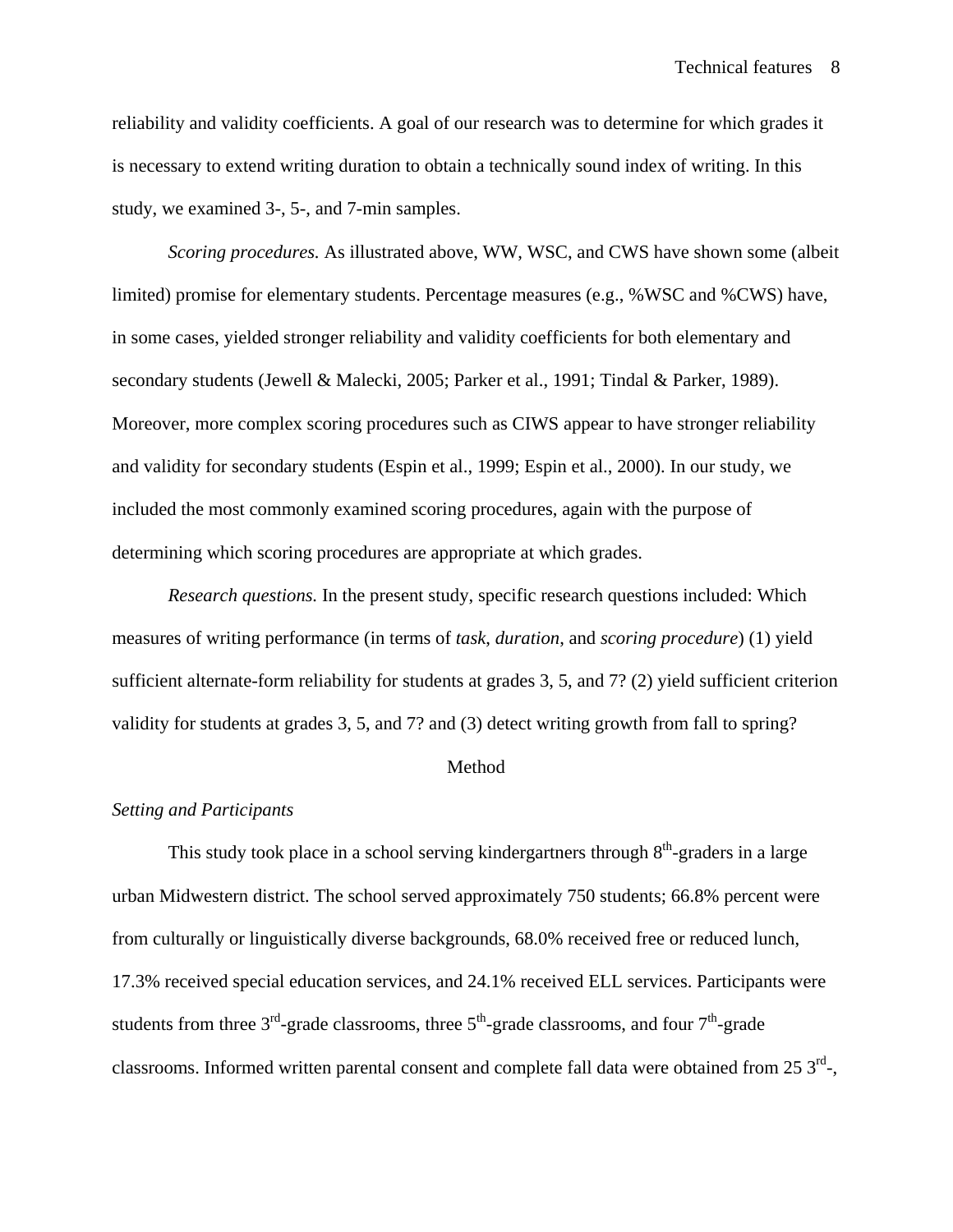43  $5<sup>th</sup>$ -, and 55  $7<sup>th</sup>$ -graders. Spring data were collected from 21  $3<sup>rd</sup>$ -, 32  $5<sup>th</sup>$ -, and 41  $7<sup>th</sup>$ -graders (the remaining students moved or had excessive absences during spring testing). Demographic information for participants at each grade level is provided in Table 1.

#### *CBM Writing Measures*

*Tasks.* Students completed two "easy" and two "hard" copying tasks and responded to two picture, two narrative, and two expository prompts. Each prompt was printed at the top of a sheet of paper, followed by lines printed on the same sheet. Additional sheets of lined paper were available if needed. Students wrote in pencil and were encouraged to cross out rather than erase mistakes. We did not specify whether the student should print or write in cursive.

We used both easy and hard copying tasks because we anticipated that students' accuracy and fluency might vary based on the difficulty of the passages they copied. One easy and one hard copying task were administered at the beginning of the first two testing sessions. Difficulty level was determined based on the readability of the passage. "Easy" passages were simple in sentence structure and had lower readability levels. They were structured after the format of the passage copying task in the Process Assessment of the Learner (Berninger, 2001), which consists of a simple set of directions to a gas station, and were approximately at a 4.3 grade level according to the Flesch-Kincaid readability formula. "Hard" passages were drawn from the district's 3<sup>rd</sup>-grade reading curriculum (Cooper & Pikulski, 1999). The passages were written at a 5.8 to 6.0 grade level according to the Flesch-Kincaid formula. Students were instructed to copy a practice sentence (e.g., "The quick brown fox jumped over the lazy dog."), and then to copy the passage exactly as it appeared, including capitalization and punctuation, for 1.5 min.

Each student also responded to two sets of picture, narrative, and expository prompts. Prompts were intended to reflect experiences to which most U.S. public school students would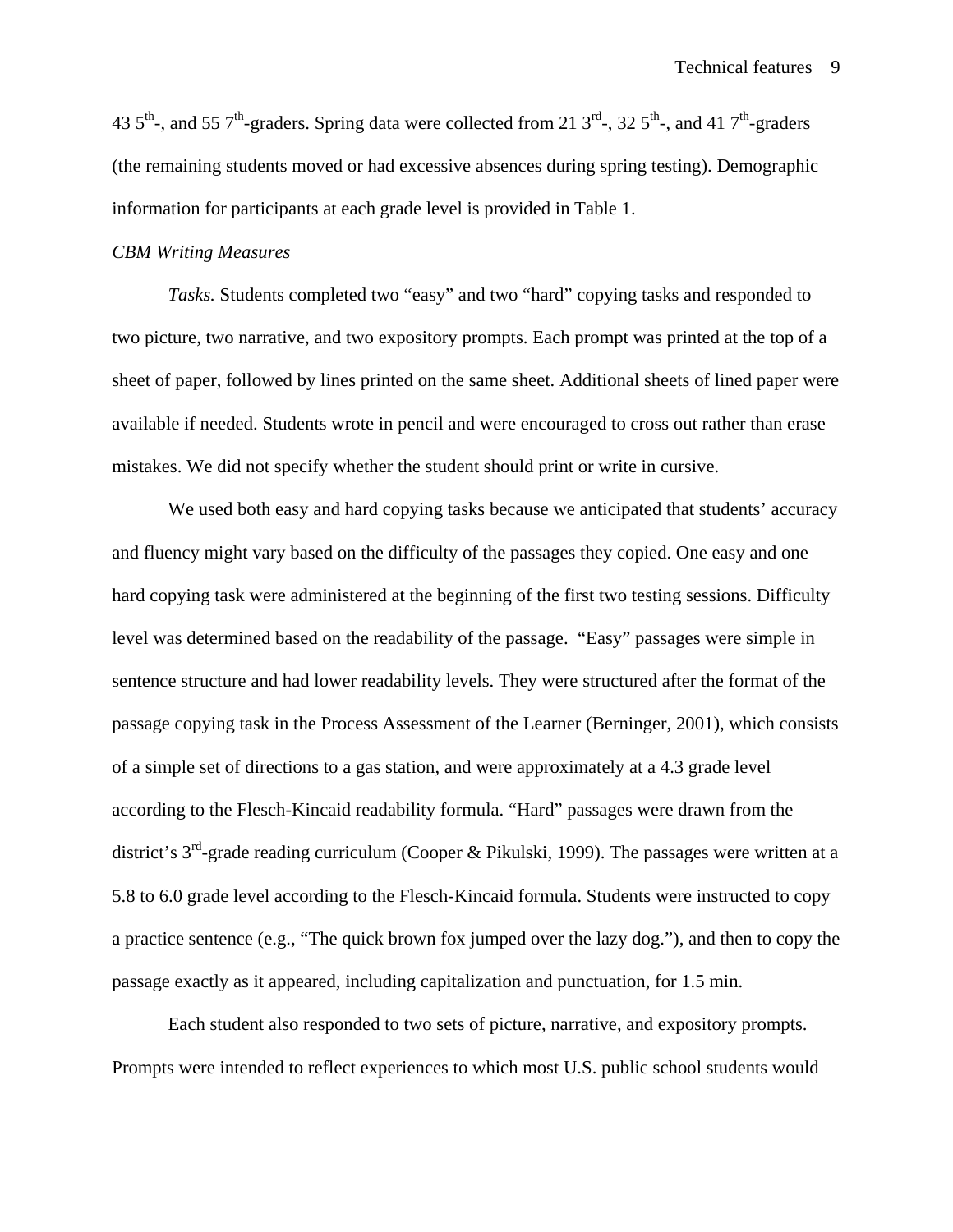be able to relate, and to be simple in terms of vocabulary and sentence structure. Prompts within a set were designed to tap similar background knowledge, so that background knowledge would be unlikely to interact with students' responses to different prompts. At the same time, the prompts were intended to be sufficiently different so that students would not write the same thing in response to each one. Set 1 prompts were designed to tap background knowledge of schoolrelated travel. The picture prompt consisted of students boarding a bus outside of a school. The narrative prompt was, "On my way home from school, a very exciting thing happened…." The expository prompt was, "Write about a trip you would like to take with the students in your class." Set 2 prompts were intended to tap background knowledge related to games or free time. The picture prompt was of students playing ball outside a school. The narrative prompt was, "One day, we were playing outside the school and…." The expository prompt was "Write about a game that you would like to play."

*Sample duration.* For each copying task, all students wrote for 1.5 min. On the remaining prompts,  $3<sup>rd</sup>$ - and  $5<sup>th</sup>$ -graders were instructed to make a slash at the 3 min mark and continue writing for a total of 5 min. Seventh graders made a slash at the 3- and 5-min marks, and continued to write for a total of 7 min.

*Scoring procedures.* Writing samples were scored using the following procedures:

- 1. Words written (WW): The total number of words written in the passage.
- 2. Legible words (LW; Tindal & Parker, 1989): Words in which letters are identifiable, and letter groupings approximate known words.
- 3. Words spelled correctly (WSC): Words spelled correctly in the context of the sentence.
- 4. Correct word sequences (CWS; Videen et al., 1982): Any two adjacent, correctly spelled words that are syntactically and semantically correct within the context of the sample.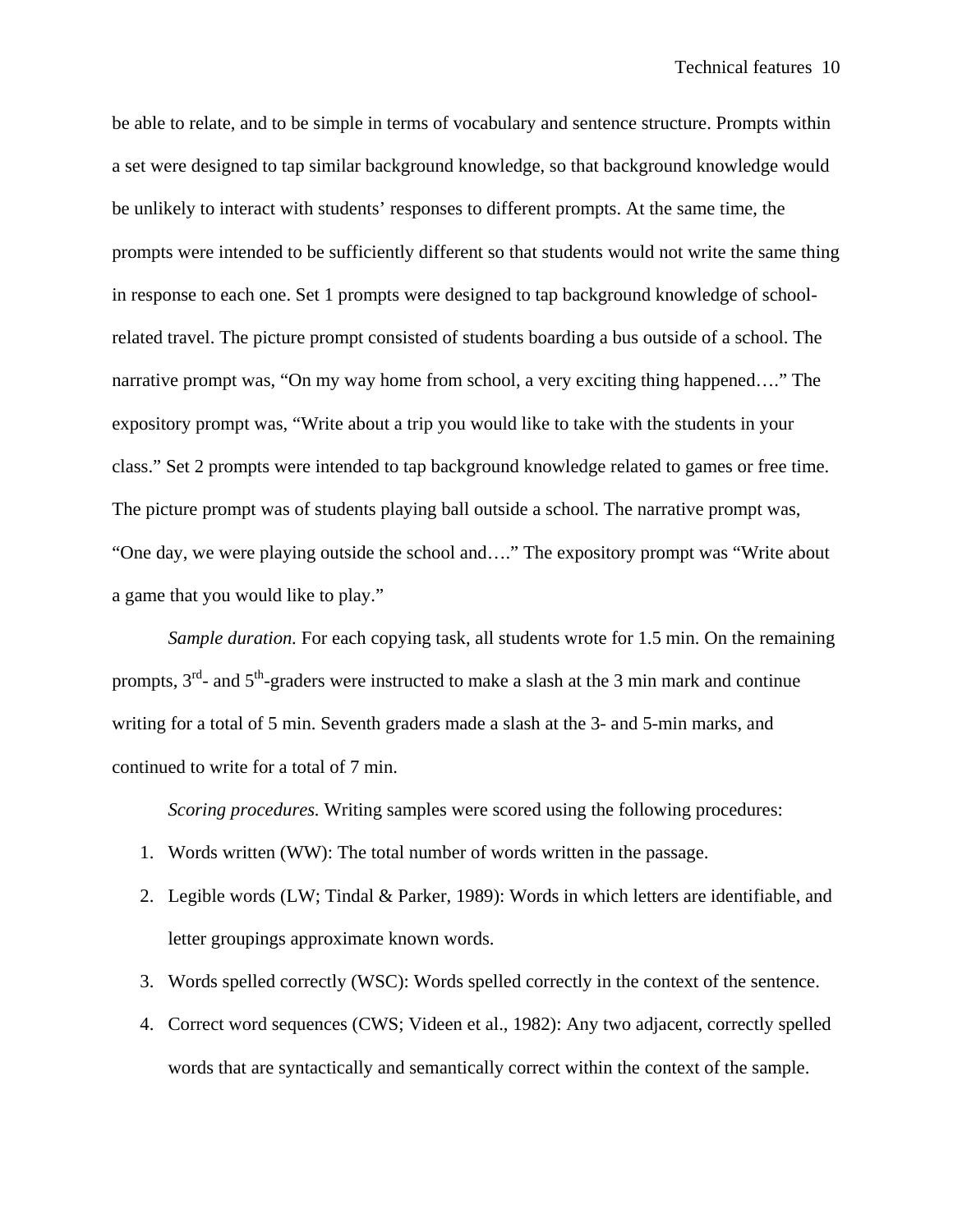- 5. Correct minus incorrect word sequences (CIWS; Espin et al., 1999).
- 6. Percent WSC (Tindal & Parker, 1989): WSC divided by WW.
- 7. Percent CWS (Tindal & Parker): CWS divided by total word sequences.

#### *Criterion Variables*

 *Test of Written Language.* The Test of Written Language – Third Edition (TOWL-3; Hammill & Larsen, 1996) Spontaneous Writing subtest (Form A) was group-administered to all participants. Students were presented with a picture depicting a futuristic scene of astronauts, space ships, and construction activity; told to think of a story about the picture; and then asked to write for 15 min. Writing samples were scored using analytic rubrics for Contextual Conventions (capitalization, punctuation, and spelling), Contextual Language (quality of vocabulary, sentence construction, and grammar), and Story Construction (quality of plot, prose, character development, interest, and other compositional elements). Alternate-form reliability for 8- to 13 year-olds is reported as .80 to .85. The average validity coefficient with the Writing Scale of the *Comprehensive Scales of Student Abilities* (Hammill & Hresko, 1994) is reported as .50.

 *Minnesota Comprehensive Assessment.* The writing subtest of the Minnesota Comprehensive Assessment (MCA; Minnesota Department of Children, Families, and Learning and NCS Pearson, 2002) is a state standards test that only  $5<sup>th</sup>$ -graders were required to take at the time of this study. The test requires students to respond to one of four prompts designed to elicit either problem/solution, narrative, descriptive, or clarification writing formats. Samples are scored holistically based on composition, style, sentence formation, grammar, and spelling/mechanics. The technical manual did not include reliability and validity data.

*Language arts GPA.* In Grade 7 only, students' end-of-year language arts grade point averages (GPAs) were available from district records. GPA is reported based on a 4-point scale.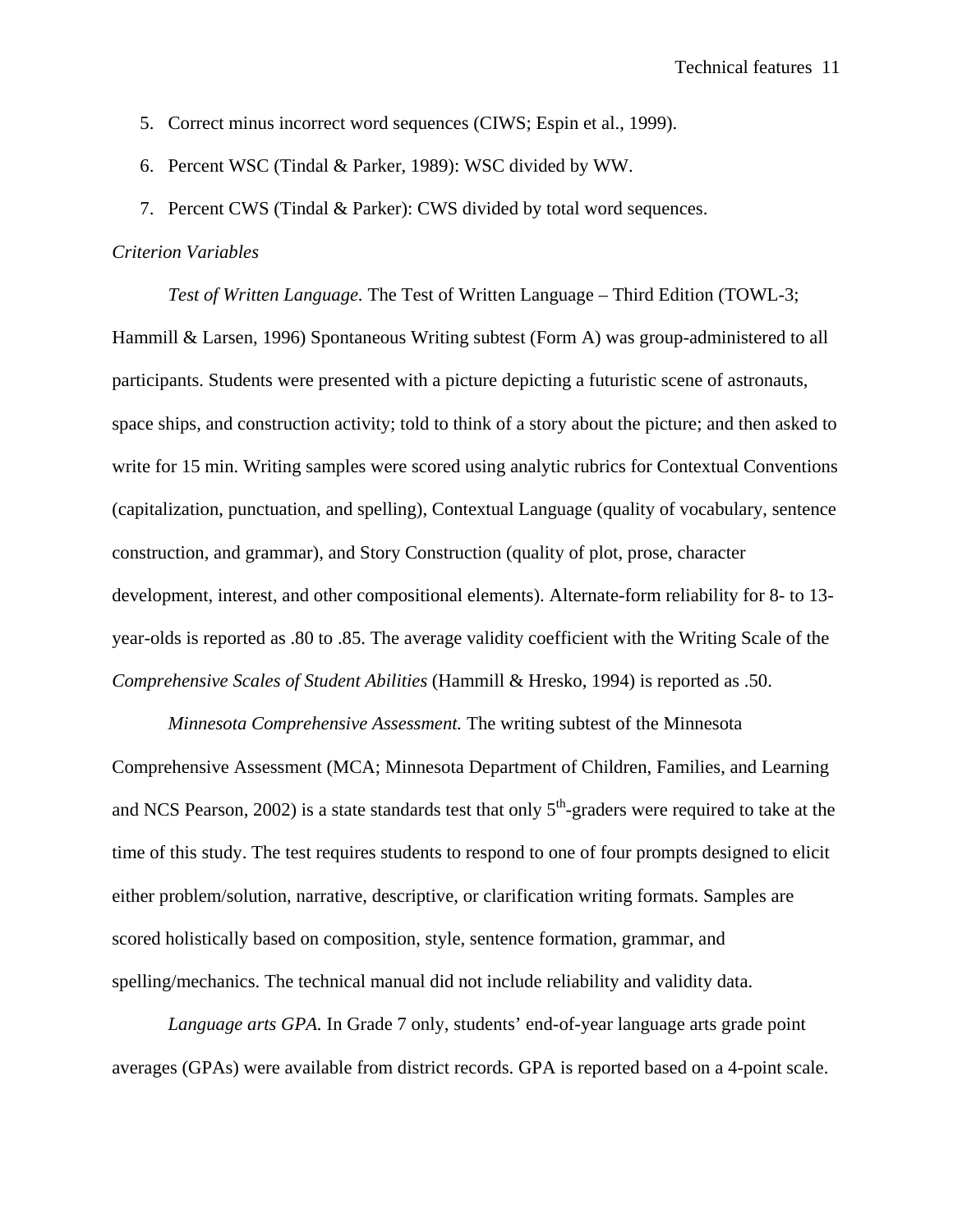#### *Procedures*

*CBM administration.* The CBM-W measures were administered in November and May, 2004. The second author group-administered measures in three sessions, each one week apart. In Sessions 1 and 2, students completed two copying tasks followed by two prompts. In Session 3, students responded to the remaining two prompts. We counterbalanced easy and hard passages such that students in different classes copied Passages 1 and 2 of each type in different sessions. We counterbalanced writing prompts such that students in different classes responded to two picture, two narrative, or two expository prompts, with one from Set 1 and one from Set 2 in counterbalanced order in each session.

 *Scoring training and agreement.* A special education doctoral student experienced in the development, administration, and scoring of CBM-W was designated as the "expert" scorer. She met with four other scorers for a two-hour session to describe, demonstrate, and practice the scoring procedures. Each scorer then scored a writing packet that included all prompts and copying tasks produced by one student. The expert compared each scorer's results with her own, and calculated the percent of agreement for each scoring procedure. Any scorer who achieved less than 80% agreement with the expert on any scoring procedure received further training.

 For each scorer, the expert randomly selected one of every 10 packets, scored them independently, and compared the scorer's results with her own. If agreement for each score was not at least 80%, the expert and the scorer met to discuss the discrepancy. If there were only a few discrepancies, the two came to agreement on the correct score. If there were several discrepancies, the entire packet was rescored and the scorer had to reach 80% agreement with the expert again. In only one case did a scorer have to rescore an entire packet.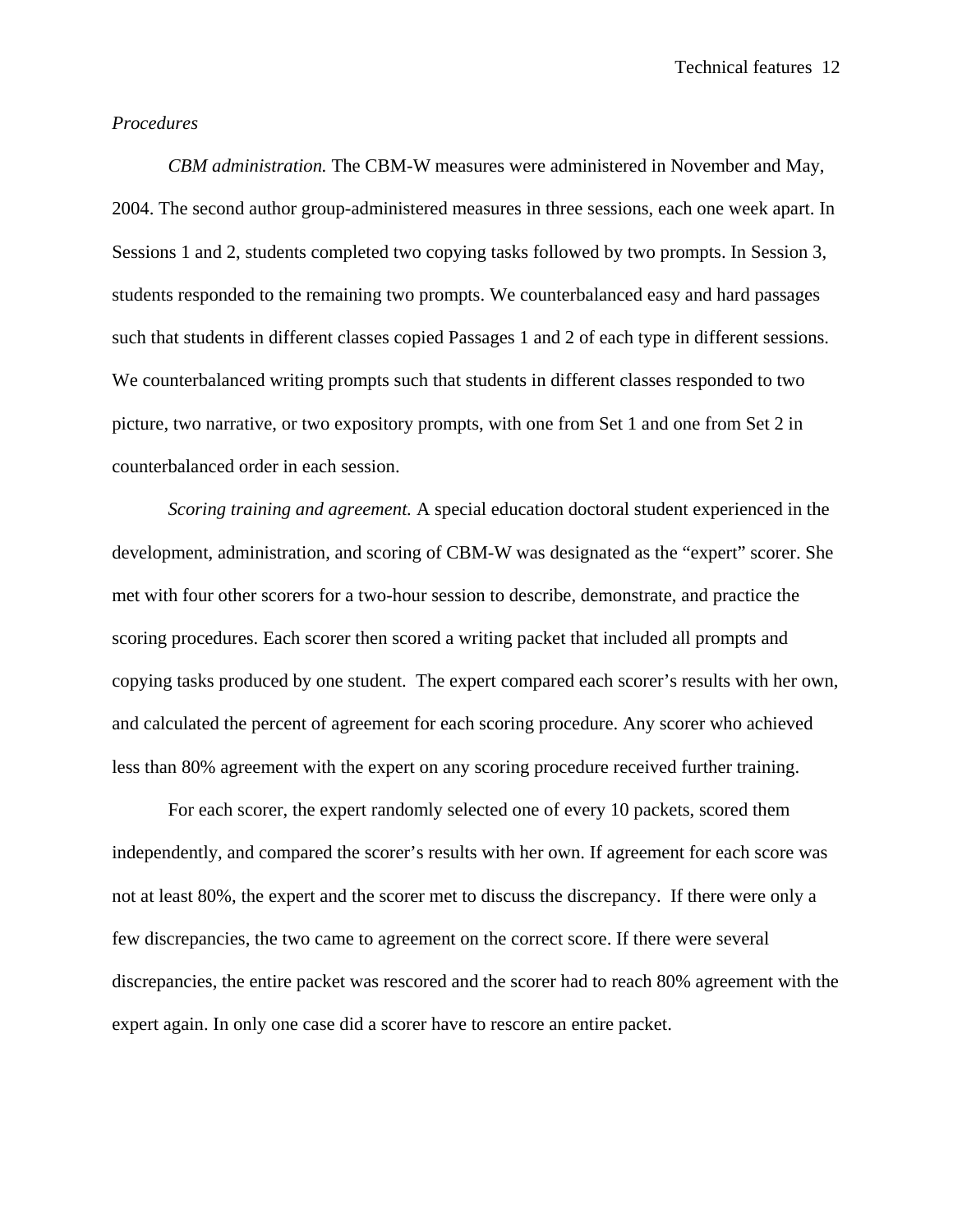To score the TOWL-3 Spontaneous Writing samples, the first author and a doctoral student in special education met for one hour to review and practice scoring procedures. We then scored 10% of the writing samples. The number of agreements was divided by the number of agreements plus disagreements and multiplied by 100 to obtain percent agreement. All discrepancies were discussed until we agreed on the appropriate score. We scored common samples until at least 85% agreement was obtained on 10% of the samples. We then divided and independently scored the remaining samples.

 *Date analysis.* Fall writing data were analyzed to determine a subset of measures (those with sufficient alternate-form reliability) to be administered again in spring. Because of the large amount of data collected, we conducted the first set of analyses on all measures, and then narrowed the focus of each subsequent set of analyses to measures deemed "sufficient" in the previous analyses. Specifically, we began by examining distributions of each writing task, scoring procedure, and duration. Measures with relatively normal distributions were examined to determine which had sufficient alternate-form reliability (defined in the Results section) by calculating Pearson *r* correlation coefficients between forms. Those with sufficient reliability were then examined to determine which had sufficient criterion validity (also defined in the Results) by calculating Pearson's *r* or Spearman's Rho coefficients with criterion measures. Measures with sufficient reliability *and* criterion validity were examined to identify whether they reliably detected fall to spring growth. Repeated measures MANOVAs were conducted within each grade. Reliable main effects of time were followed up with repeated measures ANOVAs.

#### Results

 Before addressing the three research questions, we created histograms for each measure administered in fall at each grade. For the copying tasks, all fluency measures (WW, LW, WSC,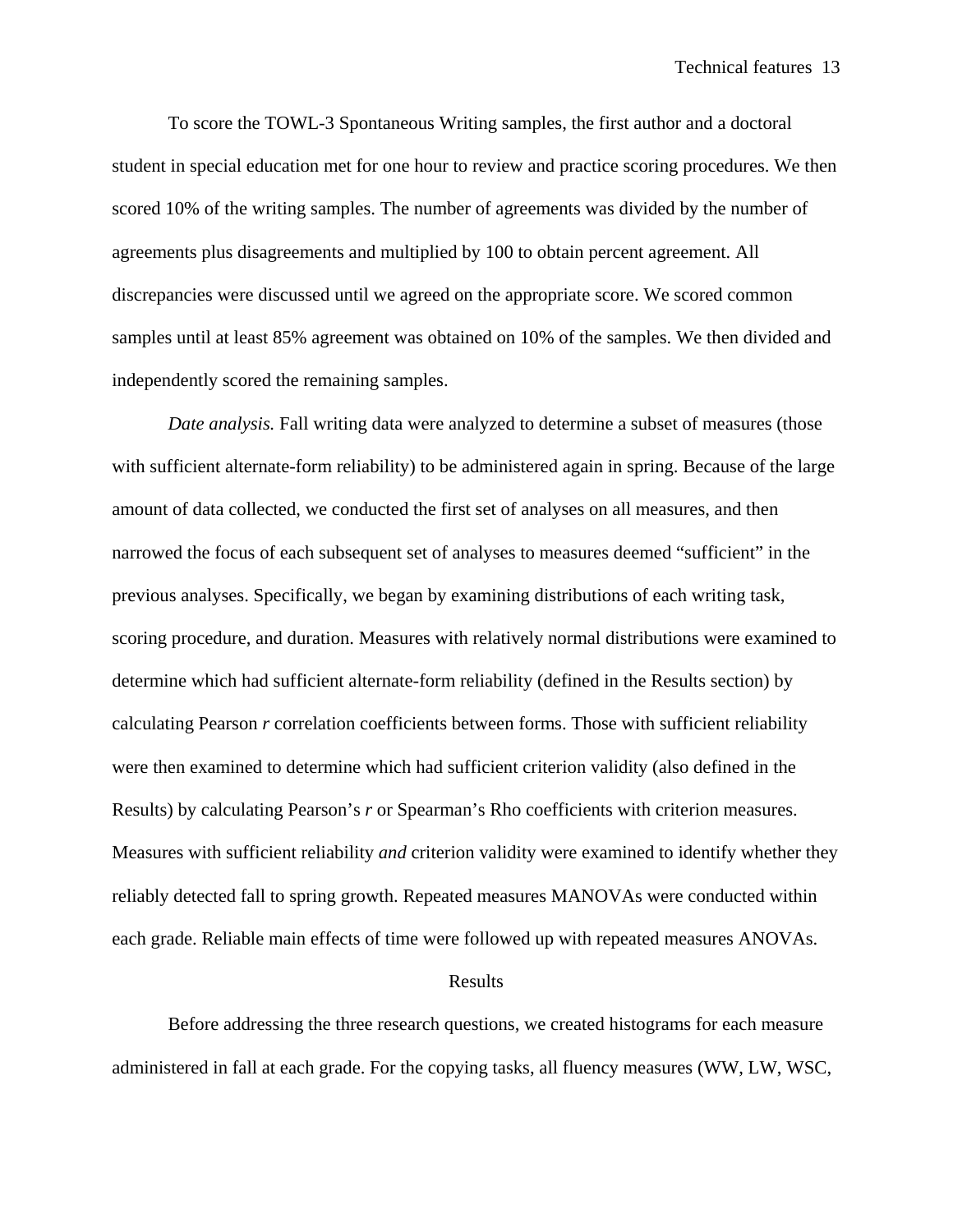CWS, and CIWS) were sufficiently normally distributed. Percentage measures (%LW, %WSC, and %CWS) were negatively skewed and thus dropped from further analyses. On the picture, narrative, and expository prompts, all measures except %LW were sufficiently normally distributed; %LW was negatively skewed and dropped from further analyses. Table 2 provides fall means and *SD*s on the two alternate forms of each measure at each grade.

#### *Alternate-Form Reliability*

Pearson *r* correlation coefficients were calculated for each type of writing task, duration, and scoring procedure. A Bonferroni adjustment was made to reduce the risk of Type I error. At each grade, 50 to 77 correlation coefficients were computed; thus, a significant *p*-value of .001 was set (.05 was divided by the number of coefficients computed).

Because there is not a consensus on criteria by which to judge reliability of measures, we report the strength of reliability coefficients in relative terms. For example, we can compare coefficients to those found for other types of CBM and to other types of writing measures. In reading, reliability coefficients have generally been reported as *r* > .85 (Wayman et al., in press). For standardized writing measures, reliability estimates have ranged from .70 to above .90 (Taylor, 2003). With this information in mind, we consider reliability coefficients of  $r > .80$  to be strong,  $r = .70$  to .80 moderately strong,  $r = .60$  to .70 moderate, and  $r < .60$  weak. Based on these criteria, we determined which measures had sufficient (moderately strong) alternate-form reliability within each grade. Table 3 presents fall and spring alternate-form reliability coefficients for each grade; those with "sufficient" reliability are bolded.

*Fall*. As shown in Table 3, for 3<sup>rd</sup>-graders most scoring procedures and writing tasks had strong reliability (*r*s > .80). Coefficients for the expository prompts were moderate to moderately strong (*r*s = .60 to .78) except for LW and WSC written in 5 min (*r*s = .55 and .52, respectively).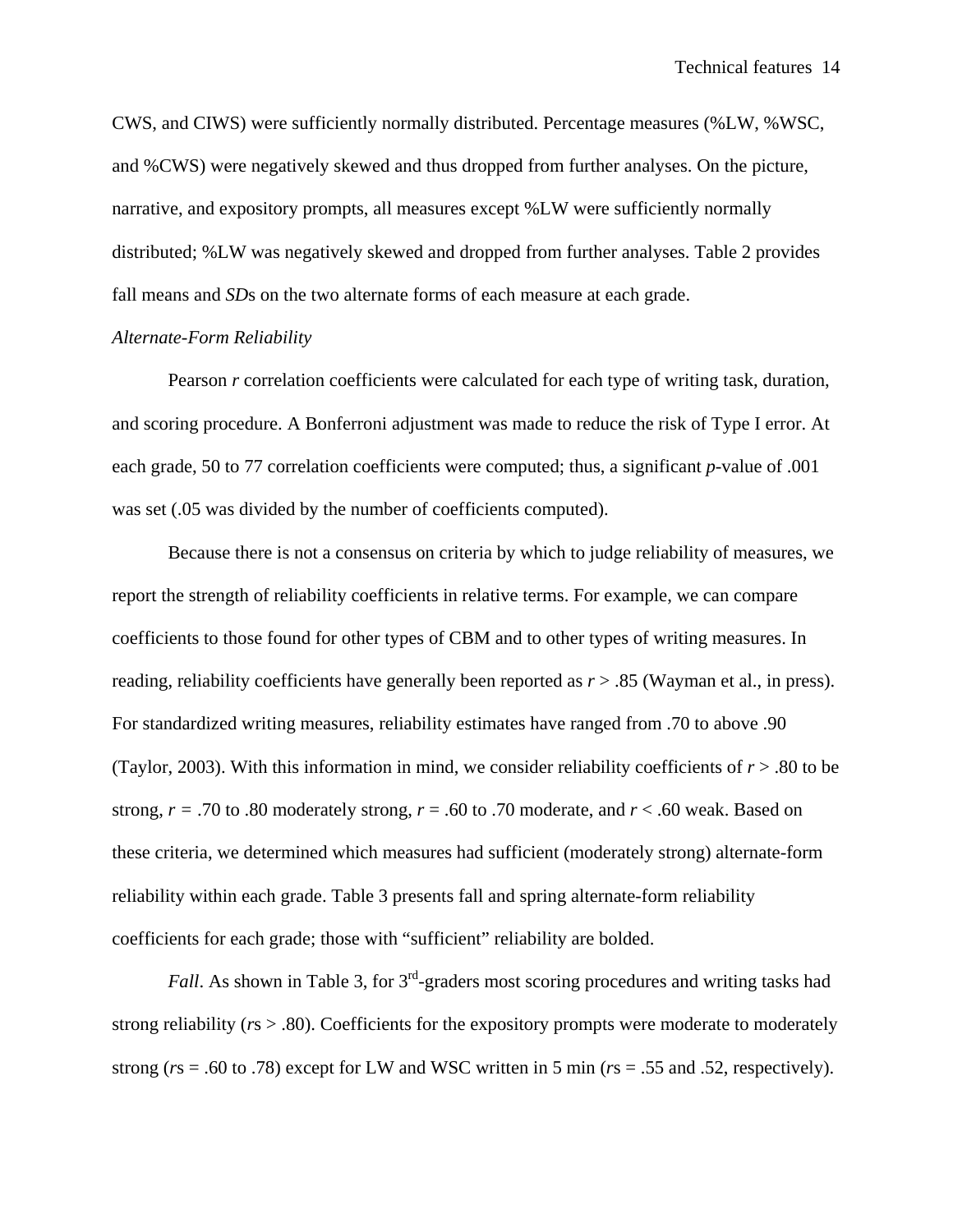At grade 5, all writing tasks and most scoring procedures had moderately strong to strong reliability (*r*s > .70). At Grade 7, measures with moderately strong to strong reliability (*r*s > .70) included hard copying (LW, CWS); picture (3 min: %CWS; 5 min: CIWS, %CWS; 7 min: all scoring procedures); narrative (3 min: LW, WW, %CWS; 5 and 7 min: all scoring procedures); and expository (5 and 7 min; all except %WSC which was weak at 5 min,  $r = .45$ ).

*Spring.* Based on the above findings, we selected a subset of measures to administer in spring—specifically, those that consistently appeared to have moderate to strong alternate-form reliability (*r*s > .60) across task, duration, and scoring procedure—within at least two grades. Because of limited time and resources, not all measures could be administered at all grades in spring. Thus, care was taken to ensure that each type of task was administered in at least two grades. Spring measures included hard copying for all grades (easy copying was not included because grade 7 reliability coefficients were weak; thus, hard copying was selected to represent the copying task); picture prompts for grades 3 and 7; narrative prompts for grades 3, 5, and 7; and expository prompts for grades 5 and 7. The sample size at each grade decreased from fall to spring due to students moving or repeated absences during spring testing and make-ups. As shown in Table 3, spring correlations are generally similar to those observed in fall.

#### *Criterion Validity*

 We examined criterion validity of measures using those that had sufficient alternate-form reliability (*r*s > .60). Spring CBM-W scores were correlated with spring TOWL-3 raw scores, the MCA Writing Test (grade 5 only), and end-of-year language arts GPA (grade 7 only). Means and *SDs* for these measures are provided in Table 4. Table 5 presents validity coefficients (measures for which there were no statistically significant correlations are not included). For all analyses, we set a *p*-value of .01 due to the large number of correlations calculated. Again, correlations of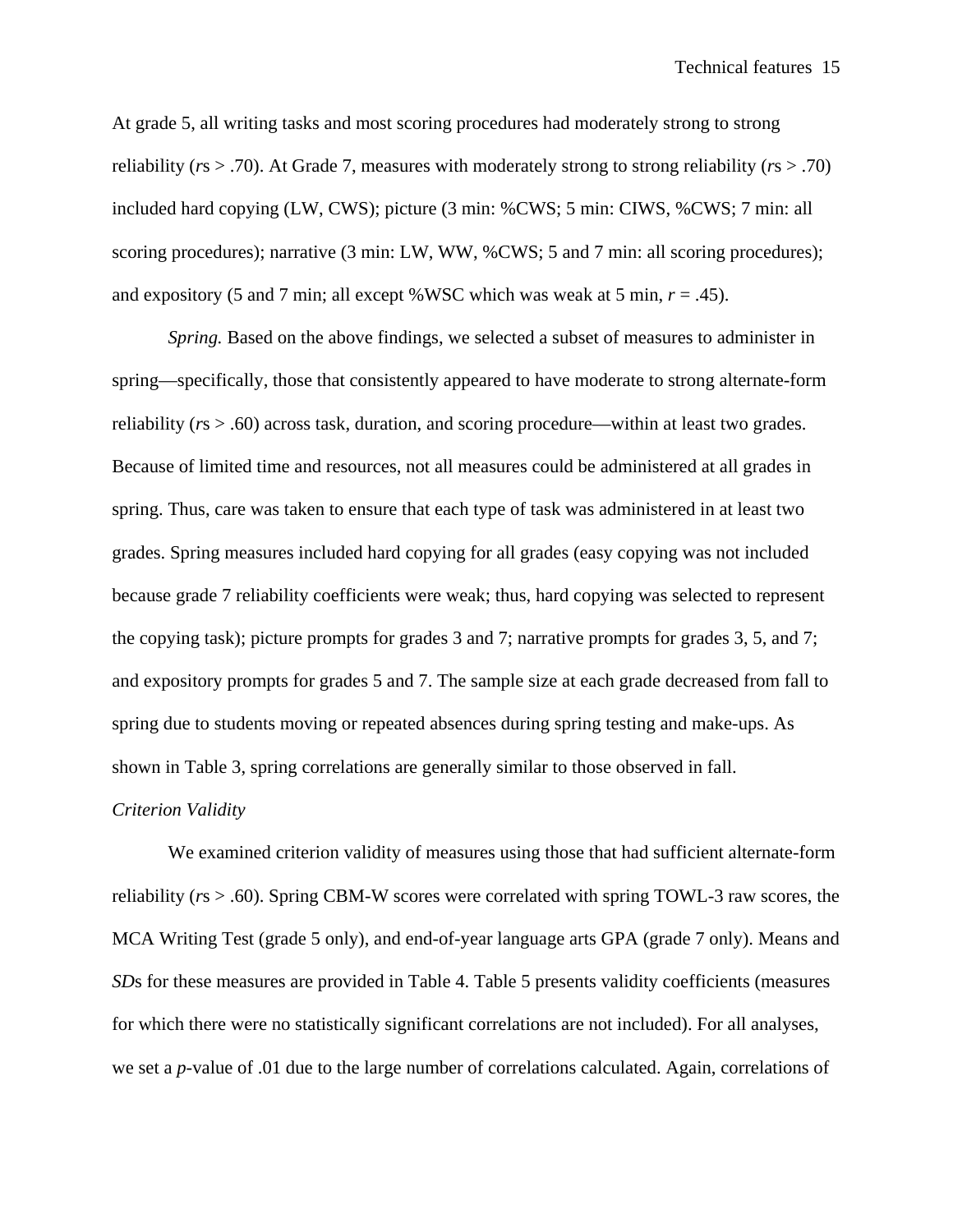*r* > .80 were considered strong, *r =* .70 to .80 moderately strong, and *r* = .60 to .70 moderate. Given that writing measures have historically yielded modest criterion validity coefficients (Taylor, 2003), and because we wished to be as inclusive as possible in identifying promising measures, we also considered correlations above .50 to be sufficient for inclusion in further analyses. "Sufficient" correlations are bolded in Table 5.

*Grade 3.* Measures that yielded moderate to moderately strong validity coefficients with the TOWL-3 included hard copying (WSC, CWS, CIWS; *r*s = .55 to .66); picture (3 min: CWS, CIWS; *r*s = .62 to .63; 5 min: WSC, CWS, %CWS; *r*s = .60 to .70); and narrative (3 min: CWS, CIWS, %CWS; 5 min: CWS, CIWS, %CWS; *r*s = .56 to .70).

*Grade 5*. Moderate validity coefficients with the TOWL-3 were obtained for CIWS and %CWS on the 3- and 5-min narrative prompts and the 5-min expository prompts (*r*s = .57 to .65). Coefficients with the MCA Writing Test were moderate for CWS, CIWS, and %CWS on the 3- and 5-min narrative prompt (*r*s = .54 to .68); for CIWS on the 3-min expository prompt (*r* = .54); and for CWS, CIWS, and %CWS on the 5-min expository prompt (*r*s = .51 to .60).

*Grade 7*. None of the validity correlation coefficients for the TOWL-3 were above *r* = .60, and few were above  $r = .50$ . Spearman's Rho was calculated between CBM–W scores and language arts grades, which ranged from 1 to 4. Coefficients were weak to moderate for the 3and 5-min picture prompt (*r*s = .45 to .60). Moderate correlations were found for the other prompts, particularly with respect to more complex fluency-based scores (CWS, CIWS) and longer samples (5 to 7 min), with *r*s ranging from .55 to .72.

#### *Growth from Fall to Spring*

 To examine which indicators of writing performance detected students' progress in writing from fall to spring, we identified measures that met the above criteria for "sufficient"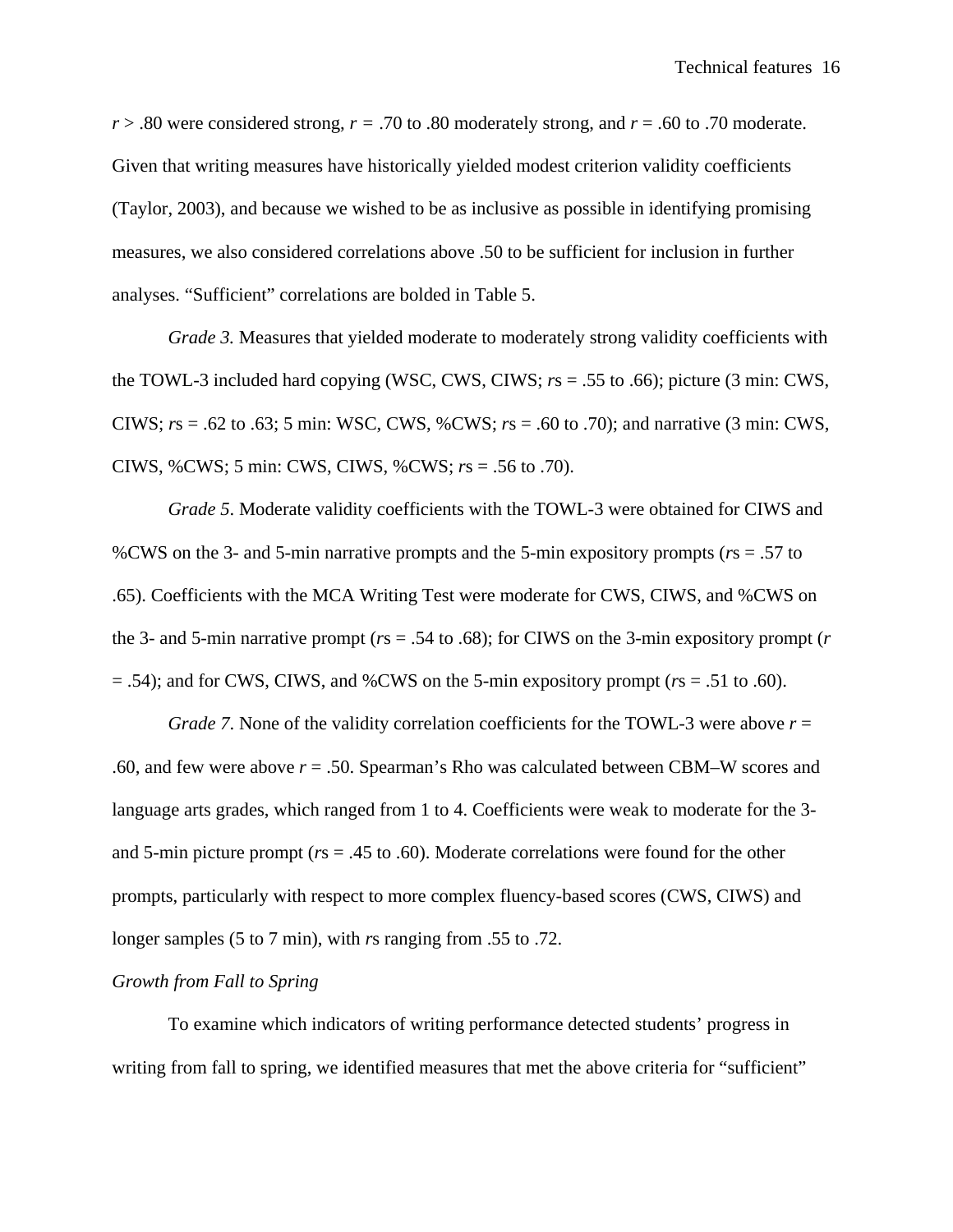alternate-form reliability and criterion validity *within* grades. Repeated-measures MANOVAs were conducted for each set of measures at each grade, with time as the within-subjects factor (unless only one measure was included in the analysis, in which case a paired-samples *t-*test was conducted). Reliable main effects were followed up with repeated measures ANOVAs. Table 6 displays means, *SD*s, and the average weekly rate of growth for each measure that showed reliable growth. Below we summarize results of MANOVAs and highlight findings of measures showing reliable growth within each grade. Table 7 displays complete ANOVA results.

*Grade 3.* Hard copying WSC, CWS, and CIWS were identified as having sufficient reliability and criterion validity, and thus were examined for growth. There was no reliable main effect of time, Wilks' Lambda = .84,  $F(3, 18) = 1.11$ ,  $p = .37$ . For the 3-min picture prompt, CWS and CIWS were examined. There was a reliable main effect of time, Wilks' Lambda = .65,  $F(2, 15) = 4.13$ ,  $p = .04$ . Follow-up tests showed reliable gains for CWS. Given that the measures were administered approximately 20 weeks apart, they showed average gains of .37 CWS per week. For the 5-min picture prompt, WSC, CWS, and %CWS were examined. There was no reliable main effect of time, Wilks' Lambda = .74,  $F(3, 15) = 1.73$ ,  $p = .20$ .

For the 3-min narrative prompt, CWS, CIWS, and %CWS were examined. There was no reliable fall to spring gain on these measures, Wilks' Lambda = .94,  $F(3, 18) = .40$ ,  $p = .76$ . For the 5-min narrative prompt CWS, CIWS, and %CWS were examined. However, they also did not produce reliable fall to spring differences, Wilks' Lambda = .78,  $F(3, 18) = 1.67$ ,  $p = .21$ .

*Grade 5.* For the 3-min narrative prompt, CWS, CIWS, and %CWS were examined. There was a reliable main effect of time, Wilks' Lambda = .69,  $F(3, 27) = 4.09$ ,  $p = .02$ . Students increased reliably on CWS, with an average gain of .54 CWS per week; and on CIWS, with an average gain of .51 CIWS per week. For the 5-min narrative prompt, CWS, CIWS, and %CWS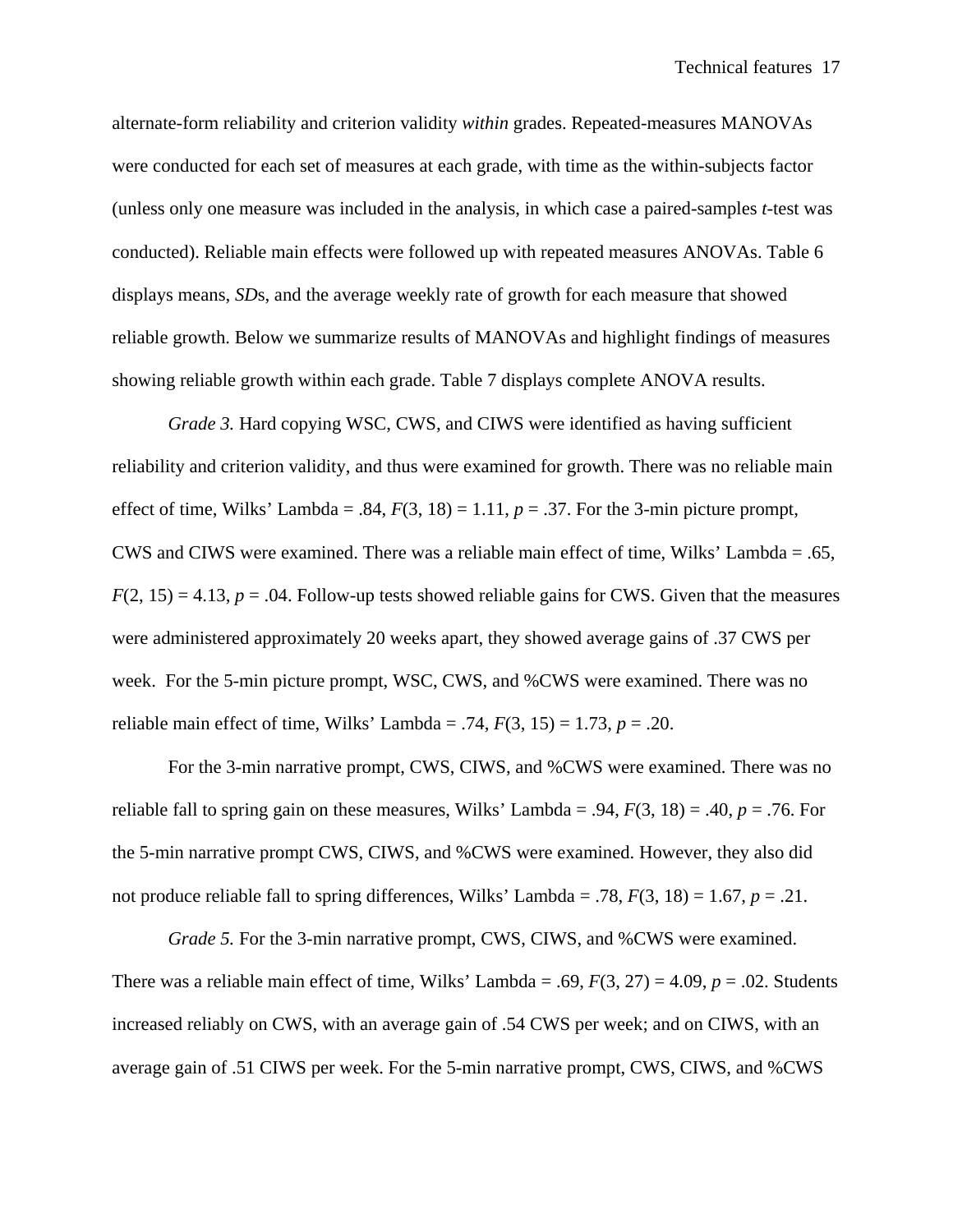were examined. There was a reliable main effect of time, Wilks' Lambda = .73, *F*(3, 29) = 3.57, *p* = .03. Follow-up tests indicated fall to spring gains for CWS and CIWS. On average, students increased .72 CWS and .70 CIWS per week.

For the 3-min expository prompt, CIWS were examined. A paired-samples *t*-test revealed reliable fall-to-spring growth,  $t = -2.80$ ,  $p = .009$ ; students increased, on average, .48 CIWS per week. For the 5-min expository prompt, CWS, CIWS, and %CWS were examined. There was a reliable main effect of time, Wilks' Lambda = .50,  $F(3, 29) = 9.63$ ,  $p < .001$ . Follow-up tests indicated reliable fall to spring gains for CWS, CIWS, and %CWS. Students gained, on average, .91 CWS, .89 CIWS; and .30 %CWS per week.

*Grade 7.* For the 3-min picture prompt, %CWS were examined. A paired-samples *t-*test indicated no fall to spring increase,  $t = -1.03$ ,  $p = .31$ . For the 5-min picture prompt, %WSC and %CWS were examined. Again, there was no fall to spring increase, Wilks' Lambda = .99, *F*(2,  $38$ ) = .26,  $p = .77$ . For the 7-min picture prompt, CWS, CIWS, and %CWS were examined. There was no reliable main effect of time, Wilks' Lambda =  $.84, F(3, 41) = 2.62, p = .06$ .

For the 3-min narrative prompt, CWS, CIWS, and %CWS were examined. There was no reliable main effect of time, Wilks' Lambda =  $.86, F(3, 40) = 1.61, p = .20$ . For the 5- and 7-min narrative prompts, CWS, CIWS, %WSC, and %CWS were sufficient. For the 5-min prompt, there was no reliable main effect of time, Wilks' Lambda = .83,  $F(4, 41) = 2.05$ ,  $p = .11$ . For the 7-min narrative prompt, there was a reliable main effect of time, Wilks' Lambda =  $.78$ ,  $F(4, 40) =$ 2.79,  $p = .04$ . Follow-up tests indicated reliable fall to spring gains for CIWS, %WSC, and %CWS. Students gained, on average, .59 CIWS, .16 %WSC, and .20 %CWS per week.

For the 3-min expository prompt, WSC, CWS, CIWS, and %CWS were examined. There was no reliable main effect of time, Wilks' Lambda = .81,  $F(4, 35) = 2.02$ ,  $p = .113$ . For the 5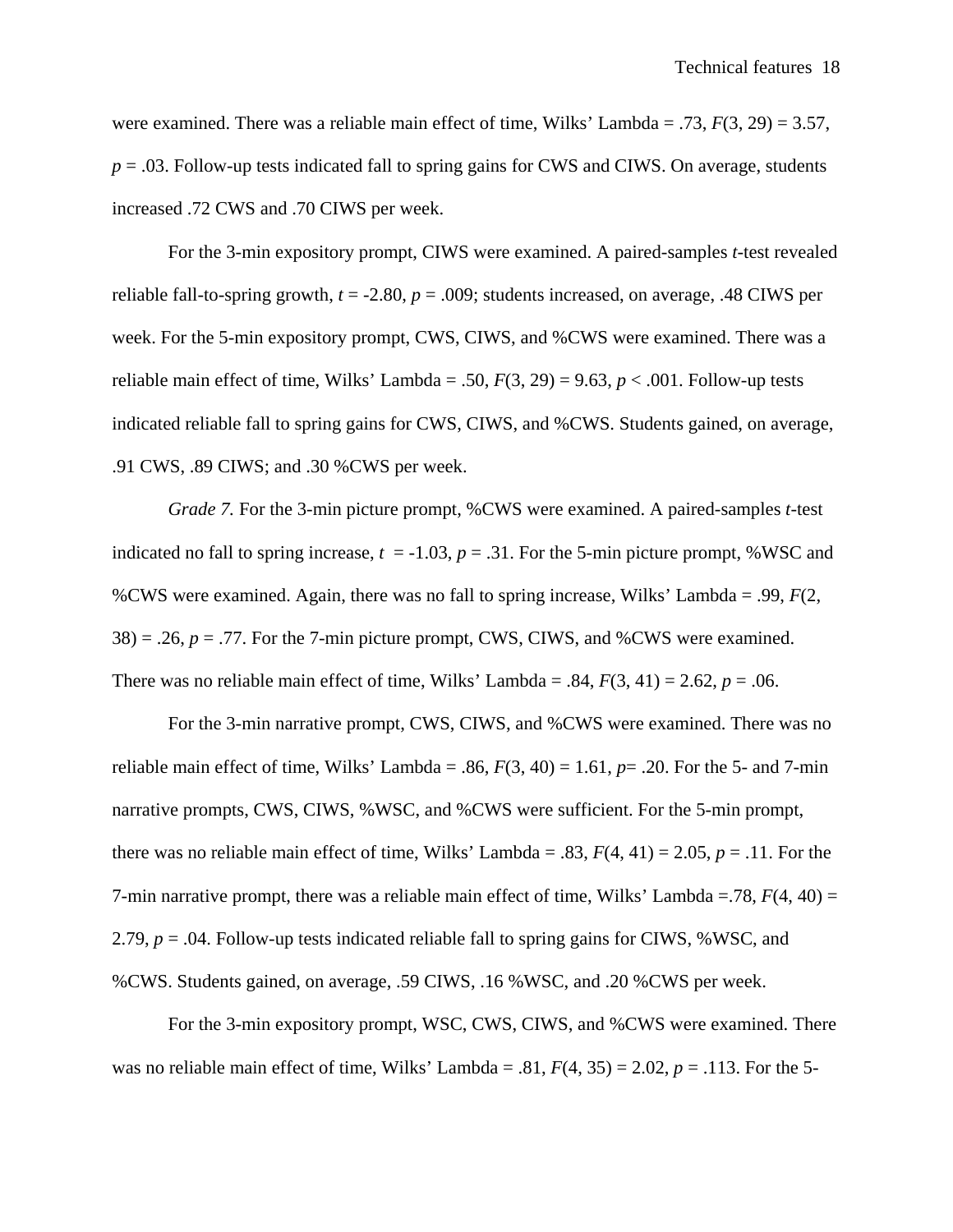min sample, CWS and CIWS were examined. There was a reliable main effect of time, Wilks' Lambda =.80,  $F(2, 37) = 4.81$ ,  $p = .02$ . Follow-up tests revealed a reliable fall to spring increase for CIWS. Students gained, on average, .43 CIWS per week. Finally, for the 7-min expository prompt, WSC, CWS, CIWS, and %CWS were examined. There was a reliable main effect of time, Wilks' Lambda = .75,  $F(4, 37) = 3.12$ ,  $p = .03$ . Follow-up ANOVAs indicated a reliable fall to spring gain for %CWS. Students gained, on average, .29 %CWS per week.

#### Discussion

 In this study, we examined technical features of "new" (easy and hard copying) and "existing" (picture, narrative, and expository) measures of written expression within and across grades 3, 5, and 7. A large number of measures was examined in this study; Table 8 presents a comprehensive (and hopefully digestible) summary of the measures examined and whether they met our criteria for sufficient alternate-form reliability, criterion validity, and capacity to show fall-to-spring growth. Those measures that were sufficient in all three areas are shaded. Below, we highlight measures that appeared most promising and discuss implications for further research and practice using CBM-W to monitor progress within and across grades.

#### *Promising Measures Within and Across Grades 3, 5, and 7*

*Passage copying.* The easy copying task produced sufficient alternate-form reliability for grades 3 and 5. The hard copying task produced sufficiently reliable scores on alternate forms for students in all three grades. Because our aim was to reduce the number of measures to be administered in spring by selecting measures that showed promise across all three grades (for practical as well as conceptual reasons), we only administered hard copying in spring. For grade 3, hard copying produced *valid* scores in relation to the TOWL-3.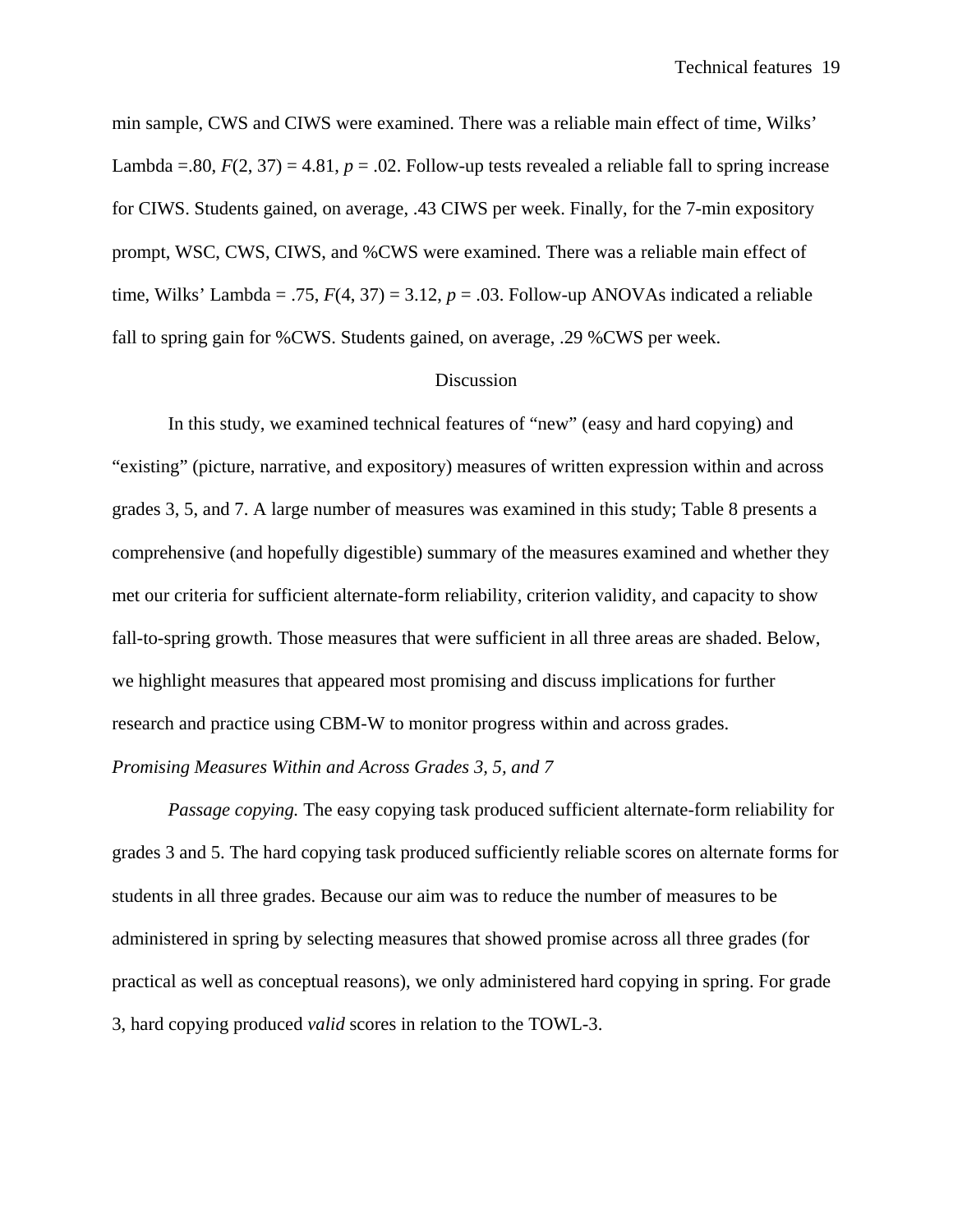These results provide further evidence of the relation between transcription skills and overall writing proficiency, at least for younger students, as described by researchers such as Graham et al. (1997), and Jones and Christenson (1999). This is a promising finding because copying tasks are relatively easy to administer and score compared to other CBM-W measures. Unfortunately, hard copying did not show reliable fall to spring growth within grade 3, raising questions about its utility for progress-monitoring. Also, because we did not administer easy copying in the spring, we cannot draw many conclusions about this measure. It is possible that easy copying would be more sensitive to growth of 3rd-graders than hard copying. There is other preliminary evidence of the utility of copying tasks for beginning writers (Lembke et al., 2003). Such tasks should be examined further for young students.

*Picture prompts.* Generally, our findings suggest that picture prompts are promising for progress monitoring in grade 3. CWS and CIWS produced in 3 min yielded sufficient alternateform reliability and criterion validity; as did WSC, CWS, and %CWS produced in 5-min. Moreover, CWS written in 3 min showed reliable fall to spring growth. Further research should examine whether picture prompts can be used to monitor  $3<sup>rd</sup>$ -graders' progress on an ongoing and frequent basis (e.g., weekly) and whether such progress data can be used to enhance instructional decision-making. A challenge that will likely arise in using pictures to monitor progress on a frequent basis is that it is difficult to find appropriate pictures to use as equivalent probes; this may be why picture prompts have not appeared more frequently in the CBM-W literature.

Picture prompts were also administered to  $7<sup>th</sup>$ -graders in spring, but only a handful of scoring procedures showed sufficient criterion validity, and none reflected fall to spring growth. To better understand the role of picture prompts in a seamless and flexible progress monitoring system, further research should examine how far beyond grade 3 picture prompts can be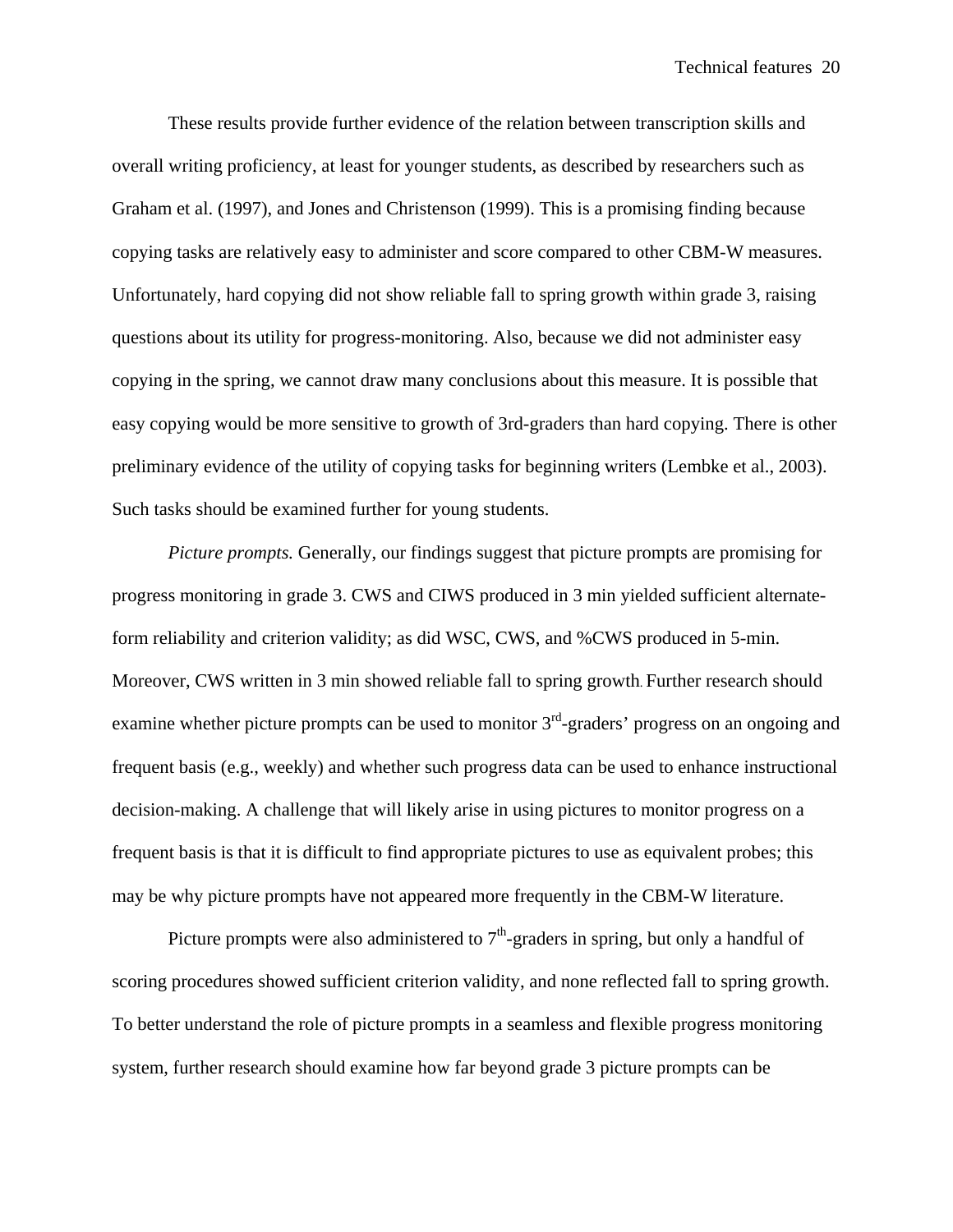extended, as well as whether they work with younger students and students with disabilities. Picture prompts may also be useful for students who encounter difficulties with language, such as those who are deaf/hard of hearing or ELLs.

*Narrative prompts.* CBM-W researchers have frequently examined narrative prompts, and they are commonly administered in practice. However, a recent review of research has indicated weak to moderate reliability and validity for narrative prompts, especially when relatively simple scoring procedures such as WW and WSC are used (McMaster & Espin, in press). Our findings suggest that more complex fluency-based (CWS and CIWS) and percentagebased (%WSC, %CWS) scoring procedures might yield more accurate results, even for elementary students. CWS, CIWS, %WSC, and %CWS yielded sufficient reliability and criterion validity for students at all three grades on 3- and 5-min samples; WW and WSC did not. These findings are consistent with previous research supporting the use of percentage measures and more complex scoring procedures for both elementary and secondary level students (e.g., Jewell & Malecki, 2005; Parker et al., 1991; Tindal & Parker, 1989).

Narrative prompts did not reflect fall to spring growth for  $3<sup>rd</sup>$ -graders, but reliable growth was detected for CWS and CIWS on  $5<sup>th</sup>$ -graders' 3- and 5-min samples, and for CIWS, %WSC, and %CWS on  $7<sup>th</sup>$ -graders' 7-min samples. The finding that percentage indices reflected growth is interesting, because they were expected to be problematic for monitoring progress (e.g., Parker et al., 1991). Whether growth on percentage measures consistently provides meaningful information warrants further investigation.

*Expository prompts.* Expository prompts did not appear to be sufficiently reliable for 3<sup>rd</sup>graders, but several scoring procedures obtained from 3- and 5-min samples had sufficient reliability and validity for  $5<sup>th</sup>$ - and  $7<sup>th</sup>$ -graders. CIWS obtained from 3-min samples, and CWS,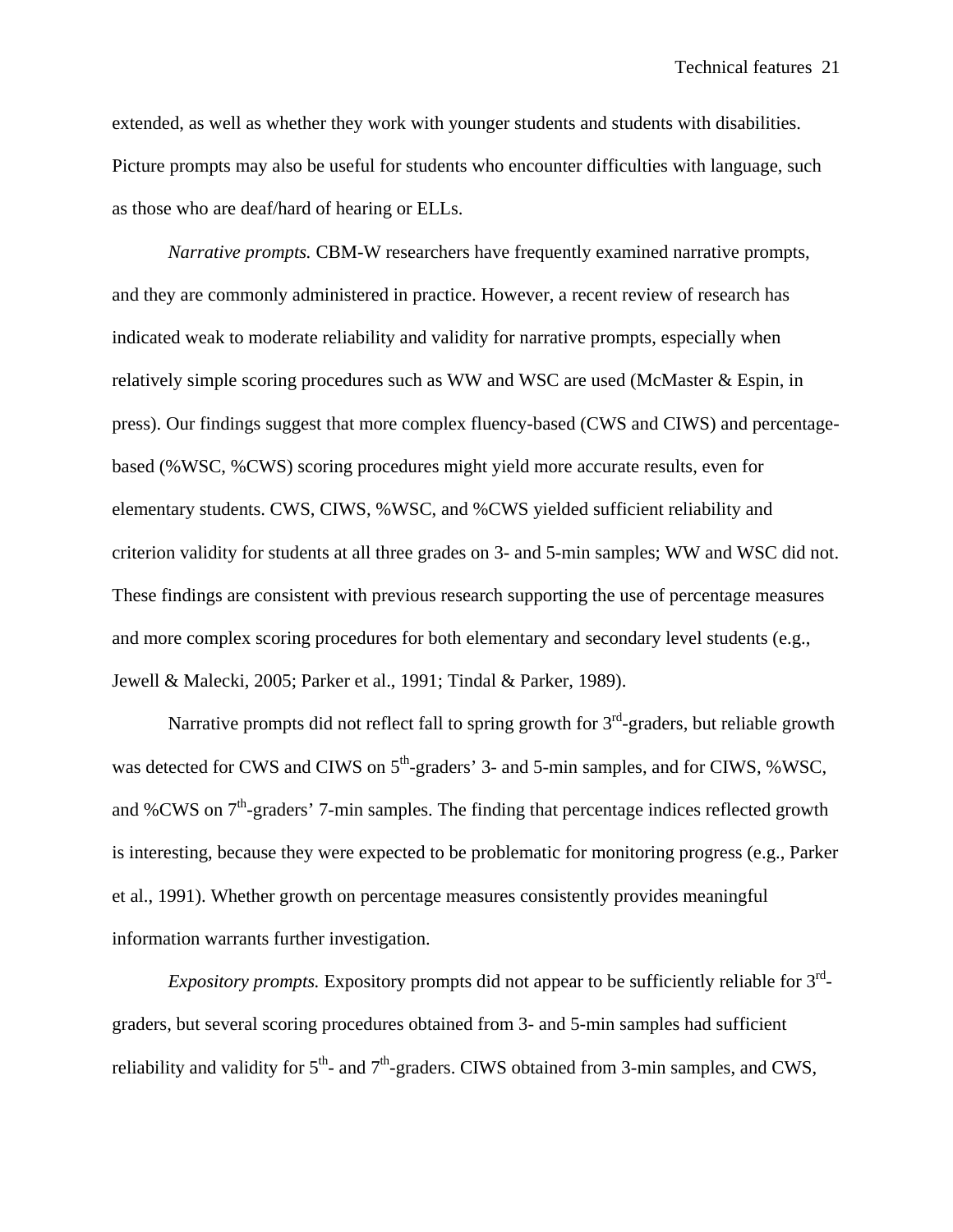CIWS, and %CWS from 5-min samples reflected reliable fall to spring growth for  $5<sup>th</sup>$ -graders. CIWS and %CWS on 5- and 7-min samples reflected reliable growth for  $7<sup>th</sup>$ -graders. These findings are consistent with those of previous researchers who have found technical features of narrative and expository prompts to be similar for secondary students (e.g., Espin et al., 2000). Again, progress based on percentage measures should be viewed with caution.

#### *Limitations*

 The following study limitations should be considered. First, we had a relatively small sample, especially at grade 3. The small sample size could have affected the strength of correlations. Second, our sample included only  $3^{rd}$ -,  $5^{th}$ -, and  $7^{th}$ -graders to represent mid- to late elementary and middle school; we cannot generalize findings beyond these grades. Third, there are limitations to the prompts that we used. For example, whereas we referred to our copying prompts as "easy" and "hard," these distinctions are only based on the readability of the prompts. Whether they were truly easy or hard for students is likely influenced by individuals' reading and writing skill, their grade level, and other factors. It is also not clear whether our findings would generalize to prompts that tap different background knowledge (i.e., different pictures or prompts with different content), or other kinds of expository writing (e.g., analytic or persuasive writing).

A fourth limitation has to do with our process of reducing measures from fall to spring. We eliminated measures in the fall for two reasons: (a) they did not demonstrate sufficient reliability, which is necessary for examining validity and (b) we had limited time and resources to administer and score a set of measures in spring, and so selected those that appeared most promising. However, our elimination of some of the measures may have been premature. For example, easy copying showed sufficient reliability for  $3<sup>rd</sup>$  and  $5<sup>th</sup>$ -graders in fall, as did the picture prompts for  $5<sup>th</sup>$ -graders. Had we administered these measures in spring, we would have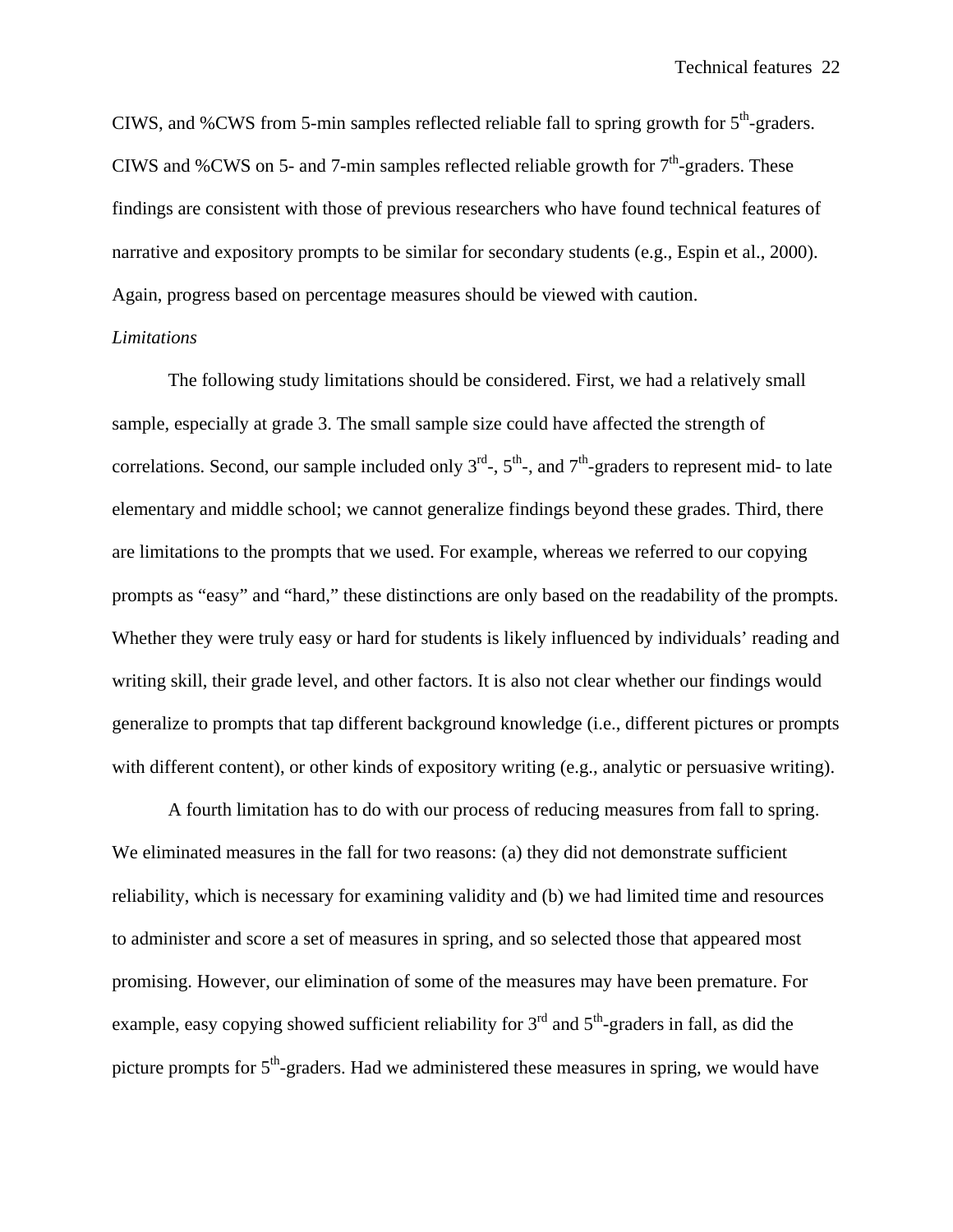additional information regarding their utility for monitoring progress within and across grades. Future research should include further examination of these measures.

#### Implications for Research and Practice

#### *Using CBM-W Across Grades*

*What we know.* Across grades 3, 5, and 7, our results support the use of 5-min narrative writing prompts for screening. Educators should consider using more complex scoring procedures (CWS and CIWS as opposed to WW or WSC) to ensure reliability and validity. Whereas administration and scoring of writing prompts are more time consuming than copying tasks, it appears that narrative prompts have the capacity to extend across a wider range of grades. Finally, at least across grades 5 to 7, CWS and CIWS obtained from expository writing prompts appear promising for screening and connecting progress across grades.

*What we still need to learn.* Further research should examine the utility of the above measures to connect progress to grades that we skipped in this study (e.g.,  $3^{rd}$  to  $4^{th}$ ,  $4^{th}$  to  $5^{th}$ , etc.) as well as to younger and older writers. More research is needed to examine measures that were eliminated from the study after the fall administration (easy copying and picture prompts). These measures could prove useful for younger students and for students with disabilities.

#### *Using CBM-W Within Grades*

*What we know.* Within grade 3, our results support the use of 1.5 min "hard" passage copying tasks for screening. The advantage to using copying tasks is that they are quick and easy to administer and score. Three-min picture prompts scored for CWS, or 5-min picture prompts scored for CWS or CIWS, seem most viable in terms of reliability, criterion validity, *and* capacity to show growth across the school year. Within grade 5, CWS and CIWS for both 3- and 5-min narrative and expository prompts seem viable in terms of reliability, validity, and capacity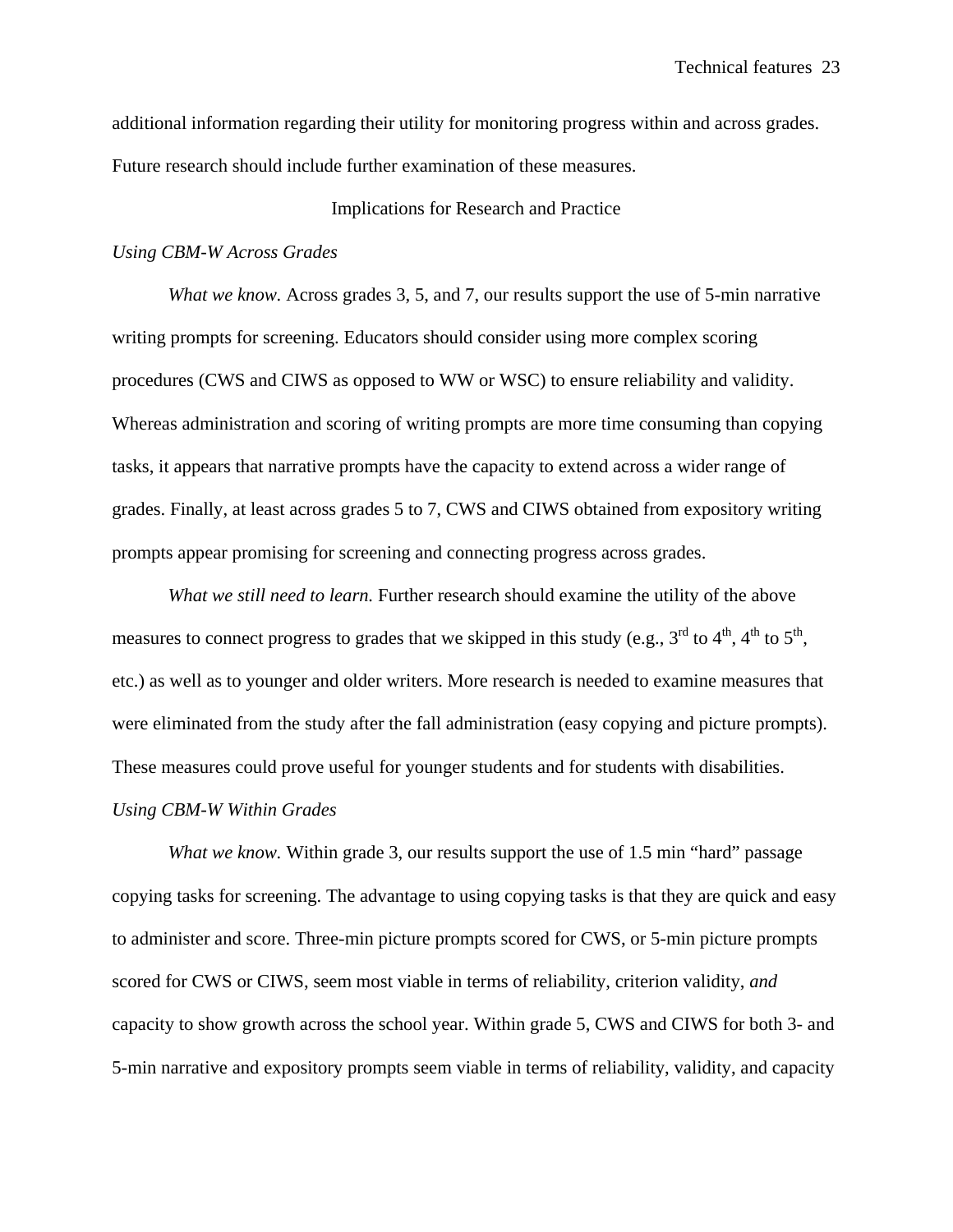to show growth. Within grade 7, 7-min narratives scored for CIWS, and 5- to 7-min expository prompts scored for CIWS, seem most promising. In other words, within each grade level, measures appear to vary in their utility for progress monitoring in terms of *type* of prompt (picture prompt in mid-elementary, narrative or expository prompts in late elementary to middle school); *duration* (i.e., longer durations at higher grade levels); and *scoring procedures* (i.e., more complex scoring procedures at higher grade levels).

*What we still need to learn.* Within each grade level, research is needed to further examine the utility of measures identified as promising for progress monitoring. For example, do the measures show growth over relatively brief periods (e.g., weekly or monthly) such that teachers can use them for instructional decision-making? How many data points are needed, and how often must measures be administered, to establish stable growth trajectories? When teachers use CBM-W for instructional decision-making, does students' writing performance improve?

In addition, whereas some of the measures did not show promise in this study, we believe it would be premature to eliminate them from the universe of possible CBM-W tools. For example, the narrative prompts did not show substantial fall-to-spring growth for  $3<sup>rd</sup>$ -graders in this study, but we do not suggest disregarding this measure as a possible progress-monitoring tool. Given its strong reliability and validity for  $3<sup>rd</sup>$ -graders, and its widespread use, further examination of this measure is needed. It is possible that the  $3<sup>rd</sup>$ -graders in our studies simply did not make much growth in writing from fall to spring. Future research could compare growth on CBM-W to growth on other writing measures. It is also possible that *other* narrative prompts, or aggregated scores of several narrative prompts, will yield a different picture of growth over time.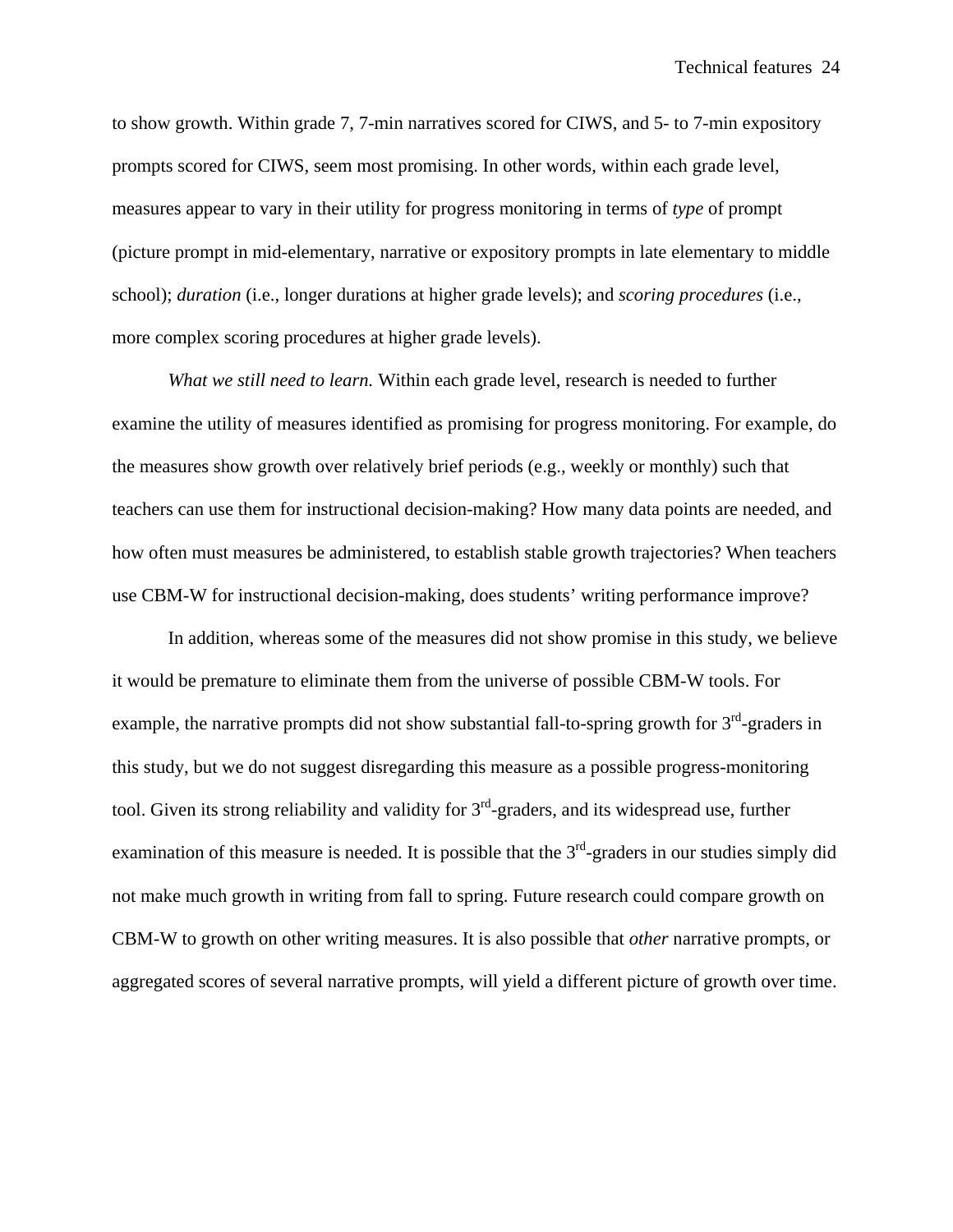#### Conclusion

In this study, we identified measures that show promise for indexing students' writing proficiency within and across grades 3, 5, and 7. Whereas our results lead us closer to a set of measures for monitoring students' writing progress within and across grades, we should emphasize (as have others; e.g., Tindal & Hasbrouck, 1991), that writing is a complex and multidimensional process, and that few (if any) measures of written expression are likely to capture all of the critical dimensions of writing. Thus, for instructional decision-making, we encourage educators to consider qualitative as well as quantitative aspects of students' writing. Finally, educators should keep an eye toward the research for further development of progress monitoring approaches in written expression. It is our hope that continued research will lead to improvements in the technical soundness and instructional utility of CBM-W.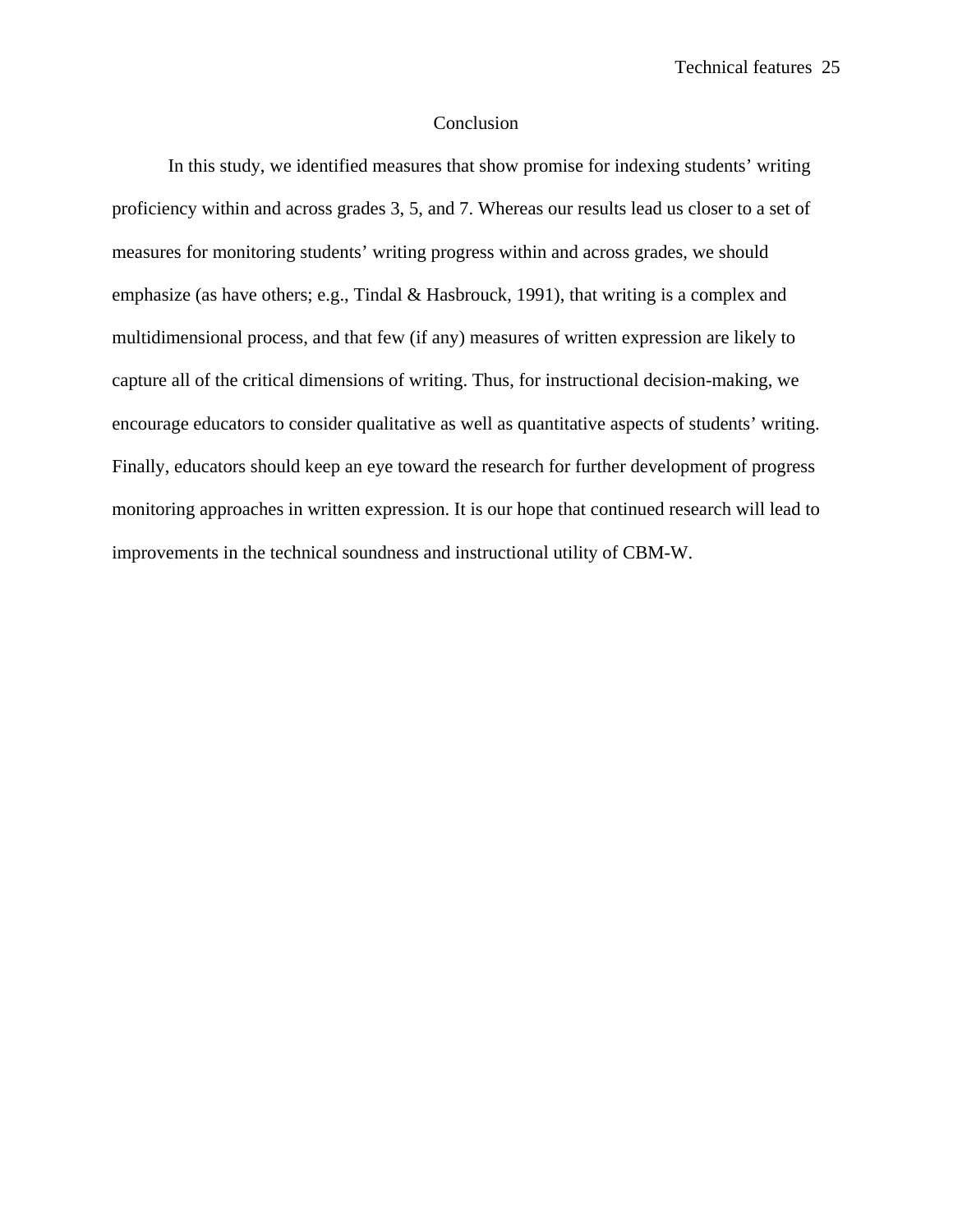#### References

- Berninger, V. (2001). *Process Assessment of the Learner (PAL) Test Battery for Reading and Writing.* San Antonio, TX: The Psychological Corporation.
- Cooper, D., & Pikulski, J. (1999). *Invitations to Literacy.* Boston, MA: Houghton Mifflin.
- Deno, S. L., & Fuchs, L. S. (1987). Developing Curriculum-Based Measurement systems for data-based special education problem solving. *Focus on Exceptional Children, 19*, 1-16.
- Deno, S. L. (1985). Curriculum-based measurement: The emerging alternative. *Exceptional Children, 52*, 219-232.
- Deno, S. L., Mirkin, P., & & Marston, D. (1982). Valid measurement procedures for continuous evaluation of written expression. *Exceptional Children Special Education and Pediatrics: A New Relationship, 48*, 368-371.
- Deno, S. L., Mirkin, P., & Marston, D. (1980). Relationships among simple measures of written expression and performance on standardized achievement tests (Vol. IRLD-RR-22, pp. 109). Minnesota Univ, Minneapolis Inst for Research on Learning Disabilities.
- Deschler, D. D., Ellis, E., & Lenz, B. K. (1996). *Teaching adolescents with learning disabilities* (2nd ed.). Denver, CO: Love Publishing.
- Englert, C. S., Raphael, T. E., Fear, K. L., & Anderson, L. M. (1989). Students' metacognitive knowledge about how to write informational texts. *Learning Disability Quarterly, 11*, 18- 46.
- Espin, C. A., De La Paz, S., Scierka, B. J., & Roelofs, L. (2005). The relationship between curriculum-based measures in written expression and quality and completeness of expository writing for middle school students. *Journal of Special Education, 38*, 208-217.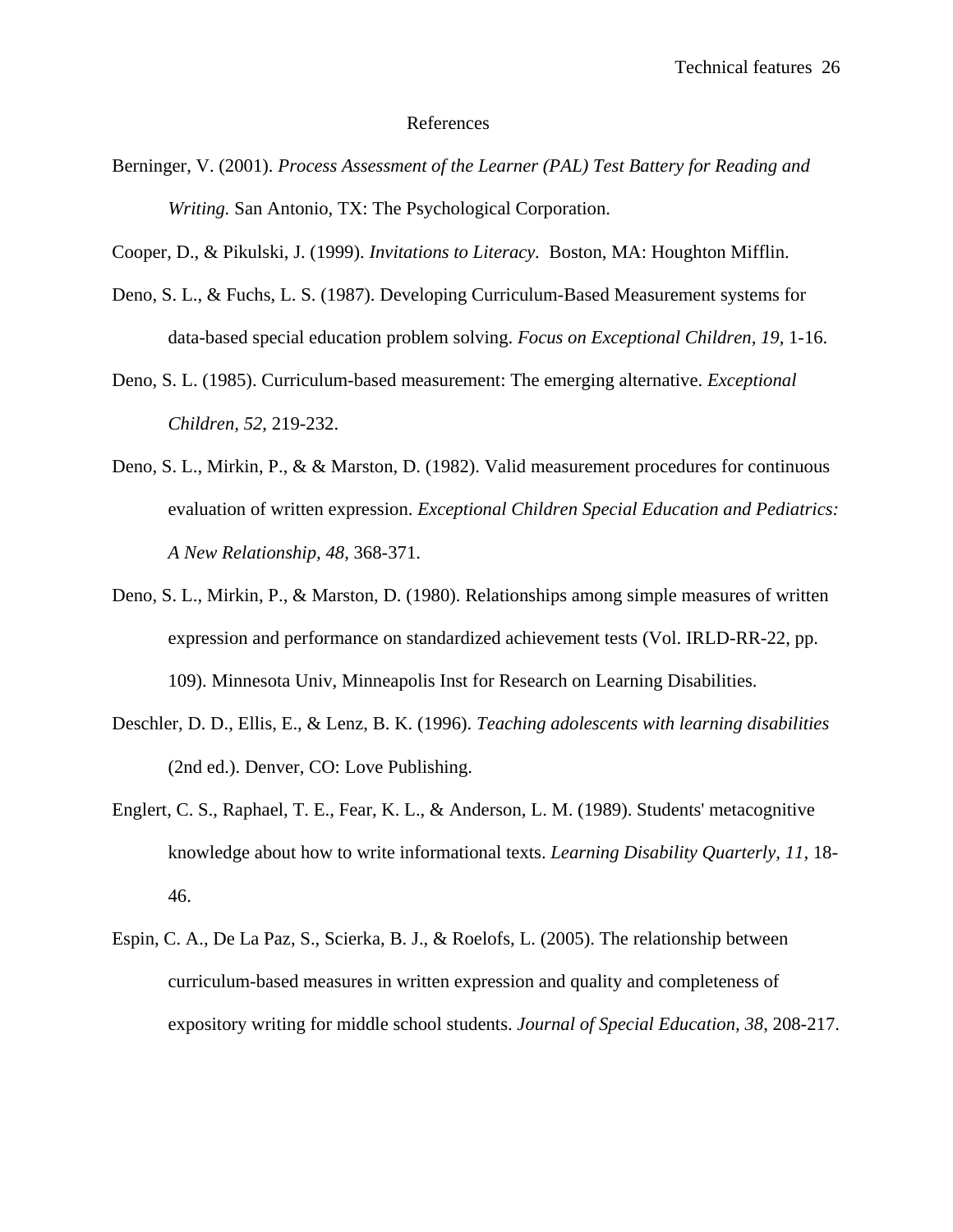- Espin, C. A., Scierka, B. J., Skare, S., & Halverson, N. (1999). Criterion-related validity of curriculum-based measures in writing for secondary school students. *Reading and Writing Quarterly: Overcoming Learning Difficulties, 15*, 5-27.
- Espin, C., Shin, J., Deno, S. L., Skare, S., Robinson, S., & Benner, B. (2000). Identifying indicators of written expression proficiency for middle school students. *Journal of Special Education, 34*, 140-153.
- Fuchs, D., & Fuchs, L. S. (2006). Introduction to responsiveness-to-intervention: What, why, and how valid is it? *Reading Research Quarterly, 41*, 92-99.
- Gansle, K. A., Noell, G. H., VanDerHeyden, A. M., Naquin, G. M., & Slider, N. J. (2002). Moving beyond total words written: The reliability, criterion validity, and time cost of alternative measures for curriculum-based measurement in writing. *School Psychology Review, 31*, 477-497.
- Gansle, K. A., Noell, G. H., VanDerHeyden, A. M., Slider, N. J., Hoffpauir, L. D., & Whitmarsh, E. L. et al. (2004). An examination of the criterion validity and sensitivity to brief intervention of alternate curriculum-based measures of writing skill. *Psychology in the Schools, 41*, 291-300.
- Graham, S. (1990). The role of production factors in learning disabled students' compositions. *Journal of Educational Psychology, 82*, 781-791.
- Graham, S., Berninger, V. W., Abbott, R. D., Abbott, S. P., & Whitaker, D. (1997). Role of mechanics in composing of elementary school students: A new methodological approach. *Journal of Educational Psychology, 89*, 170-182.
- Graham, S., Berninger, V., Weintraub, N., & Schafer, W. (1998). Development of handwriting speed and legibility in grades 1-9. *Journal of Educational Research, 92*, 42-52.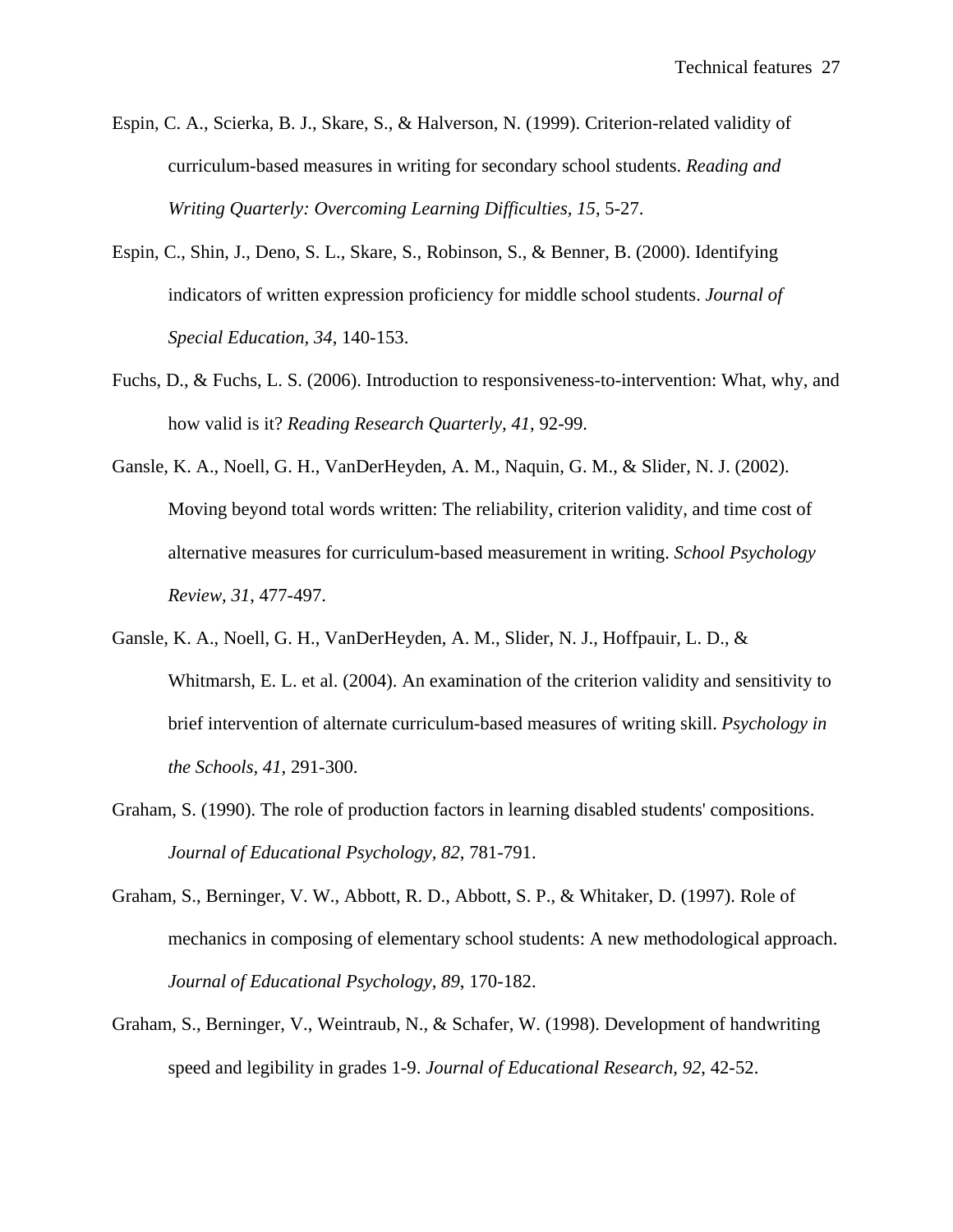- Hammill, D. D. & Hresko, W. P. (1994). *Comprehensive scales of student abilities.* Austin, TX: PRO-ED.
- Hammill, D. D., & Larsen, S. C. (1996). *Test of Written Language-Third Edition.* Austin, TX: PRO-ED, Inc.

Individuals with Disabilities Education Improvement Act, P. L. 108-446 U.S.C. (2004).

- Jewell, J., & Malecki, C. K. (2005). The utility of CBM written language indices: An investigation of production-dependent, production-independent, and accurate-production scores. *School Psychology Review, 34*, 27-44.
- Jones, D., & Christensen, C. A. (1999). Relationship between automaticity in handwriting and students' ability to generate written text. *Journal of Educational Psychology, 91*, 44-49.
- Lembke, E., Deno, S. L., & Hall, K. (2003). Identifying an indicator of growth in early writing proficiency for elementary school students*. Assessment for Effective Intervention, 28*, 23- 35.
- Marston, D, Deno, S. L., & Tindal, G. (1983). A Comparison of Standardized Achievement Tests and Direct Measurement Techniques in Measuring Pupil Progress (Vol. IRLD-RR-126, pp. 29). Minnesota Univ, Minneapolis Inst for Research on Learning Disabilities.
- Marston, D. (1989). A curriculum-based measurement approach to assessing academic performance: What it is and why do it. In M. Shinn (Ed.), *Curriculum-based measurement: Assessing special children* (pp. 18-78). New York: Guildford.
- Marston, D., & Deno, S. (1981). The reliability of simple, direct measures of written expression (Vol. IRLD-RR-50, pp. 25). U.S.; Minnesota.
- McMaster, K. L., & Espin, C. A. (in press). Technical features of curriculum-based measurement in writing: A literature review. *Journal of Special Education.*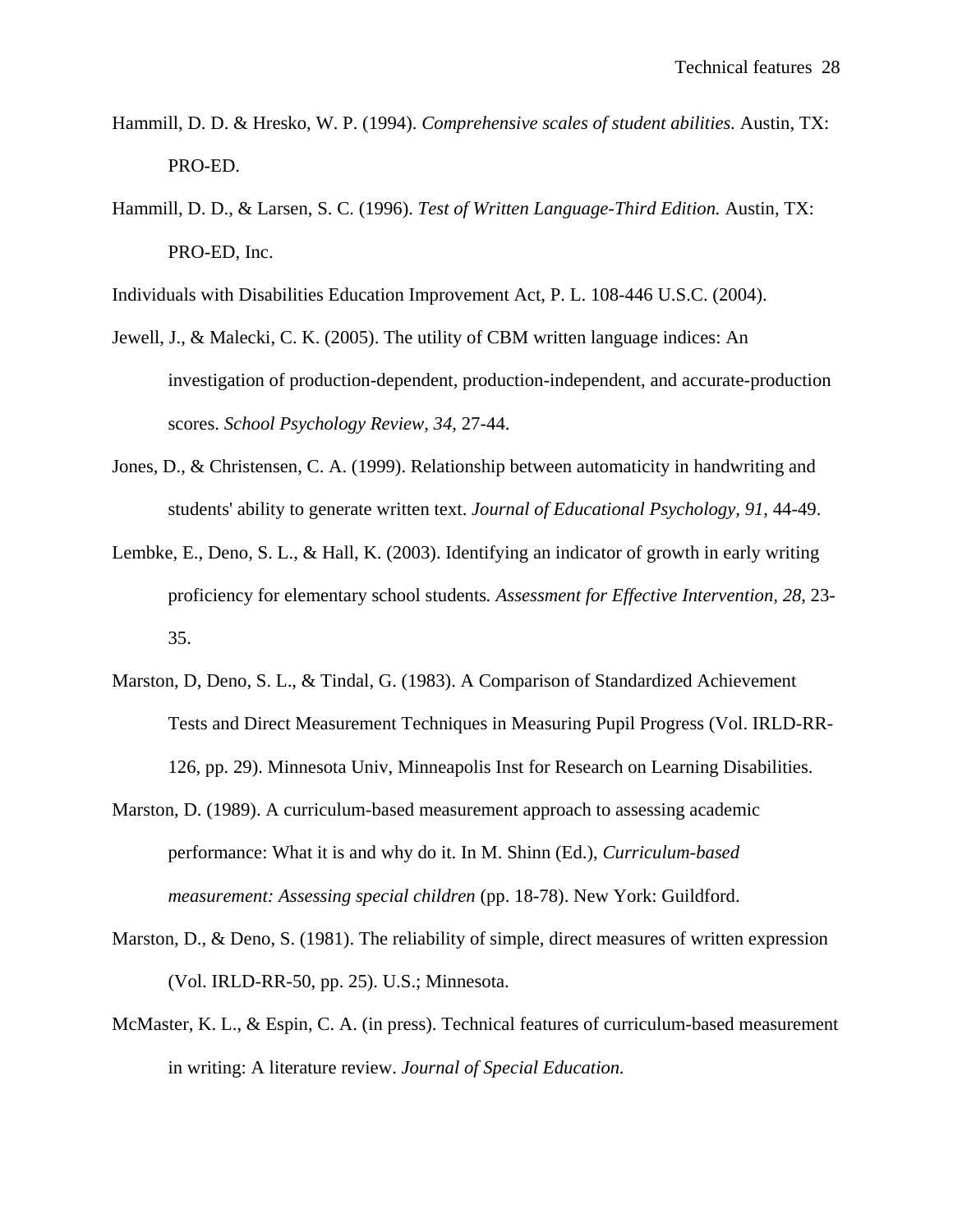- Miller, T. L., & Lignugaris-Kraft, B. (2002). The effects of text structure discrimination training on the writing performance of students with learning disabilities. *Journal of Behavioral Education, 11*, 203-230.
- Minnesota Department of Children, Families and Learning and NCS Pearson. (2002). *Minnesota comprehensive assessments, Grades 3 & 5, Technical Manual.* Retrieved January 25, 2005 from http://education.state.mn.us/.
- National Center for Education Statistics (2003). *Nation's Report Card: Writing*. Retrieved April 23, 2006 from http://nces.ed.gov/nationsreportcard/writing/.
- National Commission on Writing (2003). *The neglected "R:" The need for a writing revolution.* Retrieved March 16, 2007 from http://www.writingcommission.org/.
- National Commission on Writing (2006). *Writing and school reform."* Retrieved March 16, 2007 from http://www.writingcommission.org/.

No Child Left Behind Act, Public Law No. 107-110, 115 Stat. 1425, 2002 U.S.C. (2002).

- Nolet, V., & McLaughlin, M. J. (2000). *Accessing the general curriculum: Including students with disabilities in standards-based reform*. Thousand Oaks, CA: Corwin Press, Inc.
- Parker, R. I., Tindal, G., & Hasbrouck, J. (1991). Countable indices of writing quality: Their suitability for screening-eligibility decisions. *Exceptionality, 2*, 1-17.
- Speece, D. L., Case, L. P., & Molloy, D. E. (2003). Responsiveness to general education instruction as the first gate to learning disabilities identification. *Learning Disabilities Research & Practice, 18*, 147-156.
- Stecker, P. M., Fuchs, L. S., & Fuchs, D. (2005). Using curriculum-based measurement to improve student achievement: Review of research. *Psychology in the Schools, 42*, 795- 819.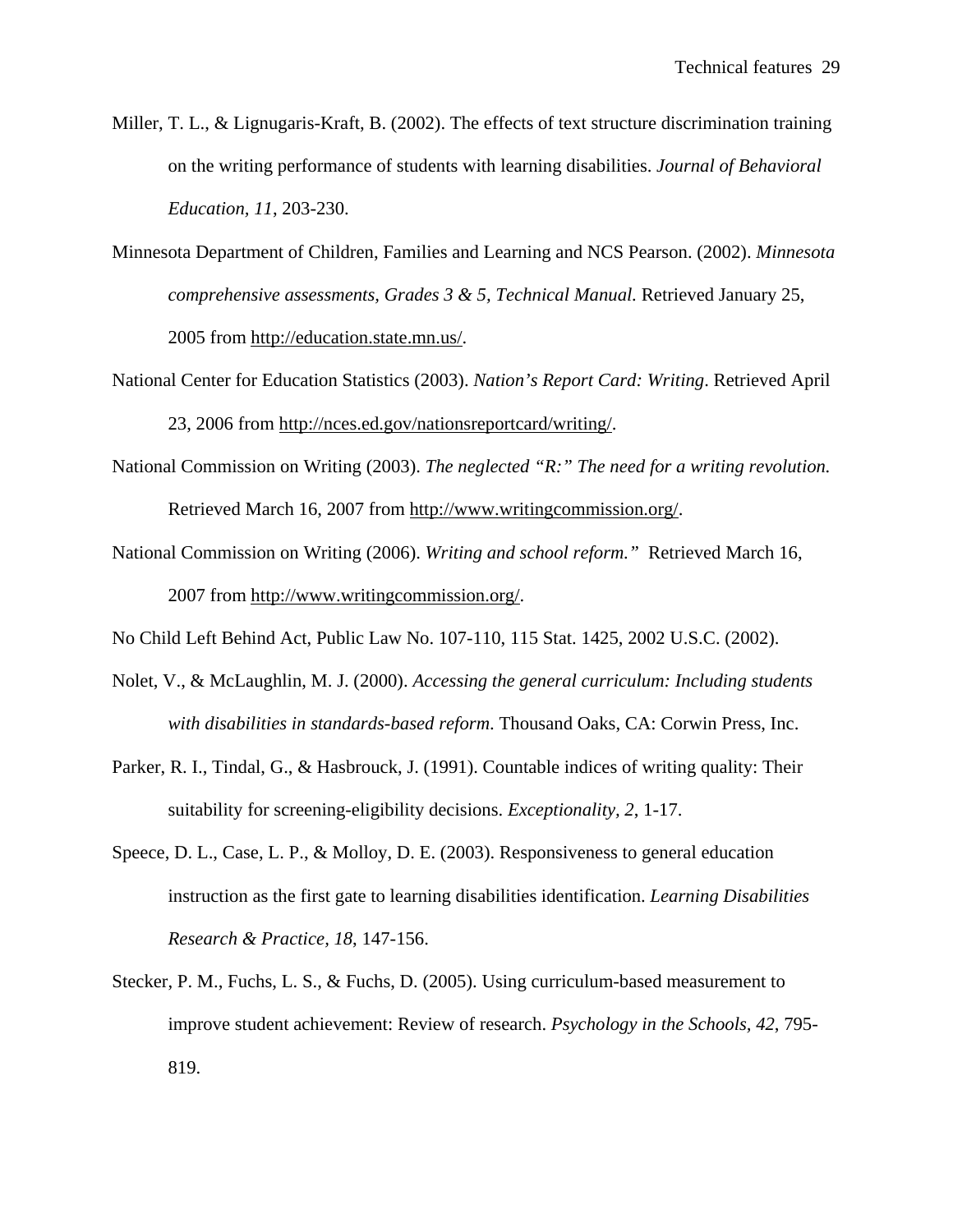- Taylor, R. L. (2003). *Assessment of exceptional students: Educational and psychological procedures.* (6<sup>th</sup> Ed.). Boston, MA: Allyn and Bacon.
- Tindal, G., & Hasbrouck, J. (1991). Analyzing student writing to develop instructional strategies. *Learning Disabilities Research and Practice, 6*, 237-245.
- Tindal, G., & Parker, R. (1991). Identifying measures for evaluating written expression. *Learning Disabilities Research and Practice, 6*, 211-218.
- Tindal, G., & Parker, R. (1989). Assessment of written expression for students in compensatory and special education programs. *Journal of Special Education, 23*(2), 169-183.
- Tindal, G., Marston, D., & Deno, S. L. (1983). The reliability of direct and repeated measurement. (Vol. IRLD-RR-109, pp. 17). Minnesota Univ, Minneapolis Inst for Research on Learning Disabilities.
- Videen, J., Marston, D., & Deno, S. L. (1982). Correct Word Sequences: A Valid Indicator of Proficiency in Written Expression (Vol. IRLD-RR-84, pp. 61). Minnesota Univ, Minneapolis Inst for Research on Learning Disabilities.
- Wayman, M.M., Wallace, T., Wiley, H.I., Ticha, R., & Espin, C.A. (in press). Literature synthesis on curriculum-based measurement in reading. *Journal of Special Education*
- Weissenburger, J. W., & Espin, C. A. (2005). Curriculum-based measures of writing across grades. *Journal of School Psychology, 43*, 153-169.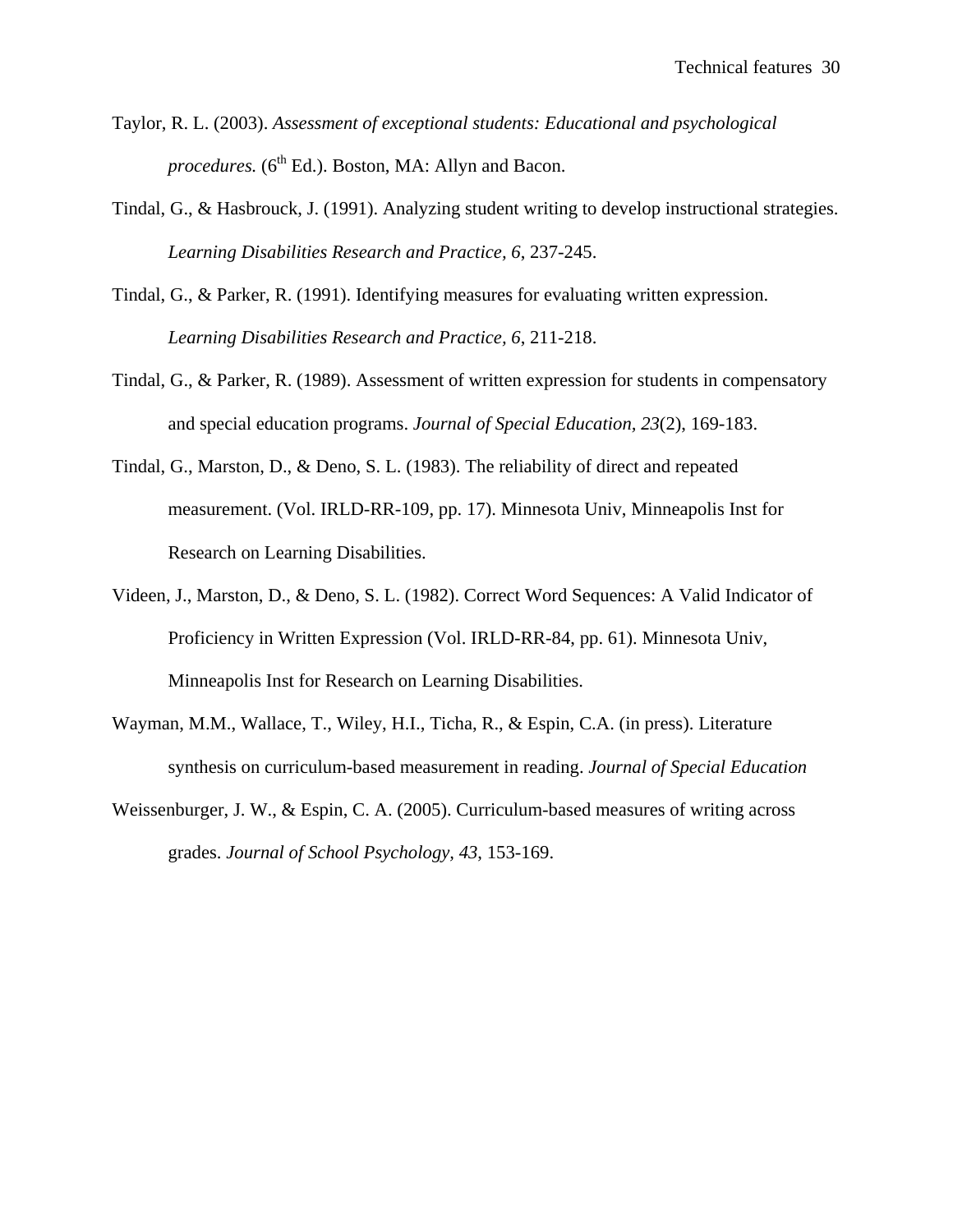## *Student Demographics*

|                                    | Grade 3          |                |                  | Grade 5 |                  | Grade 7 |
|------------------------------------|------------------|----------------|------------------|---------|------------------|---------|
|                                    | $\boldsymbol{n}$ | $(\% )$        | $\boldsymbol{n}$ | $(\%)$  | $\boldsymbol{n}$ | $(\%)$  |
| Male                               | 10               | (40)           | 13               | (30)    | 29               | (53)    |
| Ethnicity                          |                  |                |                  |         |                  |         |
| American Indian                    | 3                | (12)           | 5                | (12)    | 3                | (5)     |
| African American                   | 14               | (56)           | 20               | (47)    | 19               | (35)    |
| Asian                              | $\boldsymbol{0}$ | $\overline{0}$ | $\overline{2}$   | (5)     | 5                | (9)     |
| Hispanic                           | $\overline{0}$   | $\overline{0}$ | $\overline{4}$   | (9)     | 5                | (9)     |
| White                              | 8                | (32)           | 12               | (28)    | 23               | (42)    |
| Eligible for free/reduced<br>lunch | 15               | (60)           | 28               | (65)    | 32               | (58)    |
| Eligible for ELL services          | 7                | (28)           | 12               | (28)    | 7                | (13)    |
| Receiving Special Education        | $\overline{2}$   | (8)            | 6                | (14)    | 5                | (9)     |

*Note.* ELL = English Language Learner.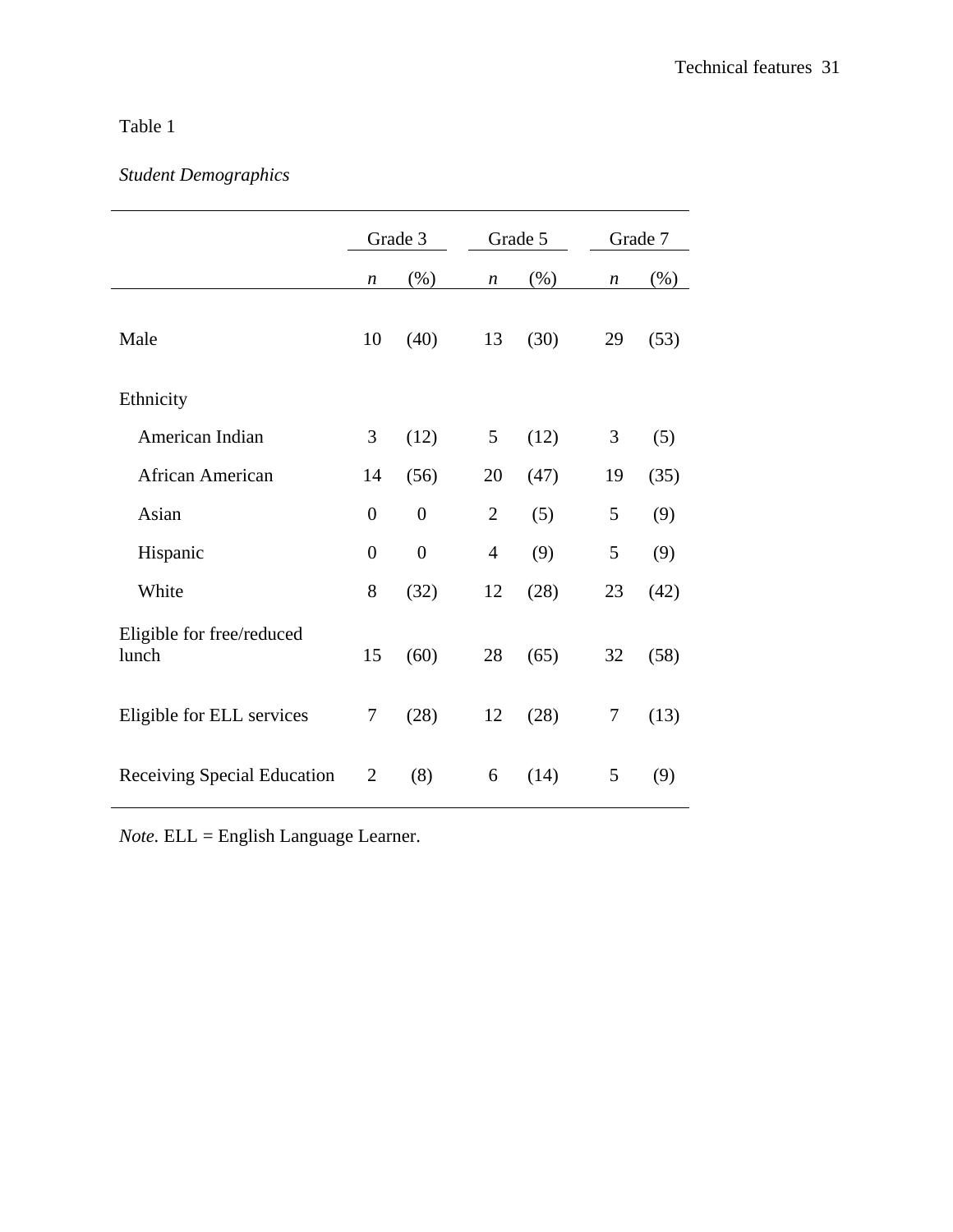#### *Descriptive Statistics for Fall Writing Measures*

|                   |                |                |       | LW      |        | <b>WW</b> |       | <b>WSC</b> |       | <b>CWS</b> |       | <b>CIWS</b> |       | %WSC    |       | %CWS    |
|-------------------|----------------|----------------|-------|---------|--------|-----------|-------|------------|-------|------------|-------|-------------|-------|---------|-------|---------|
| Measure           | Grade          | Probe          | Mean  | (SD)    | Mean   | (SD)      | Mean  | (SD)       | Mean  | (SD)       | Mean  | (SD)        | Mean  | (SD)    | Mean  | (SD)    |
|                   |                |                |       |         |        |           |       |            |       |            |       |             |       |         |       |         |
| Easy Copy         | 3              |                | 15.33 | (6.25)  | 15.79  | (6.54)    | 13.83 | (5.60)     | 14.25 | (5.47)     | 10.46 | (6.30)      | na    | na      | na    | na      |
|                   |                | $\mathfrak{2}$ | 17.52 | (7.55)  | 17.84  | (7.37)    | 16.44 | (8.04)     | 17.24 | (8.17)     | 15.20 | (9.12)      | na    | na      | na    | na      |
|                   | 5              | 1              | 23.81 | (4.80)  | 24.28  | (4.59)    | 22.79 | (4.62)     | 23.70 | (5.64)     | 19.21 | (12.57)     | na    | na      | na    | na      |
|                   |                | $\overline{2}$ | 25.63 | (5.45)  | 26.05  | (5.28)    | 24.81 | (5.60)     | 25.65 | (6.64)     | 23.02 | (8.26)      | na    | na      | na    | na      |
|                   | $\overline{7}$ | $\mathbf{1}$   | 30.89 | (8.33)  | 31.20  | (8.36)    | 28.20 | (7.91)     | 30.53 | (9.33)     | 25.36 | (10.26)     | na    | na      | na    | na      |
|                   |                | $\overline{2}$ | 34.05 | (7.82)  | 34.73  | (7.70)    | 32.36 | (7.58)     | 34.38 | (8.97)     | 29.98 | (11.77)     | na    | na      | na    | na      |
| Hard              | 3              |                | 16.80 | (7.31)  | 17.04  | (7.27)    | 15.96 | (6.62)     | 17.12 | (8.25)     | 13.60 | (9.67)      | na    | na      | na    | na      |
| Copy              |                | $\overline{2}$ | 14.16 | (8.33)  | 14.64  | (8.07)    | 13.28 | (7.69)     | 13.56 | (8.78)     | 10.16 | (9.87)      | na    | na      | na    | na      |
|                   | 5              |                | 26.37 | (5.99)  | 27.44  | (6.18)    | 25.05 | (6.17)     | 28.09 | (7.32)     | 22.65 | (14.03)     | na    | na      | na    | na      |
|                   |                | $\overline{2}$ | 24.53 | (5.21)  | 25.00  | (5.24)    | 22.95 | (6.36)     | 24.33 | (6.10)     | 20.12 | (10.01)     | na    | na      | na    | na      |
|                   | $\overline{7}$ | $\overline{1}$ | 33.09 | (9.18)  | 33.69  | (9.14)    | 31.24 | (9.46)     | 35.40 | (11.49)    | 30.20 | (14.10)     | na    | na      | na    | na      |
|                   |                | $\mathfrak{2}$ | 31.73 | (8.15)  | 32.55  | (7.93)    | 30.45 | (8.17)     | 32.15 | (9.78)     | 27.65 | (12.79)     | na    | na      | na    | na      |
| Picture           | 3              |                | 24.84 | (14.70) | 28.24  | (14.64)   | 20.36 | (13.13)    | 14.88 | (13.01)    | 0.64  | (18.86)     | 72.59 | (19.77) | 49.12 | (24.98) |
| $(3 \text{ min})$ |                | $\mathfrak{2}$ | 25.64 | (13.62) | 29.32  | (14.15)   | 20.96 | (12.62)    | 16.72 | (14.24)    | 1.56  | (21.57)     | 72.83 | (18.81) | 52.38 | (25.92) |
|                   | 5              |                | 36.98 | (14.75) | 38.47  | (14.72)   | 31.56 | (13.20)    | 26.98 | (13.13)    | 11.86 | (16.47)     | 81.83 | (11.85) | 63.99 | (18.60) |
|                   |                | $\mathfrak{2}$ | 36.16 | (15.19) | 38.19  | (15.10)   | 29.63 | (13.03)    | 23.77 | (12.70)    | 5.58  | (18.23)     | 76.44 | (16.35) | 56.10 | (21.24) |
|                   | $\tau$         |                | 47.65 | (14.63) | 48.64  | (14.32)   | 43.02 | (14.61)    | 39.95 | (16.36)    | 27.29 | (19.96)     | 87.25 | (10.11) | 73.92 | (16.94) |
|                   |                | $\overline{2}$ | 43.53 | (12.40) | 44.65  | (12.51)   | 38.53 | (11.80)    | 35.18 | (13.88)    | 21.87 | (19.21)     | 85.90 | (9.77)  | 71.54 | (18.65) |
| Picture           | 3              |                | 38.40 | (23.19) | 43.44  | (22.01)   | 31.12 | (20.85)    | 22.76 | (21.19)    | 1.32  | (29.22)     | 71.65 | (19.85) | 48.33 | (25.53) |
| $(5 \text{ min})$ |                | $\overline{2}$ | 39.48 | (24.54) | 45.32  | (25.04)   | 32.08 | (22.71)    | 25.36 | (24.98)    | 1.48  | (35.03)     | 71.40 | (18.56) | 49.98 | (24.52) |
|                   | 5              |                | 59.02 | (21.15) | 61.49  | (20.84)   | 50.26 | (19.36)    | 42.72 | (19.85)    | 18.23 | (25.71)     | 81.10 | (11.41) | 62.80 | (17.73) |
|                   |                | $\overline{2}$ | 60.63 | (24.38) | 63.47  | (24.12)   | 50.12 | (21.28)    | 42.67 | (23.24)    | 14.81 | (31.39)     | 77.92 | (15.63) | 59.15 | (21.18) |
|                   | 7              |                | 72.63 | (22.48) | 74.09  | (22.11)   | 65.33 | (22.45)    | 60.81 | (25.15)    | 41.13 | (29.96)     | 86.79 | (9.38)  | 73.08 | (16.56) |
|                   |                | $\overline{2}$ | 71.60 | (19.97) | 73.31  | (20.20)   | 63.45 | (20.32)    | 58.22 | (23.22)    | 36.65 | (30.85)     | 85.55 | (10.90) | 71.32 | (18.34) |
|                   |                |                |       |         |        |           |       |            |       |            |       |             |       |         |       |         |
| Picture           | 7              |                | 97.44 | (32.02) | 99.58  | (32.08)   | 87.51 | (31.56)    | 81.76 | (34.02)    | 54.91 | (38.94)     | 86.69 | (8.61)  | 73.20 | (15.22) |
| $(7 \text{ min})$ |                | $\overline{2}$ | 99.45 | (30.11) | 102.02 | (30.27)   | 88.60 | (31.12)    | 82.84 | (35.64)    | 53.51 | (45.53)     | 85.63 | (10.49) | 71.77 | (17.74) |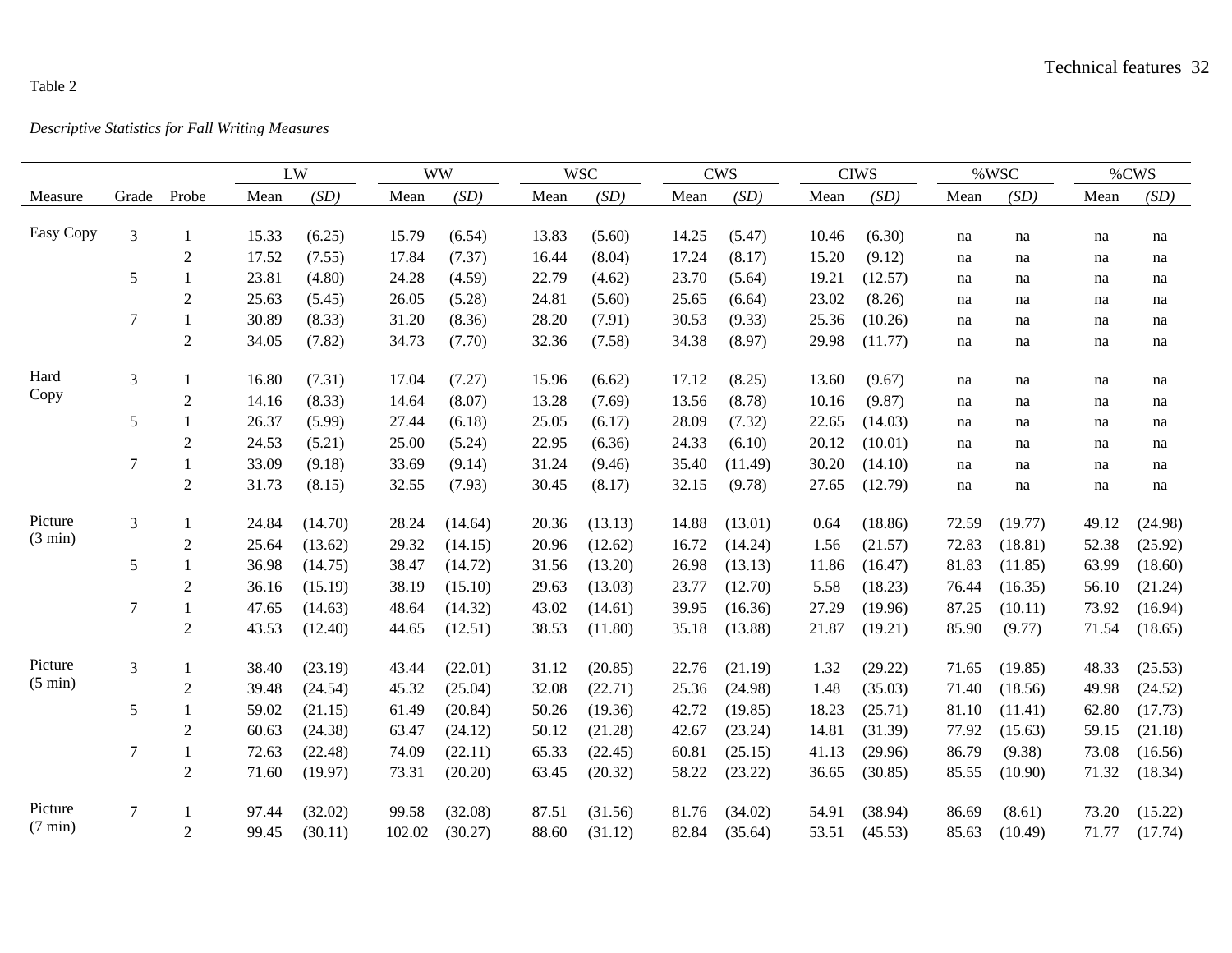|                   |                |                |        |         |        |         |        |         |       |         |       |         |       |         | Technical features 33 |         |  |
|-------------------|----------------|----------------|--------|---------|--------|---------|--------|---------|-------|---------|-------|---------|-------|---------|-----------------------|---------|--|
| Narrative         | 3              |                | 29.20  | (15.94) | 32.84  | (15.78) | 23.48  | (14.64) | 19.08 | (14.86) | 1.80  | (20.94) | 69.18 | (20.57) | 50.14                 | (26.67) |  |
| $(3 \text{ min})$ |                | $\overline{2}$ | 27.08  | (14.86) | 30.20  | (15.04) | 21.92  | (13.62) | 17.04 | (14.52) | 1.32  | (20.66) | 71.24 | (17.49) | 50.11                 | (24.45) |  |
|                   | 5              |                | 39.95  | (16.52) | 41.23  | (16.49) | 33.93  | (14.53) | 29.33 | (14.80) | 14.12 | (19.32) | 81.64 | (12.59) | 64.84                 | (18.17) |  |
|                   |                | 2              | 40.81  | (15.48) | 42.53  | (15.80) | 34.79  | (13.84) | 29.49 | (14.57) | 13.26 | (18.49) | 81.15 | (11.73) | 63.73                 | (18.36) |  |
|                   | 7              |                | 50.62  | (14.71) | 51.71  | (14.65) | 44.78  | (14.38) | 41.36 | (15.83) | 26.35 | (21.10) | 86.33 | (9.64)  | 72.87                 | (16.66) |  |
|                   |                | $\overline{2}$ | 51.93  | (14.88) | 53.45  | (15.16) | 45.42  | (14.39) | 41.04 | (16.13) | 24.18 | (21.80) | 84.94 | (10.11) | 70.50                 | (17.00) |  |
| Narrative         | $\mathfrak{Z}$ |                | 45.40  | (25.27) | 51.04  | (24.81) | 36.60  | (23.03) | 29.56 | (23.65) | 2.92  | (32.80) | 70.71 | (18.59) | 51.02                 | (24.52) |  |
| $(5 \text{ min})$ |                | $\overline{2}$ | 43.40  | (21.08) | 48.56  | (21.16) | 35.20  | (20.31) | 28.00 | (22.60) | 3.00  | (32.36) | 71.32 | (17.26) | 50.93                 | (24.11) |  |
|                   | 5              |                | 64.47  | (26.36) | 66.81  | (26.23) | 54.65  | (23.43) | 47.02 | (23.53) | 21.70 | (29.95) | 80.88 | (12.56) | 63.74                 | (17.51) |  |
|                   |                | $\overline{2}$ | 66.47  | (25.70) | 69.30  | (26.09) | 56.67  | (22.91) | 49.12 | (24.41) | 22.60 | (29.94) | 80.89 | (11.50) | 63.79                 | (17.58) |  |
|                   | $\overline{7}$ |                | 79.96  | (21.89) | 81.93  | (21.72) | 70.69  | (20.62) | 64.78 | (22.67) | 40.04 | (30.56) | 86.18 | (8.73)  | 72.04                 | (15.71) |  |
|                   |                | $\overline{2}$ | 83.27  | (23.20) | 85.65  | (23.24) | 73.33  | (22.21) | 67.11 | (25.14) | 41.33 | (33.82) | 85.43 | (9.41)  | 71.65                 | (16.22) |  |
| Narrative         | $\tau$         |                | 111.09 | (29.19) | 113.89 | (28.53) | 98.31  | (27.91) | 90.36 | (31.25) | 56.18 | (42.28) | 86.09 | (8.75)  | 72.03                 | (15.09) |  |
| $(7 \text{ min})$ |                | $\overline{2}$ | 113.15 | (31.13) | 116.60 | (31.43) | 99.95  | (29.91) | 92.02 | (33.42) | 56.78 | (44.91) | 85.58 | (9.11)  | 71.80                 | (15.70) |  |
| Expository        | 3              | -1             | 30.16  | (10.95) | 33.44  | (10.71) | 24.88  | (10.71) | 18.80 | (11.40) | 1.76  | (17.43) | 73.70 | (15.29) | 51.96                 | (22.63) |  |
| $(3 \text{ min})$ |                | $\overline{2}$ | 28.48  | (11.49) | 32.12  | (12.34) | 24.20  | (10.12) | 19.80 | (12.12) | 4.52  | (19.93) | 77.11 | (15.29) | 57.76                 | (25.67) |  |
|                   | 5              | $\mathbf{1}$   | 42.12  | (14.69) | 43.88  | (14.46) | 36.30  | (12.91) | 31.42 | (13.39) | 16.23 | (17.03) | 82.80 | (9.84)  | 67.29                 | (16.42) |  |
|                   |                | $\overline{2}$ | 43.09  | (12.75) | 44.49  | (12.42) | 37.88  | (12.45) | 34.30 | (13.78) | 20.84 | (19.60) | 84.65 | (12.38) | 71.15                 | (18.86) |  |
|                   | 7              | -1             | 47.24  | (16.99) | 48.18  | (17.01) | 41.98  | (16.48) | 38.93 | (17.71) | 26.27 | (20.95) | 85.02 | (14.54) | 73.24                 | (18.32) |  |
|                   |                | $\overline{2}$ | 56.71  | (14.61) | 58.29  | (15.54) | 50.84  | (14.47) | 47.05 | (15.15) | 31.24 | (19.68) | 87.16 | (8.65)  | 74.80                 | (14.37) |  |
| Expository        | $\mathfrak{Z}$ |                | 44.60  | (17.60) | 49.04  | (17.23) | 35.60  | (16.64) | 26.76 | (17.63) | 0.72  | (25.86) | 71.65 | (15.47) | 49.68                 | (21.74) |  |
| $(5 \text{ min})$ |                | $\overline{2}$ | 44.08  | (18.28) | 50.16  | (20.08) | 36.68  | (16.88) | 28.56 | (19.15) | 2.56  | (30.30) | 73.81 | (14.38) | 52.35                 | (23.36) |  |
|                   | 5              |                | 64.93  | (23.08) | 67.91  | (22.47) | 55.35  | (20.40) | 47.51 | (21.54) | 22.51 | (28.02) | 81.38 | (10.19) | 64.87                 | (16.92) |  |
|                   |                | $\overline{2}$ | 69.05  | (19.78) | 71.53  | (18.92) | 60.33  | (19.13) | 54.42 | (20.84) | 31.86 | (29.15) | 83.98 | (12.24) | 70.20                 | (17.86) |  |
|                   | $\overline{7}$ |                | 75.27  | (26.95) | 77.04  | (27.24) | 66.55  | (25.62) | 61.73 | (27.29) | 40.44 | (30.62) | 84.85 | (11.73) | 72.56                 | (16.29) |  |
|                   |                | $\overline{2}$ | 87.53  | (21.95) | 90.13  | (22.46) | 78.60  | (21.36) | 72.73 | (23.06) | 48.09 | (29.98) | 86.99 | (7.52)  | 74.47                 | (13.47) |  |
| Expository        | 7              |                | 98.67  | (37.53) | 101.45 | (37.97) | 87.09  | (35.45) | 80.51 | (36.91) | 51.44 | (40.77) | 84.88 | (9.37)  | 72.27                 | (15.06) |  |
| $(7 \text{ min})$ |                | $\overline{2}$ | 112.71 | (31.85) | 116.20 | (31.95) | 101.13 | (30.53) | 93.47 | (32.60) | 61.05 | (40.38) | 86.65 | (7.06)  | 73.83                 | (13.14) |  |

*Note*. LW = legible words; WW = words written; WSC = words spelled correctly; CWS = correct word sequences; CIWS = correct minus incorrect word sequences.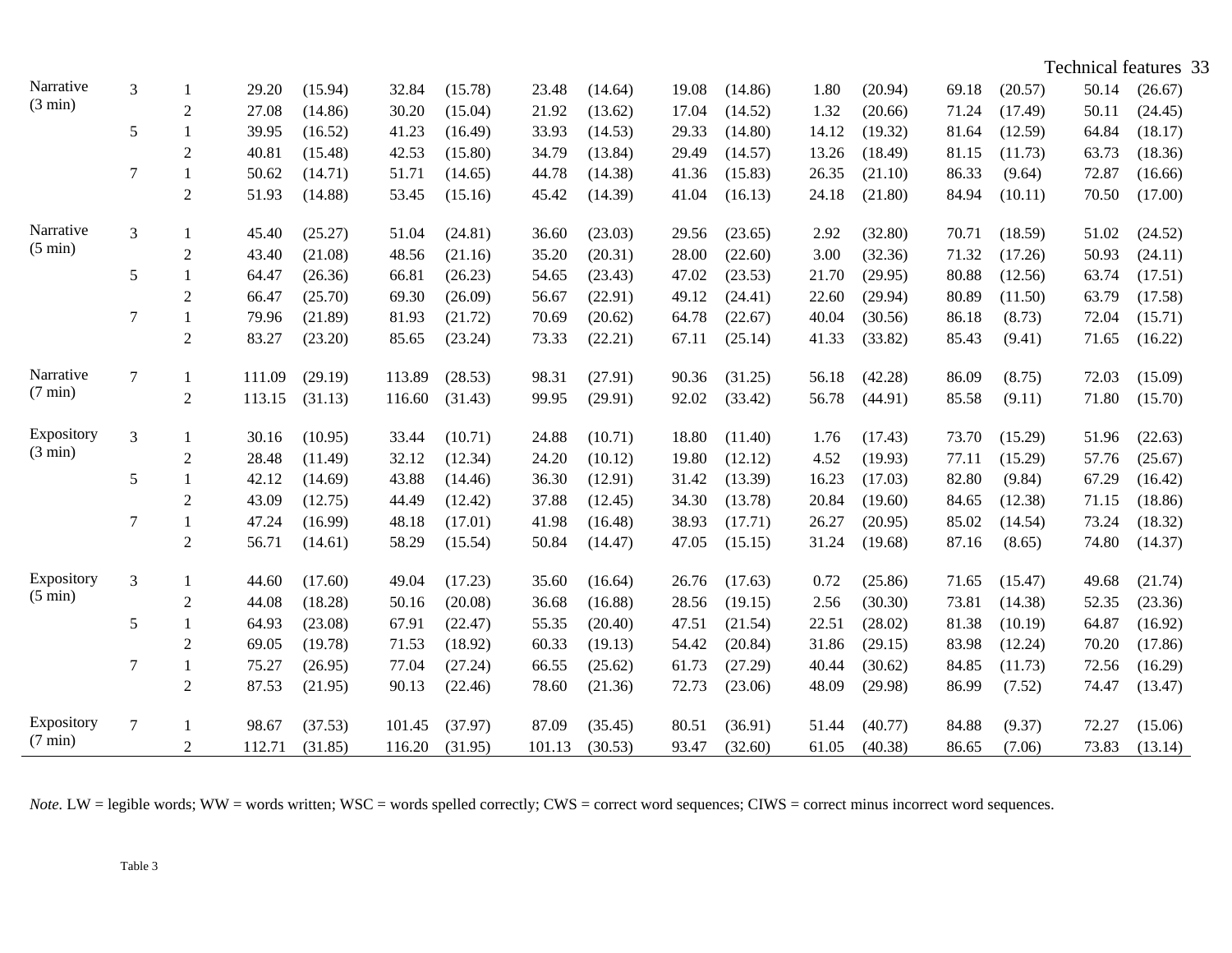|                   |            | LW                  |      | WW       |      | <b>WSC</b> |                     | CWS    |            | <b>CIWS</b> |                     | %WSC                |      | %CWS                |
|-------------------|------------|---------------------|------|----------|------|------------|---------------------|--------|------------|-------------|---------------------|---------------------|------|---------------------|
|                   | Fall       | Spring              | Fall | Spring   | Fall | Spring     | Fall                | Spring | Fall       | Spring      | Fall                | Spring              | Fall | Spring              |
| Easy Copy         |            |                     |      |          |      |            |                     |        |            |             |                     |                     |      |                     |
| Grade 3           | 0.84       | na                  | 0.85 | na       | 0.84 | na         | 0.88                | na     | 0.72       | na          | na                  | na                  | na   | na                  |
| Grade 5           | 0.76       | na                  | 0.73 | na       | 0.74 | na         | $\boldsymbol{0.80}$ | na     | 0.56       | na          | na                  | na                  | na   | na                  |
| Grade 7           | 0.54       | na                  | 0.50 | na       | 0.49 | na         | 0.60                | na     | 0.59       | na          | na                  | na                  | na   | na                  |
| Total             | 0.80       | na                  | 0.78 | na       | 0.77 | na         | 0.80                | na     | 0.67       | na          | na                  | na                  | na   | na                  |
|                   |            |                     |      |          |      |            |                     |        |            |             |                     |                     |      |                     |
| Hard Copy         |            |                     |      |          |      |            |                     |        |            |             |                     |                     |      |                     |
| Grade 3           | 0.94       | 0.82                | 0.95 | 0.85     | 0.91 | 0.79       | 0.86                | 0.84   | 0.60       | 0.67        | na                  | na                  | na   | na                  |
| Grade 5           | 0.77       | 0.73                | 0.65 | 0.68     | 0.45 | 0.69       | 0.69                | 0.63   | 0.71       | 0.61        | na                  | na                  | na   | na                  |
| Grade 7           | 0.70       | 0.58                | 0.65 | 0.58     | 0.63 | 0.61       | 0.71                | 0.65   | 0.64       | 0.58        | na                  | na                  | na   | na                  |
| Total             | 0.86       | 0.74                | 0.83 | 0.74     | 0.77 | 0.76       | 0.83                | 0.78   | 0.73       | 0.71        | na                  | na                  | na   | na                  |
|                   |            |                     |      |          |      |            |                     |        |            |             |                     |                     |      |                     |
| Picture (3 min)   |            |                     |      |          |      |            |                     |        |            |             |                     |                     |      |                     |
| Grade 3           | 0.80       | 0.91                | 0.82 | 0.91     | 0.83 | 0.88       | 0.87                | 0.93   | 0.88       | 0.85        | 0.86                | 0.80                | 0.85 | 0.73                |
| Grade 5           | 0.84       | na                  | 0.86 | na       | 0.87 | na         | 0.86                | na     | 0.74       | na          | 0.68                | na                  | 0.74 | na                  |
| Grade 7           | 0.55       | 0.52                | 0.51 | 0.53     | 0.56 | 0.55       | 0.62                | 0.54   | 0.68       | 0.55        | 0.62                | 0.60                | 0.70 | 0.59                |
| Total             | 0.78       | 0.69                | 0.76 | 0.69     | 0.79 | 0.70       | $\boldsymbol{0.80}$ | 0.72   | 0.79       | 0.72        | 0.75                | 0.79                | 0.78 | 0.74                |
| Picture (5 min)   |            |                     |      |          |      |            |                     |        |            |             |                     |                     |      |                     |
| Grade 3           | 0.84       | 0.91                | 0.85 | 0.90     | 0.88 | 0.89       | 0.90                | 0.91   | 0.91       | $\,ns\,$    | 0.83                | 0.72                | 0.86 | 0.64                |
| Grade 5           | 0.87       | $\operatorname{na}$ | 0.87 | na       | 0.90 | na         | 0.88                | na     | 0.83       | na          | 0.78                | $\operatorname{na}$ | 0.79 | $\operatorname{na}$ |
| Grade 7           | 0.63       | 0.66                | 0.60 | 0.67     | 0.63 | 0.65       | 0.68                | 0.65   | 0.74       | $\rm ns$    | 0.67                | 0.68                | 0.78 | 0.68                |
| Total             | $\bf 0.82$ | 0.80                | 0.80 | 0.80     | 0.83 | 0.81       | 0.84                | 0.82   | 0.84       | 0.43        | $\boldsymbol{0.80}$ | 0.80                | 0.83 | 0.77                |
| Picture (7 min)   |            |                     |      |          |      |            |                     |        |            |             |                     |                     |      |                     |
| Grade 7           | 0.75       | 0.66                | 0.73 | 0.65     | 0.75 | 0.67       | $\boldsymbol{0.80}$ | 0.75   | $\bf 0.81$ | 0.77        | 0.76                | 0.59                | 0.81 | 0.74                |
| Narrative (3 min) |            |                     |      |          |      |            |                     |        |            |             |                     |                     |      |                     |
| Grade 3           | 0.73       | 0.63                | 0.73 | 0.70     | 0.78 | 0.70       | 0.86                | 0.76   | 0.86       | 0.72        | 0.84                | ns                  | 0.85 | ns                  |
| Grade 5           | 0.60       | 0.76                | 0.60 | 0.76     | 0.54 | 0.78       | 0.58                | 0.80   | 0.69       | 0.84        | $0.70\,$            | 0.80                | 0.74 | 0.80                |
| Grade 7           | 0.71       | $\bf ns$            | 0.70 | $\bf ns$ | 0.69 | $\rm ns$   | 0.69                | 0.57   | 0.67       | 0.69        | 0.64                | 0.67                | 0.72 | 0.76                |
| Total             | 0.75       | 0.69                | 0.74 | 0.68     | 0.75 | 0.72       | 0.77                | 0.77   | 0.76       | 0.82        | 0.79                | 0.55                | 0.80 | 0.71                |
| Narrative (5 min) |            |                     |      |          |      |            |                     |        |            |             |                     |                     |      |                     |
| Grade 3           | 0.80       | 0.74                | 0.79 | 0.74     | 0.86 | 0.73       | 0.90                | 0.78   | 0.89       | 0.80        | 0.86                | $\bf ns$            | 0.86 | $\bf ns$            |
| Grade 5           | 0.73       | 0.80                | 0.74 | 0.76     | 0.71 | 0.84       | 0.71                | 0.86   | 0.77       | 0.88        | 0.81                | 0.83                | 0.80 | 0.91                |
| Grade 7           | 0.79       | 0.64                | 0.78 | 0.64     | 0.79 | 0.67       | 0.80                | 0.70   | 0.78       | 0.77        | 0.75                | 0.74                | 0.81 | 0.81                |

*Alternate-Form Reliability of Writing Tasks and Scoring Procedures by Grade Level (Fall and Spring)*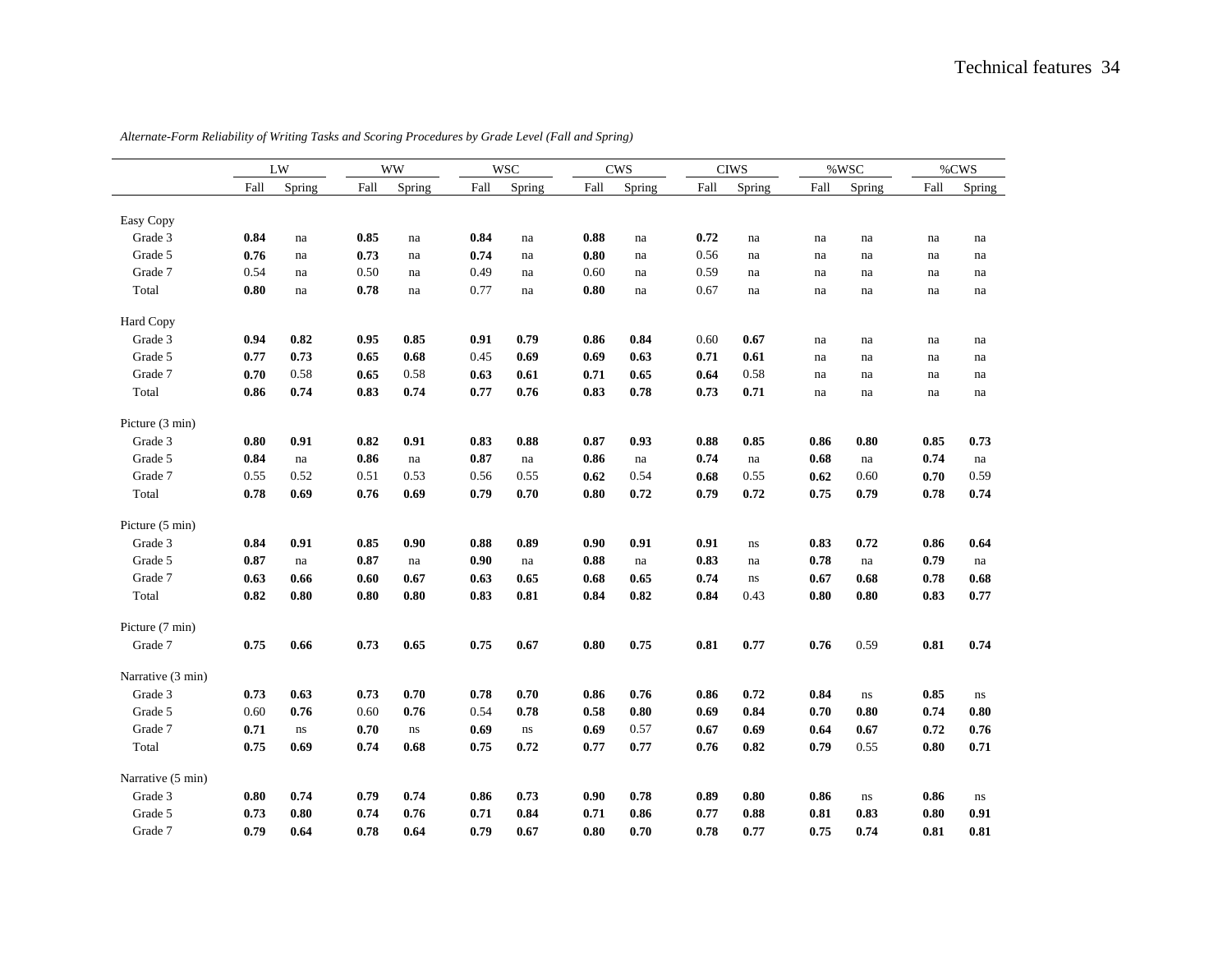| Total              | 0.82 | 0.78 | 0.81 | 0.76 | 0.83 | 0.81 | 0.84 | 0.84 | 0.84 | 0.87 | 0.84 | 0.69 | 0.85 | 0.77          |
|--------------------|------|------|------|------|------|------|------|------|------|------|------|------|------|---------------|
| Narrative (7 min)  |      |      |      |      |      |      |      |      |      |      |      |      |      |               |
| Grade 7            | 0.75 | 0.63 | 0.73 | 0.63 | 0.76 | 0.66 | 0.81 | 0.75 | 0.85 | 0.82 | 0.80 | 0.72 | 0.88 | 0.79          |
| Expository (3 min) |      |      |      |      |      |      |      |      |      |      |      |      |      |               |
| Grade 3            | 0.64 | ns   | 0.71 | ns   | 0.62 | ns   | 0.67 | ns   | 0.70 | ns   | 0.62 | ns   | 0.77 | ns            |
| Grade 5            | 0.74 | 0.73 | 0.70 | 0.74 | 0.75 | 0.77 | 0.74 | 0.88 | 0.63 | 0.84 | 0.54 | 0.41 | 0.55 | 0.83          |
| Grade 7            | 0.59 | 0.76 | 0.55 | 0.74 | 0.57 | 0.74 | 0.62 | 0.79 | 0.69 | 0.82 | ns   | 0.65 | 0.49 | 0.69          |
| Total              | 0.70 | 0.69 | 0.66 | 0.67 | 0.70 | 0.70 | 0.74 | 0.79 | 0.74 | 0.82 | 0.49 | 0.46 | 0.65 | 0.79          |
| Expository (5 min) |      |      |      |      |      |      |      |      |      |      |      |      |      |               |
| Grade 3            | 0.55 | ns   | 0.60 | ns   | 0.52 | ns   | 0.62 | ns.  | 0.75 | ns   | 0.64 | ns.  | 0.78 | <sub>ns</sub> |
| Grade 5            | 0.76 | 0.76 | 0.73 | 0.76 | 0.79 | 0.78 | 0.82 | 0.89 | 0.77 | 0.85 | 0.69 | ns.  | 0.69 | 0.83          |
| Grade 7            | 0.67 | 0.72 | 0.66 | 0.72 | 0.69 | 0.74 | 0.75 | 0.79 | 0.82 | 0.81 | 0.45 | 0.73 | 0.67 | 0.70          |
| Total              | 0.75 | 0.70 | 0.73 | 0.68 | 0.77 | 0.71 | 0.82 | 0.81 | 0.83 | 0.83 | 0.65 | 0.43 | 0.76 | 0.80          |
| Expository (7 min) |      |      |      |      |      |      |      |      |      |      |      |      |      |               |
| Grade 7            | 0.75 | 0.70 | 0.74 | 0.70 | 0.78 | 0.72 | 0.82 | 0.76 | 0.87 | 0.78 | 0.69 | 0.64 | 0.79 | 0.64          |

*Note.* All correlations are significant,  $p < .001$ , unless indicated as ns (not significant) or na (not applicable; these correlations were not computed due to the non-normality of the score distributions or because they were not administered in spring). Grade 3 Fall  $n = 25$ , Spring  $n = 21$ ; Grade 5 Fall  $n = 43$ , Spring  $n = 32$ ; Grade 7 Fall  $n = 55$ , Spring  $n$ *<sup>=</sup>* 41*.* LW = legible words; WW = words written; WSC = words spelled correctly; CWS = correct word sequences; CIWS = correct minus incorrect word sequences.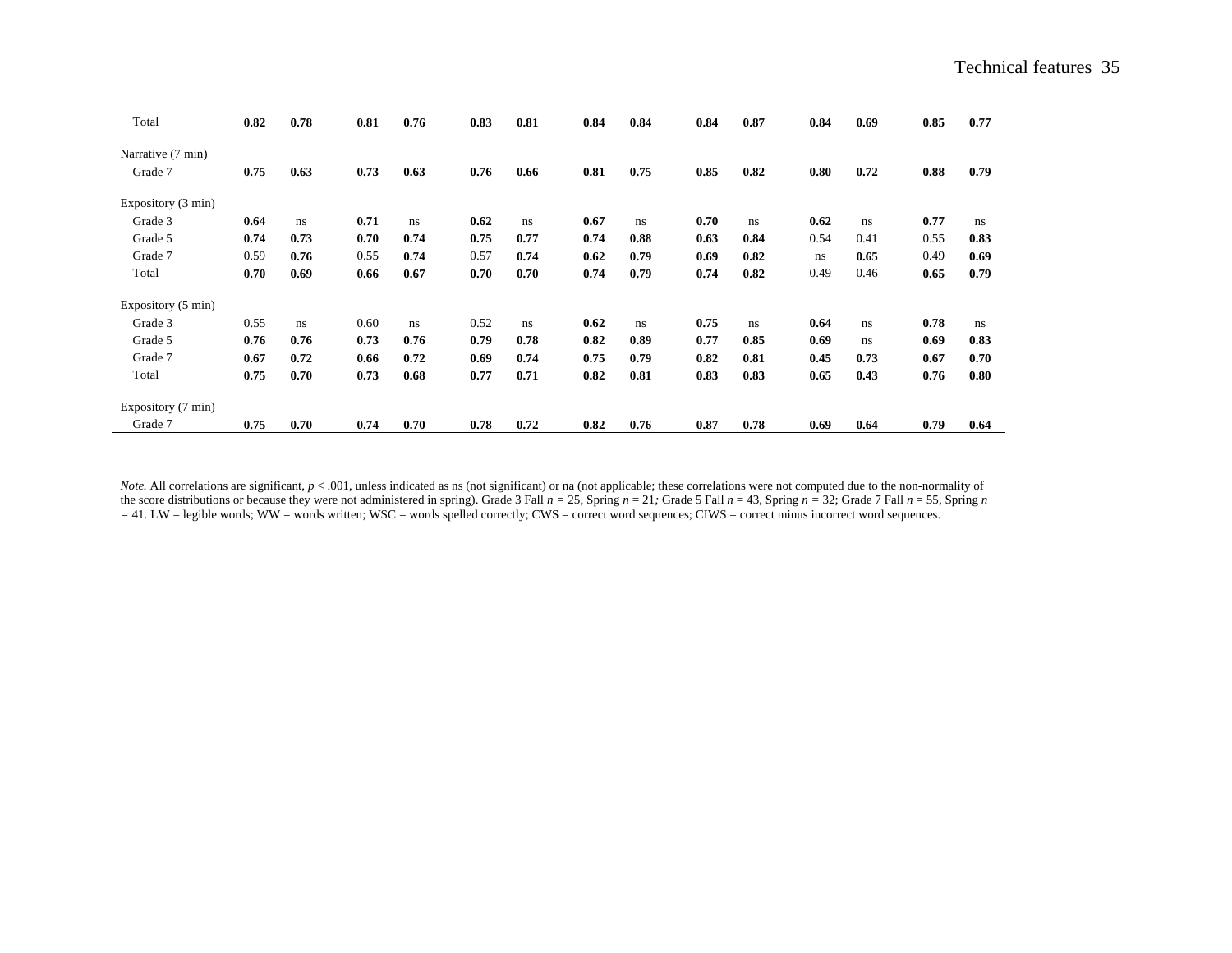Technical features 36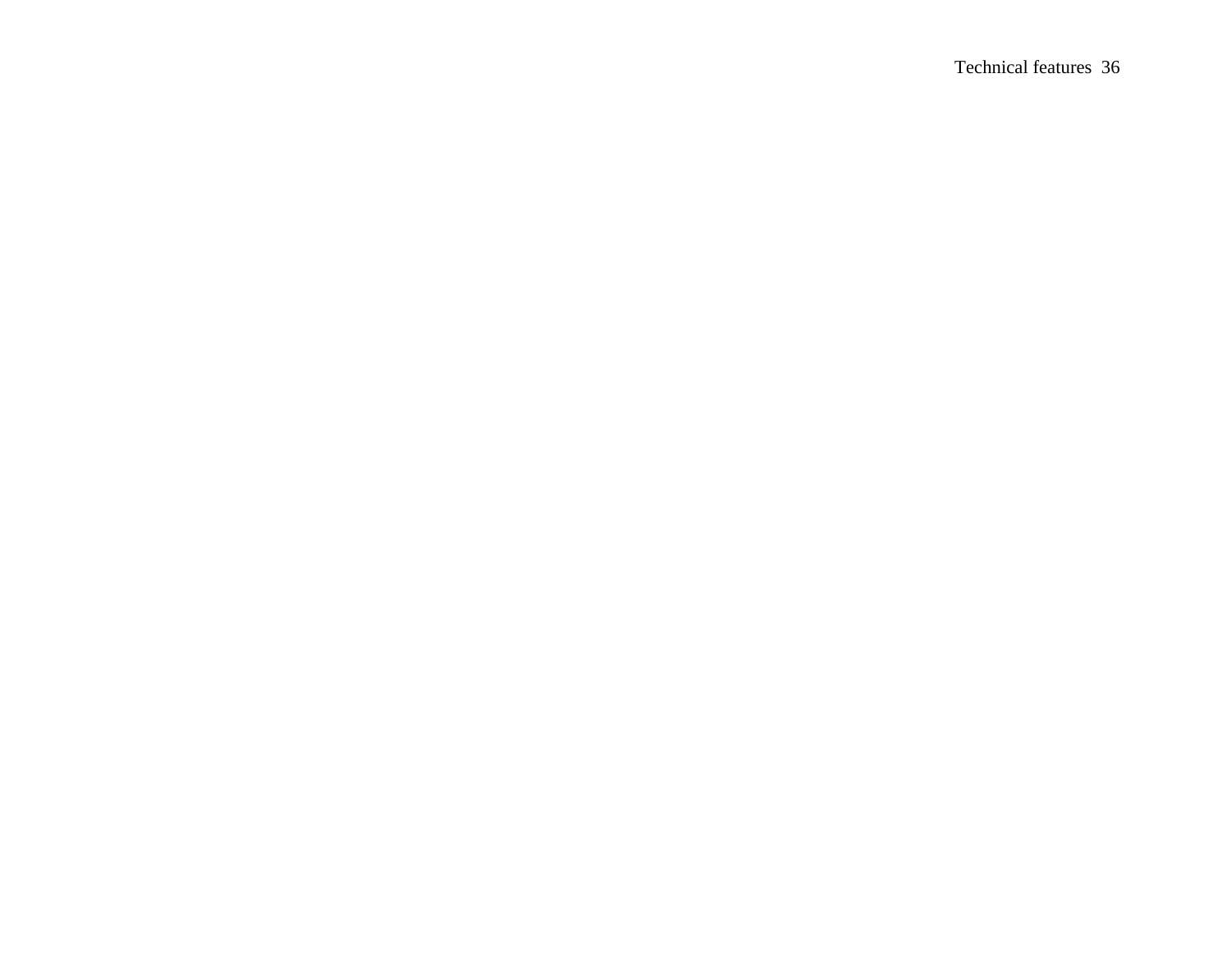|                               |       | Grade 3 |       | Grade 5 |       | Grade 7 |       | Total   |
|-------------------------------|-------|---------|-------|---------|-------|---------|-------|---------|
|                               | Mean  | (SD)    | Mean  | (SD)    | Mean  | (SD)    | Mean  | (SD)    |
| TOWL-3                        | 21.65 | (11.73) | 24.12 | (12.38) | 32.98 | (11.94) | 27.97 | (12.94) |
| <b>MCA Writing</b><br>Subtest |       | $- -$   | 33.88 | (29.64) | $- -$ | --      |       |         |
| Language Arts GPA             |       |         |       |         | 2.40  | (1.42)  |       |         |

### *Descriptive Statistics for Criterion Measures*

*Note.* TOWL-3 = Test of Written Language - Third Edition; MCA = Minnesota Comprehensive Assessment;  $GPA =$  grade point average.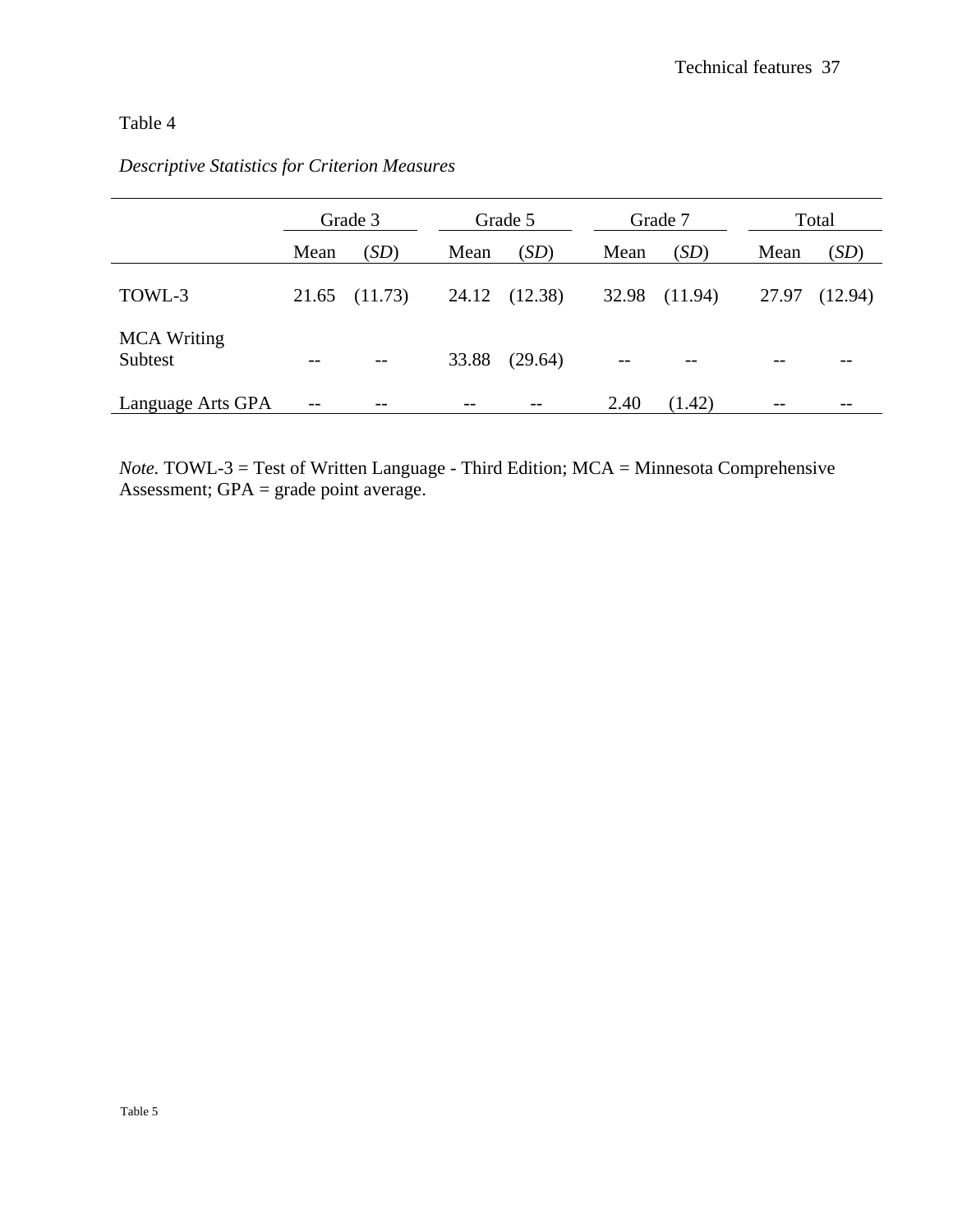| LW<br>ww<br><b>WSC</b><br><b>CWS</b><br><b>CIWS</b>                  | %WSC     | $\%{\rm CWS}$ |
|----------------------------------------------------------------------|----------|---------------|
|                                                                      |          |               |
| Hard Copy                                                            |          |               |
| $.55*$<br>.66**<br>$.62**$<br>Grade 3<br>TOWL-3<br>ns<br>ns          | na       | na            |
| $.43*$<br>$.41*$<br>$.42*$<br>$.41*$<br>$.39*$<br>TOWL-3<br>Grade 7  | na       | na            |
| Picture (3 min)                                                      |          |               |
| $.63*$<br>$.62*$<br>Grade 3<br>TOWL-3<br>ns<br>ns<br>ns              | ns       | ns            |
| Grade 7<br>TOWL-3<br>ns<br>ns<br>ns<br>ns<br>ns                      | ns       | .49**         |
| $.45*$<br><b>GPA</b><br>ns<br>ns<br>ns<br>ns                         | $.46*$   | $.60**$       |
| Picture (5 min)                                                      |          |               |
| .70**<br>Grade 3<br>.60*<br>TOWL-3<br>ns<br>ns<br>ns                 | ns       | $.60*$        |
| Grade 7<br>TOWL-3<br>ns<br>ns<br>ns<br>ns<br>ns                      | $.45*$   | $.58**$       |
| <b>GPA</b><br>ns<br>ns<br>ns                                         | $.51**$  | $.60**$       |
| ns<br>ns                                                             |          |               |
| Picture (7 min)                                                      |          |               |
| $.40*$<br>$.55***$<br>Grade 7<br>TOWL-3<br>ns<br>ns<br>ns            | .47*     | $.59**$       |
| $.57**$<br>$.67**$<br>$.40*$<br>.47*<br><b>GPA</b><br>ns             | $.49**$  | $.62**$       |
| Narrative (3 min)                                                    |          |               |
| $.63*$<br>.70**<br>Grade 3<br>TOWL-3<br>ns<br>ns<br>ns               | ns       | $.56*$        |
| $.62*$<br>Grade 5<br>TOWL-3<br>$\bf ns$<br>ns<br>ns<br>ns            | ns       | $.61*$        |
| $.54*$<br>$.62**$<br><b>MCA</b><br>ns<br>ns<br>ns                    | ns       | $.59**$       |
| $.42*$<br>.44*<br>.55**<br>$.65***$<br><b>GPA</b><br>Grade 7<br>ns   | $.46*$   | $.61**$       |
|                                                                      |          |               |
| Narrative (5 min)                                                    |          |               |
| $.66**$<br>$.68**$<br>Grade 3<br>TOWL-3<br>ns<br>ns<br>ns            | ns       | $.58*$        |
| $.65*$<br>Grade 5<br>TOWL-3<br>ns<br>ns<br>ns<br>ns                  | ns       | $.63*$        |
| $.56**$<br>$.68**$<br><b>MCA</b><br>ns<br>ns<br>ns                   | ns       | $.56**$       |
| $.59**$<br>$.71**$<br>.43*<br><b>GPA</b><br>Grade 7<br>ns<br>ns      | $.55***$ | $.71**$       |
| Narrative (7 min)                                                    |          |               |
| $.47**$<br>$.57**$<br>$.72**$<br>Grade 7<br><b>GPA</b><br>.40*<br>ns | $.61***$ | $.70**$       |
|                                                                      |          |               |
| Expository (3 min)<br>$.45*$<br>.54**<br>$\rm MCA$                   | $.45*$   | .48*          |
| Grade 5<br>ns<br>ns<br>ns                                            |          |               |
| .44*<br>Grade 7<br>TOWL-3<br>ns<br>ns<br>ns<br>ns                    | ns       | ns            |
| $.42*$<br>$.61**$<br>.44*<br>$.53*$<br>.67**<br><b>GPA</b>           | $.41**$  | $.51**$       |
| Expository (5 min)                                                   |          |               |
| $.57*$<br>Grade 5<br>TOWL-3<br>ns<br>ns<br>ns<br>ns                  | ns       | $.57*$        |
| .55**<br>$.60**$<br>$.45*$<br>MCA<br>ns<br>ns                        | $.46*$   | $.51*$        |
| $.48*$<br>Grade 7<br>$.42*$<br>TOWL-3<br>ns<br>ns<br>ns              | $.43*$   | $.48*$        |
| $.48*$<br>$.59**$<br>$.66**$<br>$.45*$<br>GPA<br>ns                  | $.48*$   | $.48*$        |
| Expository (7 min)                                                   |          |               |
| $.45*$<br>$.52*$<br>Grade 7<br>TOWL-3<br>$\bf ns$<br>$\bf ns$<br>ns  | $.43*$   | $.51**$       |
| .49**<br>$.52**$<br>$.68**$<br>.45*<br>$.62**$<br>$\rm GPA$          | .49**    | $.51**$       |

*Criterion Validity Correlations Between Spring Writing Measures and TOWL-3, MCA, and Language Arts GPA* 

*Note.* LW = legible words; WW = words written; WSC = words spelled correctly; CWS = correct word sequences; CIWS = correct minus incorrect word sequences; TOWL-3 = Test of Written Language - 3rd Edition; MCA = Minnesota Comprehensive Assessment; GPA = Language arts grade point average.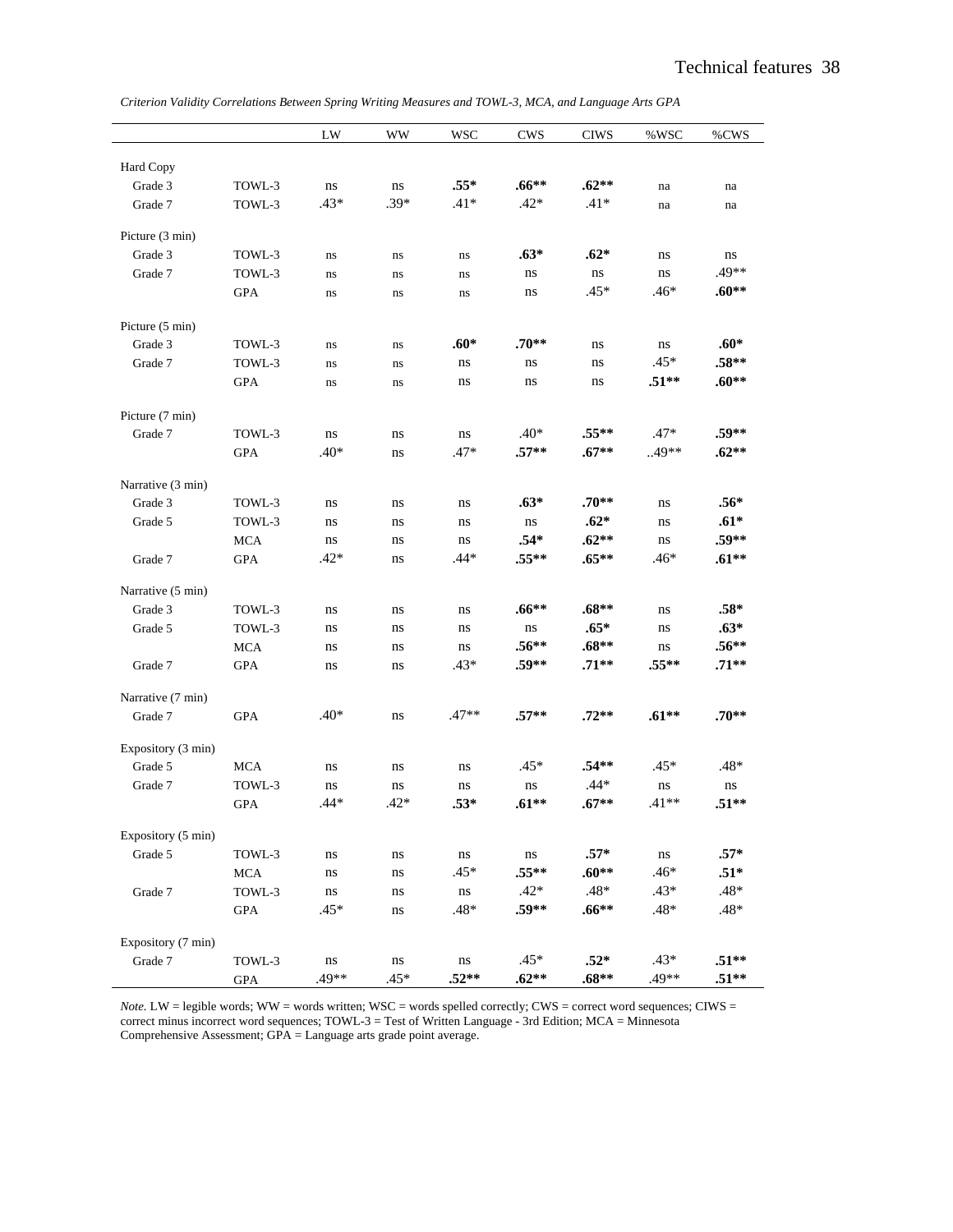|                  |       |         |       |         |            |            | Gain |
|------------------|-------|---------|-------|---------|------------|------------|------|
|                  |       | Fall    |       | Spring  | Mean       |            | per  |
|                  | Mean  | (SD)    | Mean  | (SD)    | Difference |            | week |
| Grade 3          |       |         |       |         |            |            |      |
| Picture 3 min    |       |         |       |         |            |            |      |
| <b>CWS</b>       | 11.59 | (9.48)  | 19.00 | (18.02) | 7.41       | $\ast\ast$ | 0.37 |
| Grade 5          |       |         |       |         |            |            |      |
| Narrative 3 min  |       |         |       |         |            |            |      |
| <b>CWS</b>       | 29.67 | (15.55) | 40.43 | (19.73) | 10.76      | $\ast\ast$ | 0.54 |
| <b>CIWS</b>      | 14.47 | (21.85) | 24.67 | (25.11) | 10.20      | $\ast\ast$ | 0.51 |
| Narrative 5 min  |       |         |       |         |            |            |      |
| <b>CWS</b>       | 46.22 | (25.81) | 60.59 | (31.73) | 14.37      | $\ast\ast$ | 0.72 |
| <b>CIWS</b>      | 22.38 | (33.00) | 36.28 | (37.53) | 13.91      | **         | 0.70 |
| Expository 3 min |       |         |       |         |            |            |      |
| <b>CIWS</b>      | 16.50 | (18.01) | 26.03 | (25.33) | 9.53       | ***        | 0.48 |
| Expository 5 min |       |         |       |         |            |            |      |
| <b>CWS</b>       | 46.63 | (21.32) | 64.88 | (29.94) | 18.25      | ***        | 0.91 |
| <b>CIWS</b>      | 20.91 | (29.27) | 38.75 | (38.69) | 17.84      | ***        | 0.89 |
| %CWS             | 63.91 | (18.32) | 69.82 | (18.21) | 5.90       | **         | 0.30 |
| Grade 7          |       |         |       |         |            |            |      |
| Narrative 7 min  |       |         |       |         |            |            |      |
| <b>CIWS</b>      | 59.55 | (41.32) | 71.36 | (42.93) | 11.82      | $\ast\ast$ | 0.59 |
| %WSC             | 86.43 | (8.39)  | 89.53 | (7.38)  | 3.10       | ∗          | 0.16 |
| %CWS             | 72.67 | (14.58) | 76.63 | (13.99) | 3.96       | $\ast$     | 0.20 |
| Expository 3 min |       |         |       |         |            |            |      |
| <b>WSC</b>       | 44.15 | 16.65   | 45.77 | 16.75   | 1.62       |            | 0.08 |
| Expository 5 min |       |         |       |         |            |            |      |
| <b>CIWS</b>      | 41.69 | (30.99) | 50.21 | (28.47) | 8.51       | $\ast$     | 0.43 |
| Expository 7 min |       |         |       |         |            |            |      |
| %CWS             | 71.70 | (14.95) | 77.41 | (13.19) | 5.71       | $\ast\ast$ | 0.29 |

*Descriptive Statistics for Measures Showing Reliable Fall-to-Spring Growth* 

*Note.* CWS = correct word sequences; CIWS = correct minus incorrect word sequences;  $WSC = words spelled correctly.$ 

\**p* < .05, \*\**p* < .01, \*\*\**p* < .001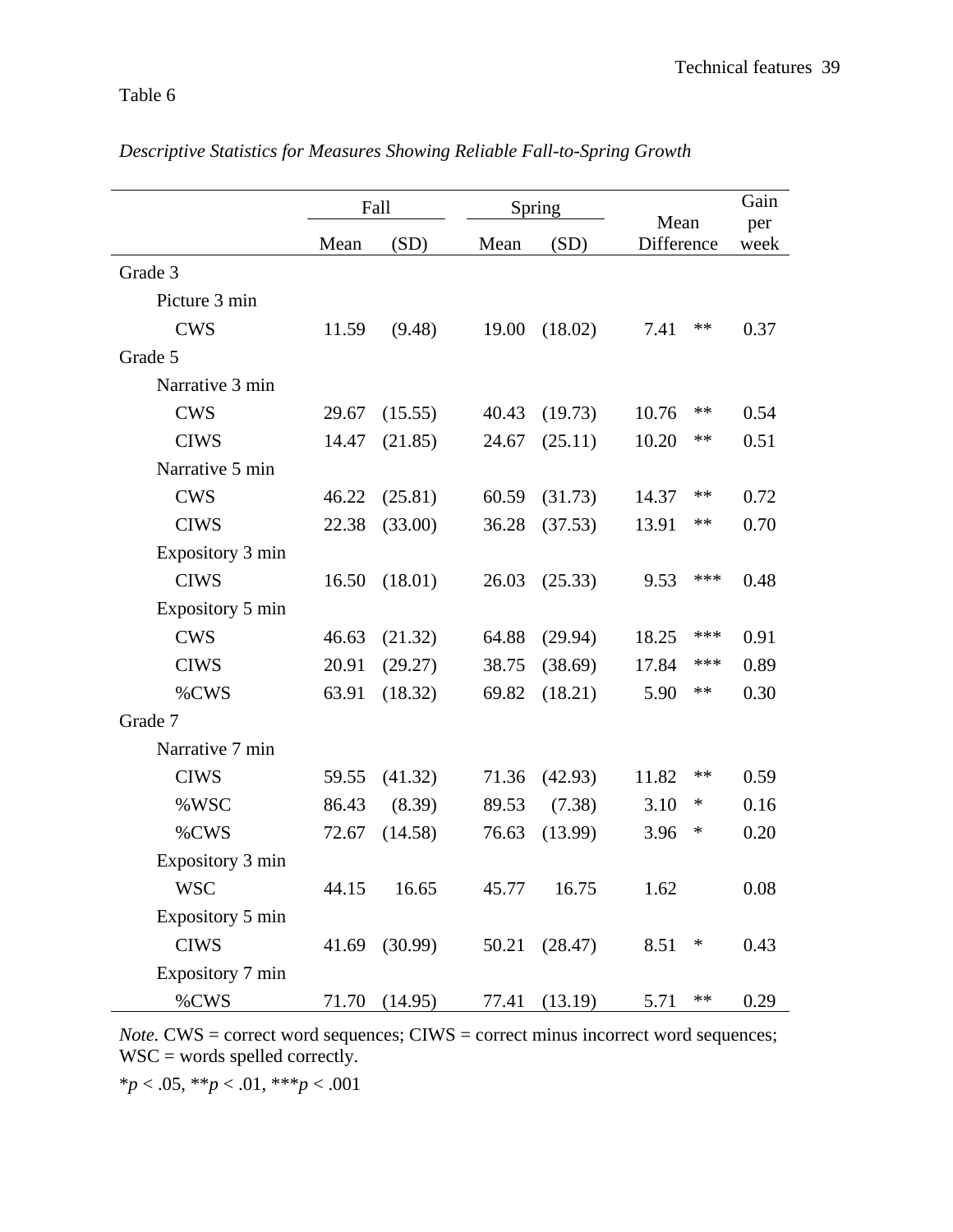| Repeated Measures Analyses of Variance for Sufficiently Reliable and Valid Measures |  |  |
|-------------------------------------------------------------------------------------|--|--|
|                                                                                     |  |  |

| Measure                          | df    | $\boldsymbol{F}$ |                    |
|----------------------------------|-------|------------------|--------------------|
| Grade 3                          |       |                  |                    |
| Picture Prompt (3 min)           |       |                  |                    |
| <b>CWS</b>                       | 1, 16 | 8.72             | **<br>.009         |
| <b>CIWS</b>                      | 1, 16 | 3.08             | .099               |
| Grade 5                          |       |                  |                    |
| Narrative Prompt (3 min)         |       |                  |                    |
| <b>CWS</b>                       | 1, 29 | 12.86            | .001<br>**         |
| <b>CIWS</b>                      | 1,29  | 8.61             | .006<br>**         |
| %CWS                             | 1, 29 | 2.97             | .096               |
| Narrative Prompt (5 min)         |       |                  |                    |
| <b>CWS</b>                       | 1, 31 | 10.81            | .003<br>**         |
| <b>CIWS</b>                      | 1,31  | 10.01            | $***$<br>.003      |
| %CWS                             | 1, 31 | 3.31             | .079               |
| Expository Prompt (5 min)        |       |                  |                    |
| <b>CWS</b>                       | 1, 29 | 28.44            | ***<br>.000        |
| <b>CIWS</b>                      | 1, 29 | 17.24            | ***<br>.000        |
| %CWS                             | 1, 29 | 8.51             | .007<br>**         |
| Grade 7                          |       |                  |                    |
| Narrative Prompt (7 min)         |       |                  |                    |
| <b>CWS</b>                       | 1, 42 | 43.28            | $\ast\ast$<br>.000 |
| <b>CIWS</b>                      | 1,42  | 5.63<br>∗        | .022               |
| %WSC                             | 1,42  | 2.85<br>∗        | .033               |
| %CWS                             | 1,42  | 3.22             | .080               |
| Expository Prompt (5 min)        |       |                  |                    |
| <b>CWS</b>                       | 1,38  | 0.68             | .420               |
| <b>CIWS</b>                      | 1,38  | 4.45<br>∗        | .040               |
| <b>Expository Prompt (7 min)</b> |       |                  |                    |
| <b>WSC</b>                       | 1,40  | 0.00             | .997               |
| <b>CWS</b>                       | 1,40  | 0.07             | .795               |
| <b>CIWS</b>                      | 1,40  | 3.12             | .085               |
| %CWS                             | 1,40  | 9.97             | $\ast\ast$<br>.003 |

*Note.* LW = legible words; WW = words written; WSC = words spelled correctly;  $CWS = correct$  word sequences;  $CIWS = correct$  minus incorrect word sequences.  $*$ *p*  $< .05$ 

\*\**p*< .01

\*\*\**p* < .001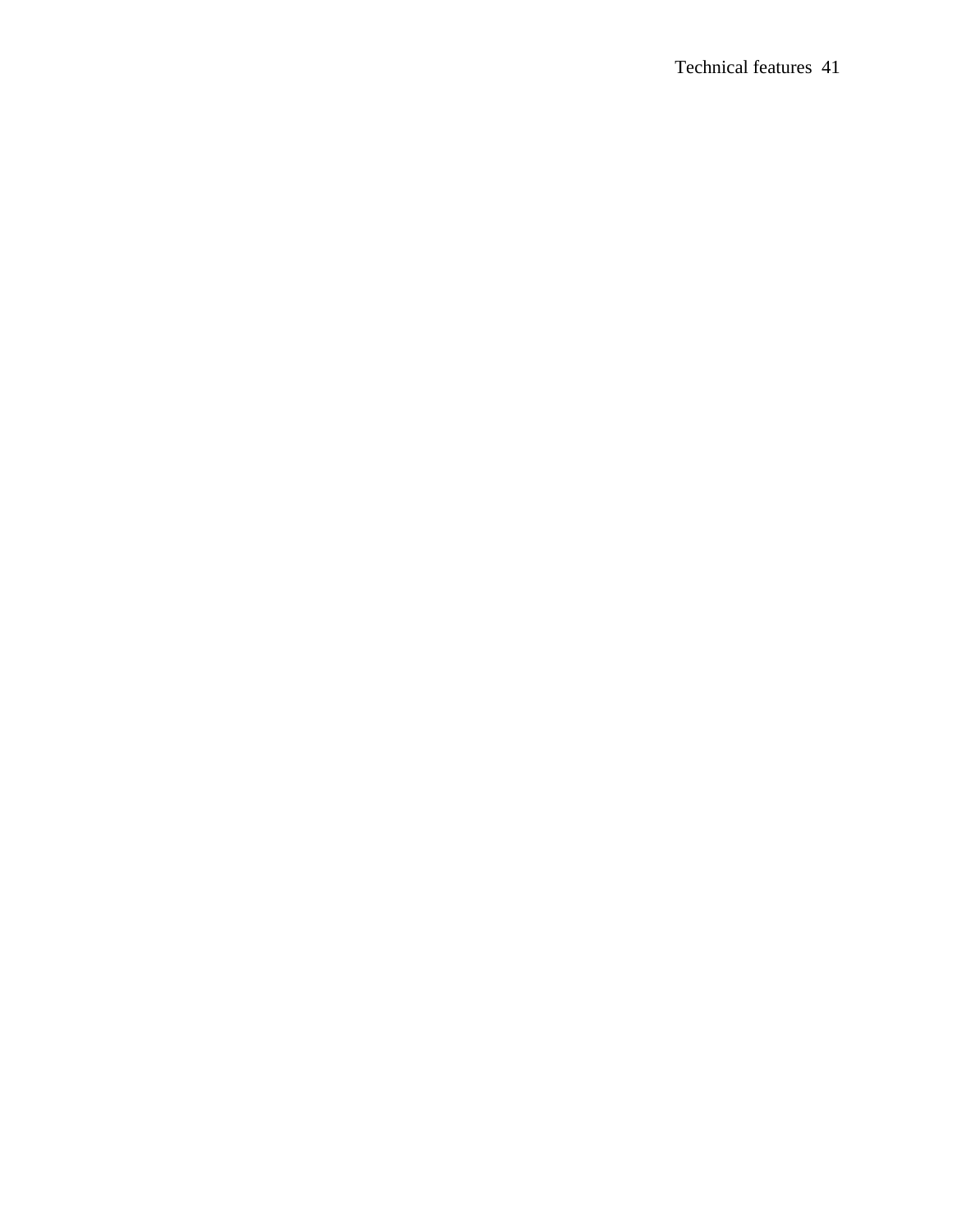#### *Measures With Sufficient Alternate-Form Reliability and Criterion Validity, and Reliable Fall-to-Spring Growth*

|               |                             | Grade 3                            |                          |                              |                                    | Grade 5                                             |                                       |                                    | Grade 7                  |                              |
|---------------|-----------------------------|------------------------------------|--------------------------|------------------------------|------------------------------------|-----------------------------------------------------|---------------------------------------|------------------------------------|--------------------------|------------------------------|
| Task/Duration | Scoring                     | Alternate-<br>Form<br>Reliability? | Criterion<br>Validity?   | Fall to<br>Spring<br>Growth? | Alternate-<br>Form<br>Reliability? | Criterion<br>Validity?                              | Fall to<br>Spring<br>Growth?          | Alternate-<br>Form<br>Reliability? | Criterion<br>Validity?   | Fall to<br>Spring<br>Growth? |
|               |                             |                                    |                          |                              |                                    |                                                     |                                       |                                    |                          |                              |
| Easy Copy 1.5 |                             |                                    |                          |                              |                                    |                                                     |                                       |                                    |                          |                              |
| min           | LW                          | Yes                                | $\overline{\phantom{a}}$ | $\overline{\phantom{m}}$     | Yes                                | $\hspace{0.05cm} -\hspace{0.05cm} -\hspace{0.05cm}$ | $\overline{\phantom{a}}$              | No                                 | $\overline{\phantom{m}}$ | $- -$                        |
|               | <b>WW</b>                   | Yes                                | $-$                      | $-$                          | Yes                                | $\overline{\phantom{a}}$                            | $\overline{\phantom{a}}$              | N <sub>o</sub>                     | $\overline{\phantom{a}}$ | $- -$                        |
|               | <b>WSC</b>                  | Yes                                | $- -$                    | $\overline{\phantom{a}}$     | Yes                                | $\overline{\phantom{a}}$                            | $-\, -$                               | N <sub>o</sub>                     | $\overline{\phantom{m}}$ | $- -$                        |
|               | $\mathrm{CWS}$              | Yes                                | $\overline{\phantom{a}}$ | $\overline{\phantom{a}}$     | Yes                                | $\overline{\phantom{a}}$                            | $\overline{\phantom{a}}$              | N <sub>o</sub>                     | $\overline{\phantom{a}}$ | $\overline{\phantom{a}}$     |
|               | <b>CIWS</b>                 | Yes                                | $\overline{\phantom{a}}$ | $\overline{\phantom{m}}$     | ${\rm No}$                         | $\overline{\phantom{m}}$                            | $\overline{\phantom{a}}$              | $\rm No$                           | $\overline{\phantom{m}}$ | $\overline{\phantom{a}}$     |
| Hard Copy 1.5 |                             |                                    |                          |                              |                                    |                                                     |                                       |                                    |                          |                              |
| min           | LW                          | Yes                                | No                       | $\overline{\phantom{m}}$     | Yes                                | No                                                  | $-\, -$                               | Yes                                | No                       | $- -$                        |
|               | <b>WW</b>                   | Yes                                | $\rm No$<br>TOWL-        | $\overline{\phantom{a}}$     | Yes                                | No                                                  | $-\, -$                               | Yes                                | No                       | $- -$                        |
|               | <b>WSC</b>                  | Yes                                | $\mathbf{3}$<br>TOWL-    | N <sub>0</sub>               | Yes                                | $\rm No$                                            | $\overline{\phantom{a}}$              | Yes                                | N <sub>o</sub>           | $--$                         |
|               | $\ensuremath{\mathrm{CWS}}$ | Yes                                | 3 <sup>1</sup><br>TOWL-  | $\rm No$                     | Yes                                | $\rm No$                                            | $\overline{\phantom{a}}$              | Yes                                | No                       | $\overline{\phantom{a}}$     |
|               | <b>CIWS</b>                 | Yes                                | $\mathbf{3}$             | $\rm No$                     | Yes                                | $\rm No$                                            | $- -$                                 | Yes                                | N <sub>o</sub>           | $\overline{\phantom{m}}$     |
| Picture 3 min | LW                          | Yes                                | No                       | $\overline{\phantom{m}}$     | Yes                                | $\hspace{0.05cm} -\hspace{0.05cm} -\hspace{0.05cm}$ | $\overline{\phantom{a}}$              | No                                 | No                       | $- -$                        |
|               | <b>WW</b>                   | Yes                                | No                       | $-$                          | Yes                                | $\overline{\phantom{m}}$                            | $\overline{\phantom{a}}$              | N <sub>o</sub>                     | <b>No</b>                | $- -$                        |
|               | <b>WSC</b>                  | Yes                                | $\rm No$                 | $- -$                        | Yes                                | $\overline{\phantom{m}}$                            | $-\, -$                               | No                                 | No                       | $- -$                        |
|               |                             |                                    | TOWL-                    |                              |                                    |                                                     |                                       |                                    |                          |                              |
|               | <b>CWS</b>                  | Yes                                | 3 <sup>7</sup>           | Yes                          | Yes                                | $\overline{\phantom{a}}$                            | $-\, -$                               | Yes                                | No                       | $\overline{\phantom{a}}$     |
|               | $\rm C IWS$                 | Yes                                | TOWL-<br>3               | $\rm No$                     | Yes                                | $\overline{\phantom{a}}$                            | $\hspace{0.05cm}$ – $\hspace{0.05cm}$ | Yes                                | No                       | $\overline{\phantom{m}}$     |
|               | %WSC                        | Yes                                | $\rm No$                 | $- -$                        | Yes                                | $\overline{\phantom{a}}$                            | $\hspace{0.05cm}$ – $\hspace{0.05cm}$ | Yes                                | No                       | $\overline{\phantom{m}}$     |
|               | %CWS                        | Yes                                | $\rm No$                 | $-\, -$                      | Yes                                | $\overline{\phantom{a}}$                            | $\hspace{0.05cm}$ – $\hspace{0.05cm}$ | Yes                                | <b>GPA</b>               | $\rm No$                     |
|               |                             |                                    |                          |                              |                                    |                                                     |                                       |                                    |                          |                              |
| Picture 5 min | ${\rm LW}$                  | Yes                                | $\rm No$                 | $-\,-$                       | Yes                                | $\overline{\phantom{a}}$                            | $\hspace{0.05cm}$ – $\hspace{0.05cm}$ | Yes                                | No                       | $\overline{\phantom{m}}$     |
|               | <b>WW</b>                   | Yes                                | $\rm No$<br>TOWL-        | $-\,-$                       | Yes                                | $\overline{\phantom{a}}$                            | $\hspace{0.05cm}$ – $\hspace{0.05cm}$ | Yes                                | No                       | $--$                         |
|               | <b>WSC</b>                  | Yes                                | $\mathbf{3}$<br>TOWL-    | $\rm No$                     | Yes                                | $\overline{\phantom{m}}$                            | $-\,-$                                | Yes                                | No                       | $--$                         |
|               | $\mathrm{CWS}$              | Yes                                | $\overline{\mathbf{3}}$  | $\rm No$                     | Yes                                | $\overline{\phantom{a}}$                            | $\overline{\phantom{m}}$              | Yes                                | N <sub>o</sub>           | $\overline{\phantom{m}}$     |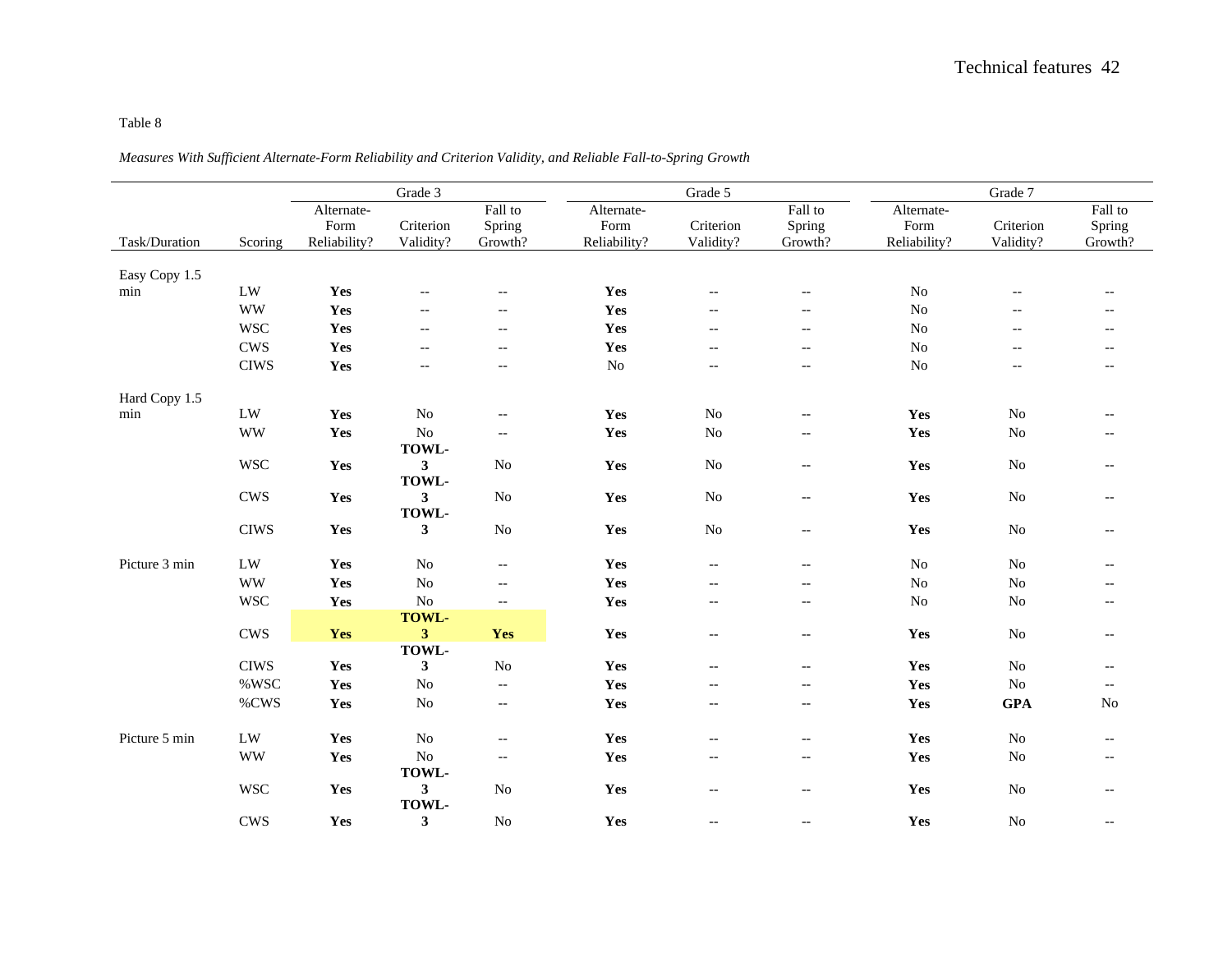|                 | <b>CIWS</b>    | Yes                      | $\rm No$                 | $-$                      | Yes                                                 | $-$                      | $-$                                                 | Yes | $\rm No$                         | $\overline{\phantom{a}}$                            |
|-----------------|----------------|--------------------------|--------------------------|--------------------------|-----------------------------------------------------|--------------------------|-----------------------------------------------------|-----|----------------------------------|-----------------------------------------------------|
|                 | %WSC           | Yes                      | ${\bf No}$<br>TOWL-      | $- -$                    | Yes                                                 | $-$                      | $-\hbox{--}$                                        | Yes | GPA<br>TOWL-3,                   | $\rm No$                                            |
|                 | %CWS           | Yes                      | $\mathbf{3}$             | No                       | Yes                                                 | $-\, -$                  | $- -$                                               | Yes | $\mathbf{G}\mathbf{P}\mathbf{A}$ | $\rm No$                                            |
| Picture 7 min   | ${\rm LW}$     | $\overline{\phantom{a}}$ | $\overline{\phantom{a}}$ | $-$                      | $\overline{\phantom{a}}$                            | $\overline{\phantom{a}}$ | $\overline{\phantom{a}}$                            | Yes | $\rm No$                         | $\overline{\phantom{m}}$                            |
|                 | <b>WW</b>      | $\overline{a}$           | $\overline{\phantom{a}}$ | Ц.,                      | $\overline{\phantom{m}}$                            | $\overline{a}$           | $\overline{\phantom{m}}$                            | Yes | No                               | $\overline{\phantom{m}}$                            |
|                 | <b>WSC</b>     | $\overline{\phantom{a}}$ | $\overline{\phantom{a}}$ | $\overline{\phantom{0}}$ | $\overline{\phantom{m}}$                            | $\overline{\phantom{a}}$ | $\overline{\phantom{m}}$                            | Yes | $\rm No$                         | $\overline{\phantom{a}}$                            |
|                 | $\mathrm{CWS}$ | $-$                      | $\overline{\phantom{a}}$ | $\overline{\phantom{a}}$ | $\overline{\phantom{m}}$                            | $\overline{\phantom{a}}$ | $\overline{\phantom{m}}$                            | Yes | <b>GPA</b><br>TOWL-3,            | $\rm No$                                            |
|                 | <b>CIWS</b>    | $\overline{\phantom{a}}$ | $\overline{\phantom{a}}$ | $\overline{\phantom{a}}$ | $\overline{\phantom{a}}$                            | $\overline{\phantom{a}}$ | $\overline{\phantom{m}}$                            | Yes | <b>GPA</b>                       | No                                                  |
|                 | %WSC           | $-$                      | $-$                      | $-$                      | $\overline{\phantom{a}}$                            | $-$                      | $\overline{\phantom{a}}$                            | Yes | $\rm No$<br>TOWL-3,              | $\overline{\phantom{a}}$                            |
|                 | %CWS           | $\overline{\phantom{a}}$ | $\overline{\phantom{a}}$ | $- -$                    | $\hspace{0.05cm} -\hspace{0.05cm} -\hspace{0.05cm}$ | $\overline{\phantom{a}}$ | $- -$                                               | Yes | <b>GPA</b>                       | No                                                  |
| Narrative 3 min | ${\rm LW}$     | Yes                      | $\rm No$                 | $-$                      | Yes                                                 | No                       | $\overline{\phantom{m}}$                            | Yes | $\rm No$                         | $\overline{\phantom{a}}$                            |
|                 | <b>WW</b>      | Yes                      | ${\rm No}$<br>TOWL-      | $\overline{\phantom{m}}$ | Yes                                                 | No                       | $-\, -$                                             | Yes | $\rm No$                         | $\mathcal{L}_{\mathcal{F}}$                         |
|                 | <b>WSC</b>     | Yes                      | $\mathbf{3}$<br>TOWL-    | No                       | Yes                                                 | No                       | $\mathord{\hspace{1pt}\text{--}\hspace{1pt}}$       | Yes | $\rm No$                         | $\overline{\phantom{a}}$                            |
|                 | $\mathrm{CWS}$ | Yes                      | $\mathbf{3}$<br>TOWL-    | No                       | Yes                                                 | <b>MCA</b><br>MCA,       | Yes                                                 | Yes | <b>GPA</b>                       | $\rm No$                                            |
|                 | <b>CIWS</b>    | Yes                      | $\mathbf{3}$             | $\rm No$                 | Yes                                                 | TOWL-3                   | Yes                                                 | Yes | <b>GPA</b>                       | $\rm No$                                            |
|                 | %WSC           | Yes                      | $\rm No$<br>TOWL-        | $\overline{\phantom{a}}$ | Yes                                                 | ${\rm No}$<br>MCA,       | $\mathbb{H}^{\mathbb{H}}$                           | Yes | $\rm No$                         | $\rm No$                                            |
|                 | %CWS           | Yes                      | 3                        | $\rm No$                 | Yes                                                 | TOWL-3                   | $\rm No$                                            | Yes | <b>GPA</b>                       | $\rm No$                                            |
| Narrative 5 min | LW             | Yes                      | $\rm No$                 | $\overline{\phantom{a}}$ | Yes                                                 | No                       | $\overline{\phantom{m}}$                            | Yes | $\rm No$                         | $\overline{\phantom{m}}$                            |
|                 | <b>WW</b>      | Yes                      | ${\rm No}$               | $-\, -$                  | Yes                                                 | $\mathbf{N}\mathbf{o}$   | $-\, -$                                             | Yes | $\rm No$                         | $\overline{\phantom{a}}$                            |
|                 | <b>WSC</b>     | Yes                      | ${\rm No}$<br>TOWL-      | $-\,-$                   | Yes                                                 | $\rm No$                 | $- -$                                               | Yes | No                               | $\hspace{0.05cm} -\hspace{0.05cm} -\hspace{0.05cm}$ |
|                 | $\mathrm{CWS}$ | Yes                      | $\mathbf{3}$<br>TOWL-    | No                       | Yes                                                 | <b>MCA</b><br>MCA,       | Yes                                                 | Yes | <b>GPA</b>                       | $\rm No$                                            |
|                 | <b>CIWS</b>    | Yes                      | 3                        | $\rm No$                 | Yes                                                 | TOWL-3                   | Yes                                                 | Yes | <b>GPA</b>                       | $\rm No$                                            |
|                 | %WSC           | Yes                      | $\rm No$<br>TOWL-        | $\rm No$                 | Yes                                                 | ${\rm No}$<br>MCA,       | $\overline{\phantom{m}}$                            | Yes | <b>GPA</b>                       | $\rm No$                                            |
|                 | %CWS           | Yes                      | $\mathbf{3}$             | $\rm No$                 | Yes                                                 | TOWL-3                   | $\rm No$                                            | Yes | <b>GPA</b>                       | ${\rm No}$                                          |
| Narrative 7 min | LW             | $-\, -$                  | $\overline{\phantom{a}}$ | $-\, -$                  | $\overline{\phantom{a}}$                            | $\overline{\phantom{a}}$ | $- -$                                               | Yes | No                               | $- -$                                               |
|                 | <b>WW</b>      | $\qquad \qquad -$        | $\overline{\phantom{a}}$ | $\overline{\phantom{a}}$ | $\overline{\phantom{m}}$                            | $-\,-$                   | $\overline{\phantom{m}}$                            | Yes | $\rm No$                         | $\hspace{0.05cm} -\hspace{0.05cm} -\hspace{0.05cm}$ |
|                 | <b>WSC</b>     | $\overline{\phantom{a}}$ | $\overline{\phantom{a}}$ | $- -$                    | $\overline{\phantom{a}}$                            | $-\, -$                  | $\overline{\phantom{a}}$                            | Yes | $\rm No$                         | $\hspace{0.05cm} -\hspace{0.05cm} -\hspace{0.05cm}$ |
|                 | <b>CWS</b>     | $\overline{\phantom{a}}$ | $- -$                    | $-$                      | $\hspace{0.05cm} -\hspace{0.05cm} -\hspace{0.05cm}$ | $-\, -$                  | $\hspace{0.05cm} -\hspace{0.05cm} -\hspace{0.05cm}$ | Yes | <b>GPA</b>                       | No                                                  |